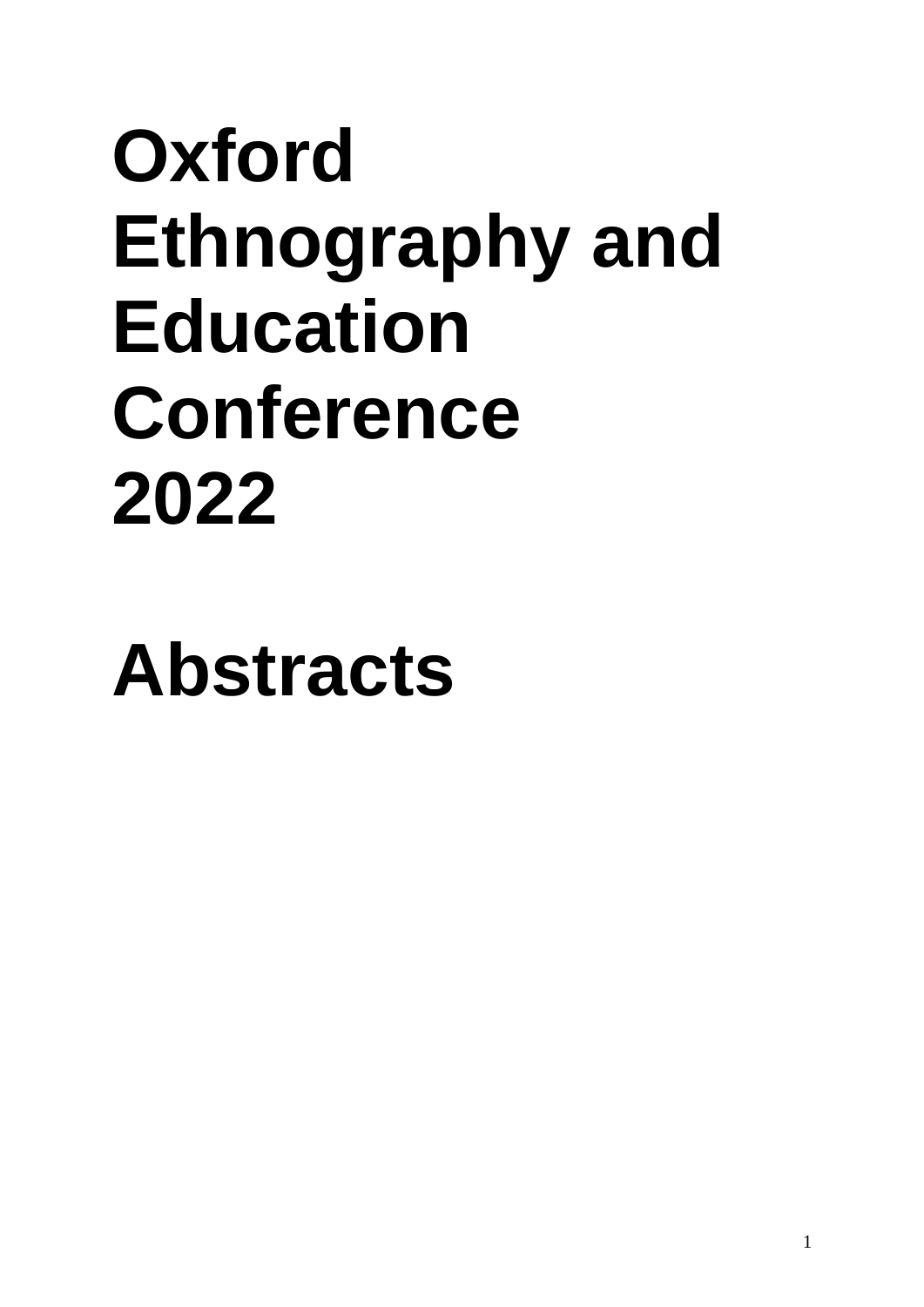## **Barbara Becnel University of Edinburgh s1584102@sms.ed.ac.uk**

## **What Do I Do with Me? Assessing Potential Pitfalls and Perquisites for Researcher Positionality, Knowledge Production, and Possible Epistemic Change from Engagement in Long-Term Immersive Ethnographic Practice**

This paper provides a substantive examination of the potential pitfalls and perquisites that can beset a researcher engaged in long-term immersive ethnographic practice. Here I argue the consequences associated with such a practice could impact the researcher's positionality and consequent knowledge production, as well as prompt surprise epistemic change in the researcher. This confluence of conceptual strands can be seen most vividly in an anecdote recounted in the last paragraph of Alice Goffman's provocative book, *On the Run: Fugitive Life in an American City* (2014). The book was about her six years of spending most every day in a low-income Philadelphia neighborhood trailing a coterie of young black men everywhere, many of whom were avoiding arrest warrants for any manner of crimes. Goffman, raised by a rich white family from an upscale neighborhood of the same city, was attending the University of Pennsylvania. This ethnographic project that became a book began as research for one of her undergraduate courses. On the final page of a discussion on methodology, Goffman tells how after one of the young black men she knew was killed, she jumped in a car with another young black man with a gun. Goffman admits they were in search of the person who had murdered their friend — and that they sought murderous vengeance. In the last few sentences, she acknowledges her long-term immersive ethnographic research afforded her the opportunity to truly understand what could motivate a feeling of vengeance to the point of wanting to commit murder. So, that was a significant, tangible benefit of this type of research method. But she also acknowledged that her epistemic lens had shifted by her long-term immersive experience, thus blurring the lines between what she had long understood to be right or wrong. *That* realization, in retrospect, scared her, which she transparently confessed. I have spent nearly thirty years studying California street gangs. Nineteen of those years I conducted immersive ethnographic research. Knowledge derived from this research serves as the theory-building basis for my thesis, *Culture of the Condemned: A Critique of How Death Row Became a Symbol of Heroism for America's Street-Gang Generation*. My research experience paralleled Alice Goffman's. There were times when I matched the rage levels against the criminal justice system that the black gangsters with whom I was spending so many hours a day felt. At one point I was asked to try to convince a gang leader not to kill the person who had just murdered his sister. This level of trust allowed me to see and hear things that outsiders would never be allowed to access, which was an immense privilege and aid in understanding and theorizing what I witnessed. On the other hand, the challenge was how to position myself in the thesis work and in determining my authentic role: autoethnographer, for instance, or not?

I contend that long-term ethnographic research requires a reflexivity plan that coincides — and thus is ongoing — with the long-term immersive ethnographic experience, as well as thesis writing process, given the scholar's risk of cultural transmogrification. Transparency is also a particularly important aspect of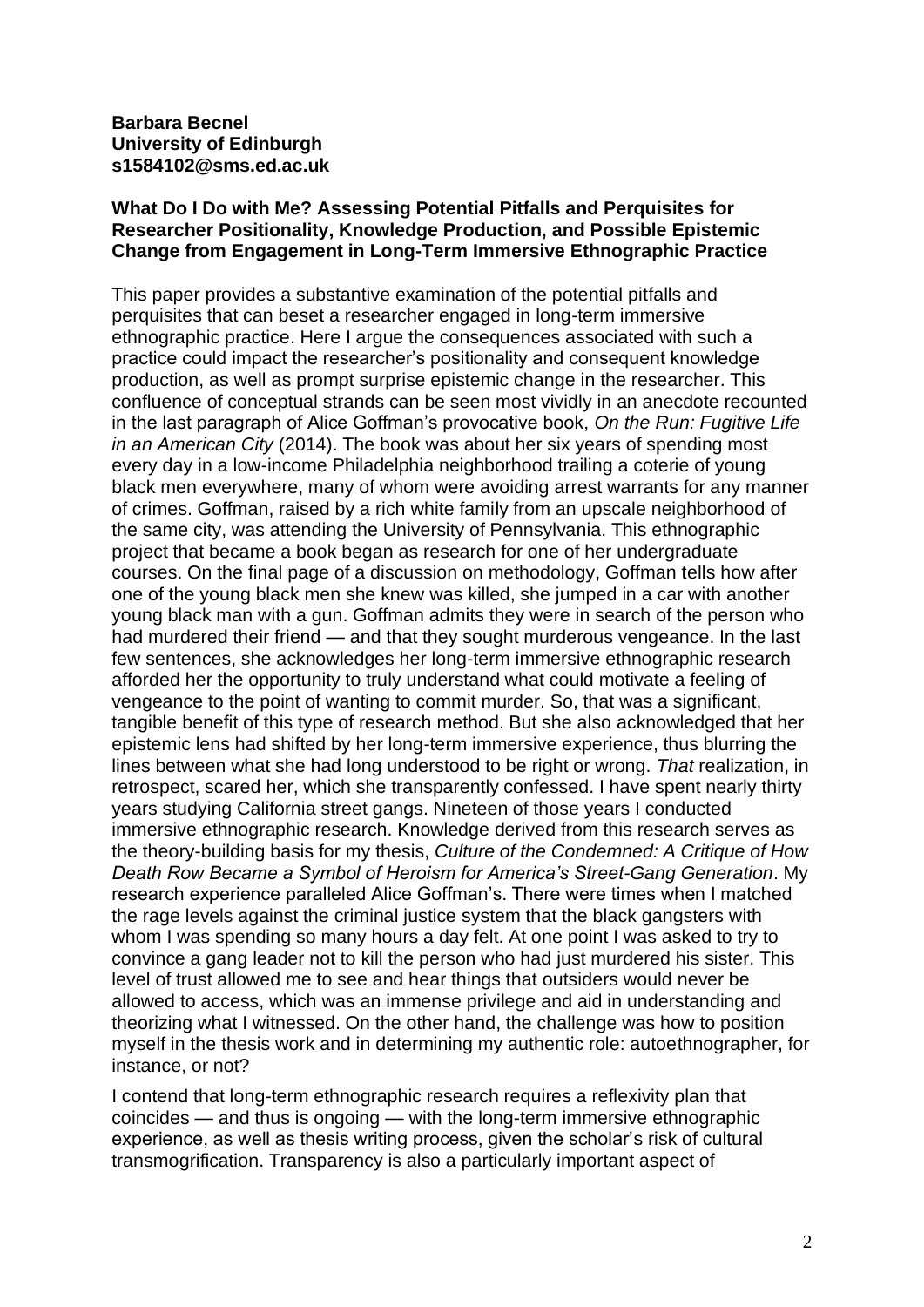scholarship accompanying this type of immersive research methodology. The reader should know the possible vulnerabilities of the scholar and scholarship.

This work extends ethnographic literature focused on long-term immersive research by identifying some of the epistemic and positioning perils that I argue are inherent to a multi-year immersive exposure by a researcher to a vastly different socioeconomic group and culture. Further, this paper contests much of the literature's power critiques, as found, for example, in Timothy Pachirat's *Among Wolves: Ethnography and the Immersive Study of Power* (2017), where the power is presumed to be primarily in the hands of the researcher. My contention is that the weight of the cultural impact of a long-term immersive research experience shifts the power dynamic toward the dominance of the culture itself, an idea explored in this paper.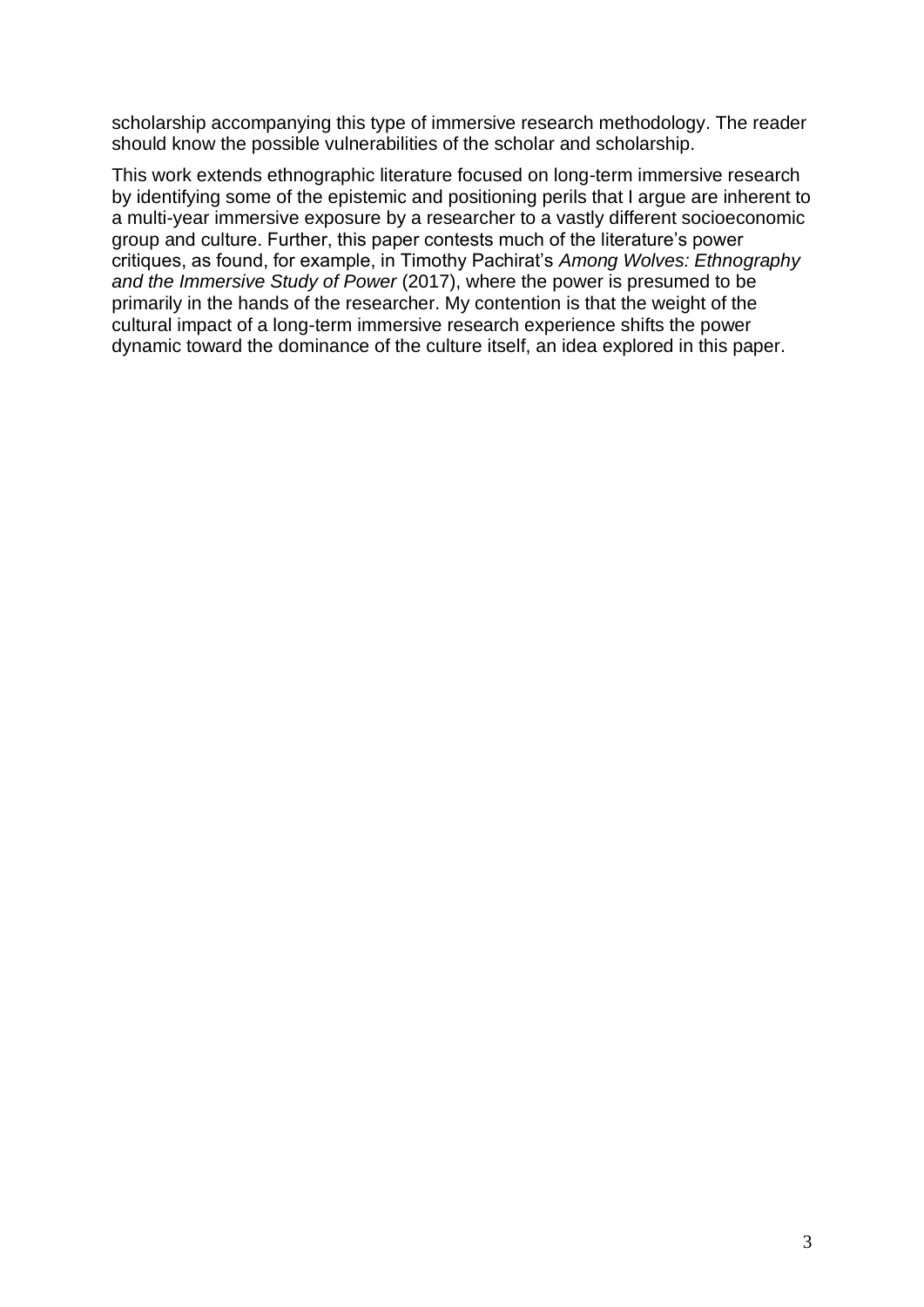**Karen Borgnakke University of Copenhagen karenb@hum.ku.dk Gerd Christensen University of Copenhagen**

## **Ethnographic mapping of paradigm shifts in Higher Education**

Fieldwork in Academia and higher education mean observing how the context is influenced by powerful paradigms. Currently the dominant paradigm seems to be related to the academic learning context and linked to a process of change directed by the learning outcome paradigm. The paper will focus on the shift in pedagogical paradigms in higher education between the Danish Project Pedagogical (DPP) paradigm from the 1970'es and the Learning Paradigm in the 2000'es. The paper contributes to critical reflections on research methodology and strategies for paradigm analysis. The aim is to map the academic educational context and hereby reconstruct the platform as background for ethnographic analysis of the paradigm shift and its consequences.

The paper is divided in two parts and is based on comprehensive fieldwork referring to the authors' studies at the Danish reform universities in Aalborg (Borgnakke 1996), Roskilde and Copenhagen Business School (Christensen 2013).

The first part is inspired by Thomas Kuhn's concepts sketching the elements in DPP. This is followed by analyses of three of the paradigm typical issues: 1) the teacher as supervisor; 2) the independent project work; 3) student's learning strategies. The elements will be discussed and exemplified by empirical findings.

The second part is inspired by Michel Foucault's genealogy and will focus on small group learning as part of DPP. This means tracing the concept of groups in project studies back to its Herkunft identifying three 'sources': progressive pedagogy, social psychology and critical (Marxist) pedagogy. In this process, certain elements will be identified and problematized: 1) the tabooed group-leadership; 2) competition among students; 3) focus-shift from process to product. This will be exemplified by empirical findings.

The paper sketches a Kuhn- and Foucault-inspired strategy for ethnographic paradigm mapping and analyses. Further the paper summarizes empirical findings of potentials and pitfalls of the Project Pedagogical-paradigm anno 2022. The discussion is performed as a post-Corona confrontation with the learning outcome paradigm and the current critique of consequences of decades ruled by OECD policy and the Bologna process deposits.

Borgnakke, K. (1996) Procesanalytisk teori og metode, Akademisk Forlag. Borgnakke, K. (2011) Et universitet er et sted, der forsker i alt - undtagen i sig selv og sin egen virksomhed. Københavns Universitet. Borgnakke, K. (2018) Cardinal writing: following the observed process. Jeffrey, Russell (Eds.), Ethnographic Writing (s. 45 - 65). Stroud, Gloucestershire: E & E Publishing.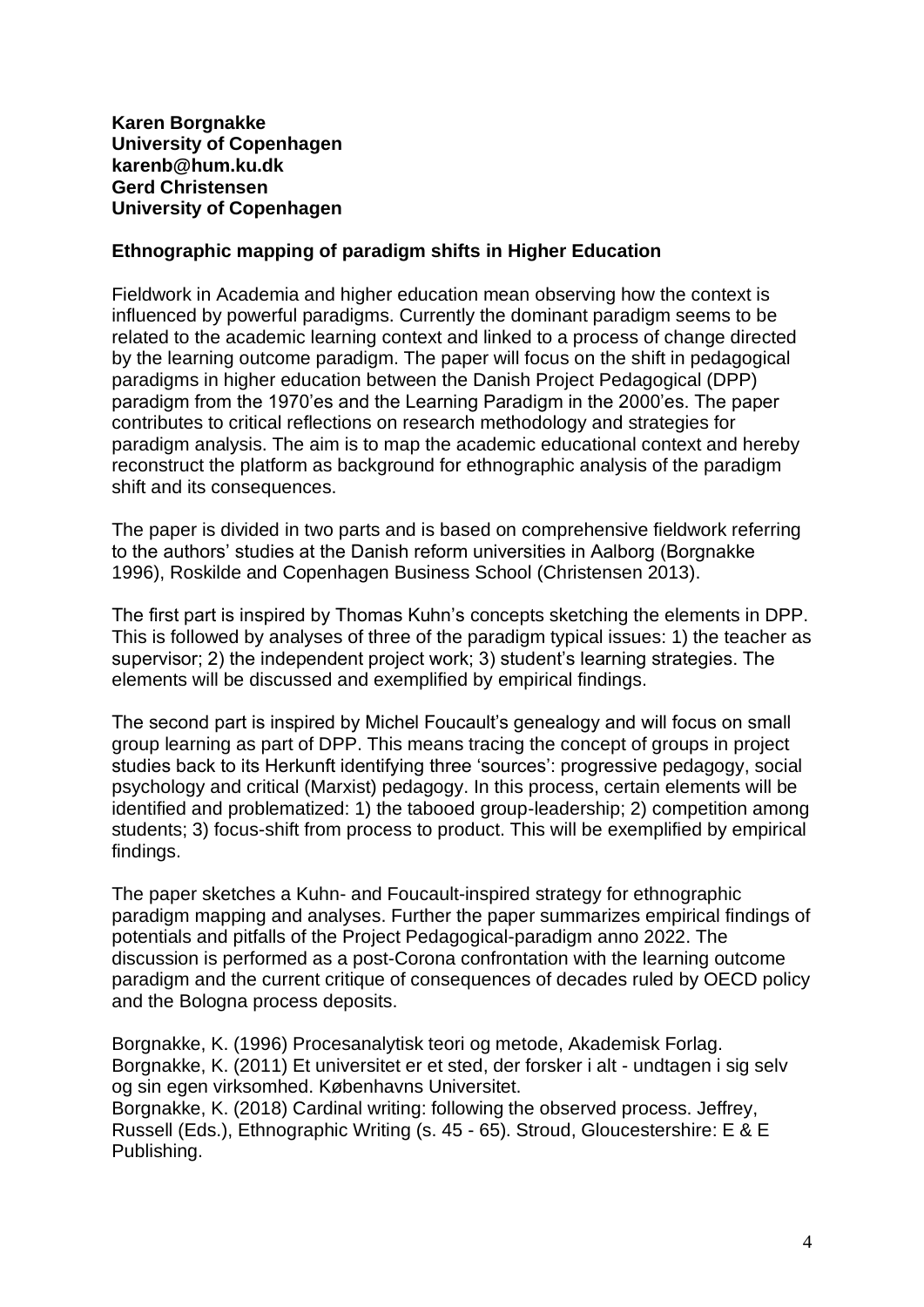Borgnakke, K. (2021) Cross-Case Analysis of Changes in Teacher Role and Didactic Function in Denmark, 1980–2020. I Oxford Research Encyclopedias, Education Oxford University Press. https://doi.org/10.1093/acrefore/9780190264093.013.1609 Christensen, G. (2013) Projektgrupper – en undersøgelse af

subjektiveringsmekanismer i gruppe- og projektarbejdet på universitetsniveau. Århus Universitet.

Christensen, G. (2016) A Poststructuralist View on Student's Project Groups: Possibilities and Limitations. Psychology, Learning and Teaching.

Christensen, G. (2021) Ethical Reflections on Ethnographic Exposure of Exclusion in PBL Group-learning. Fox, Busher, Capewell (eds.) Thinking Critically and Ethically about Research for Education: Engaging with Voice and Empowerment in International Contexts. Routledge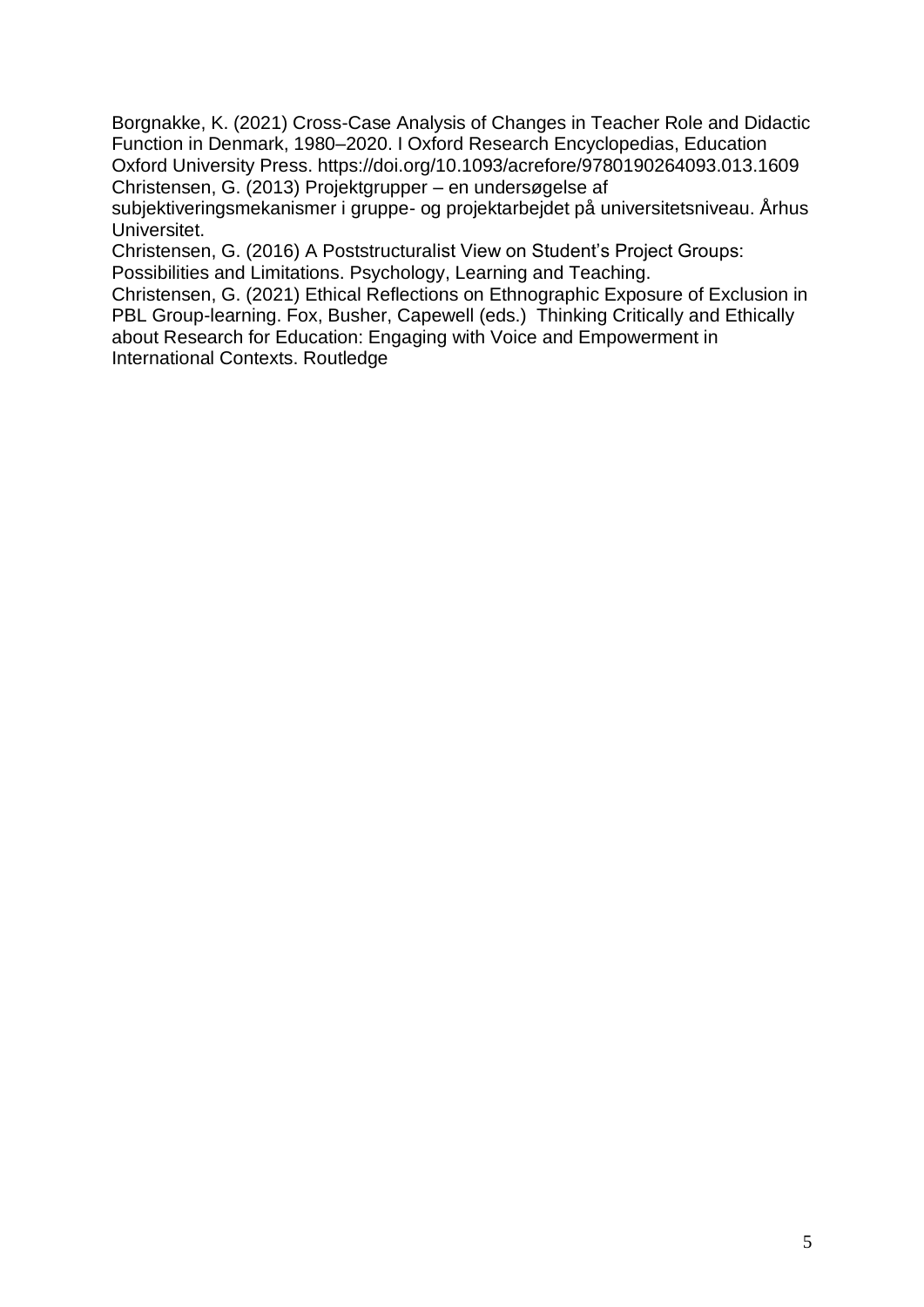**Ingrid Bosseldal Lund University Ingrid.bosseldal@uvet.lu.se**

# **My dog and I: an autoethnographical reflection on the clash between different ambitions and needs within an asymmetric relationship**

Through an autoethnographical reflection the aim of this paper is to explore the clash between high ethical ambitions in educative relationships and demanding behaviours. What happens when the map does not resemble reality, when, for example, someone in the educative relation does not behave as expected and the methods are challenged? What increases or decreases the risk that the teacher (or similar) will act contrary to her or his convictions?

The background to this autoethnographical, substantive paper, goes like this:

Inspired of Donna Haraway's (2003, 2008) writings about her relation with the Australian shepherd Cayenne, I last fall expanded my family with a miniature American Shepherd. I wanted to call her Kajan, as a Swedish wink to Haraway's Cayenne, but my daughters said no. In the end – and after long and intensive deliberations – we all agreed on the name Lyra after the main character in Philip Pullmans His Dark Materials (1995, 1997, 2000). Lyra has turned out to be a wellchosen name. This small, blue-eyed beautiful miniature version of the Australian shepherd has really brought some dark materials into our home and into my mind.

My last dog Lissie, born 2011, gave me already as a puppy a life changing experience of alternative ways of being in the world with a different species. This led, among other things, to a doctoral dissertation in educational sciences, in which I with ethnographical methods explore the paradigmatic shift that has occurred in parts of the dog-training world. Older methods built on domination and punishment, have been challenged and out dated by methods built on care, willingness to see the world from the perspective of the other, positive reinforcement and companionship (Bosseldal, 2019).

With Lyra, I dreamed about building a perfect companionship from the beginning. built on what Haraway (2008) calls significant otherness. I intended to do this by seeing the world from Lyras perspective, protect her from failures and use only decent training methods where her voice could be heard. This has turned out to be much more difficult than I predicted. Lyra, my beloved dark material, has much more of significant otherness than I was able (or experienced) to foresee.

As far as I can understand, Lyra is interested in a companionship with me. But her perspectives and reactions on the world, differs dramatically from mine. This has been really challenging. I have some days failed to be the decent partner I intended to be. I have also met other people, especially other dog trainers, that has questioned my methods and mocked my ambitions. They have not been interested at all, in seeing the world from the eyes of Lyra and this has left me sad, anxious and angry. It is these experiences that I want to dig deeper into with the autobiographical methodology.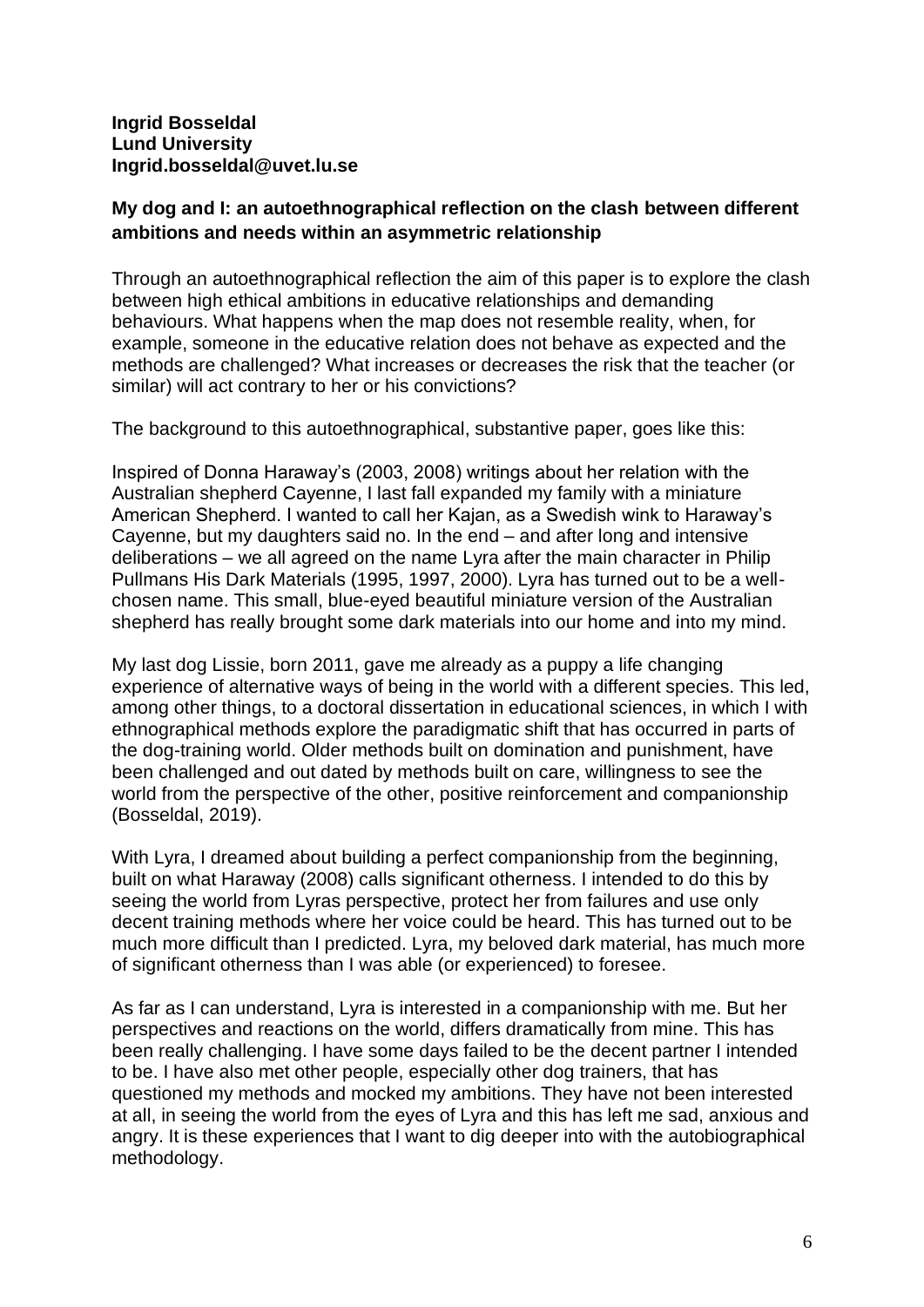The relation between me and Lyra, and the clash between my ethical ambitions about otherness in connection and the explosive and reactive little puppy together with the dog trainers and others that question both my methods and ambitions and are willing to attack Lyra where she is as most vulnerable, is a unique experience, well suited for autoethnographical design. The paper will contribute to the autoethnographical field by connecting it to the self-study methodology (see below) and by using it to explore something that is difficult to grasp with more common ethnographical (or other) methods: namely the teachers/trainers ongoing reflection and inner monologue when trying to realize an educative ambition and especially when this realisation meets resistance and/or unexpected and demanding behaviours from both students and colleagues.

There are a few other examples in the field of human-animal-relationship-studies where researchers have used autoethnography (see for example Tulloch 2016, Zetterquist Blokhuis 2018, Hagström 2018, Lee 2019). The rich tradition of selfstudies in the field of teacher education also connects to this. Like the self studyresearchers, my focus lie on the self (myself) in action, in an educational context (Hauge, 2020).

Bosseldal, Ingrid (2019). Vart tog behaviorismen vägen? Social responsivitet mellan barn och vuxen, hund och människa. Lund University, Faculty of Social Sciences.

Bylund, Christine, Liliequist, Evelina & Silow Kallenbrerg, Kim (2021). Autoetnografisk etnologi – en inledning. Kulturella Perspektiv. file:///C:/Users/uvetinb/Work%20Folders/Downloads/KP-30-1327.pdf

Hagström, Erika (2018). Mellan människa och häst. Djurblivande i den pedagogiska relationens mellanrum. Diss. Luleå tekniska universitet.

Hamilton, Mary Lynn, Smith, Laura & Worthington Kristen (2008). Fitting the Methodology with the Research: An exploration of narrative, self-study and autoethnography. Studying Teacher Education Vol. 4, No. 1, May 2008, pp. 17–28.

Haraway, Donna (2003). The Companion Species Manifesto. Dogs, People and Significant Otherness. Chicago: University of Chicago Press.

Haraway, Donna (2008). When Species meet. Minneapolis: University of Minnesota Press.

Hauge, Kåre (2020). Self-Study REseaarch: Challenges and Opportunities Teacher Education. In Kumar Rashmis, Chander Subhash & Kkaushik Bhartis Teacher Education in the 21st Century. SAGE: London

Lee, Catherine. 2019. "Keeping Lily Safe: An Autoethnographic Exploration of Human–Animal Attachment during Adversity" Social Sciences 8, no. 7: 217. https://doi.org/10.3390/socsci8070217

Pullman, Philip (1995-2000). His dark materials: Northern Lights (1995) The Subtle Knife (1997), and The Amber Spyglass (2000). London: New Statesman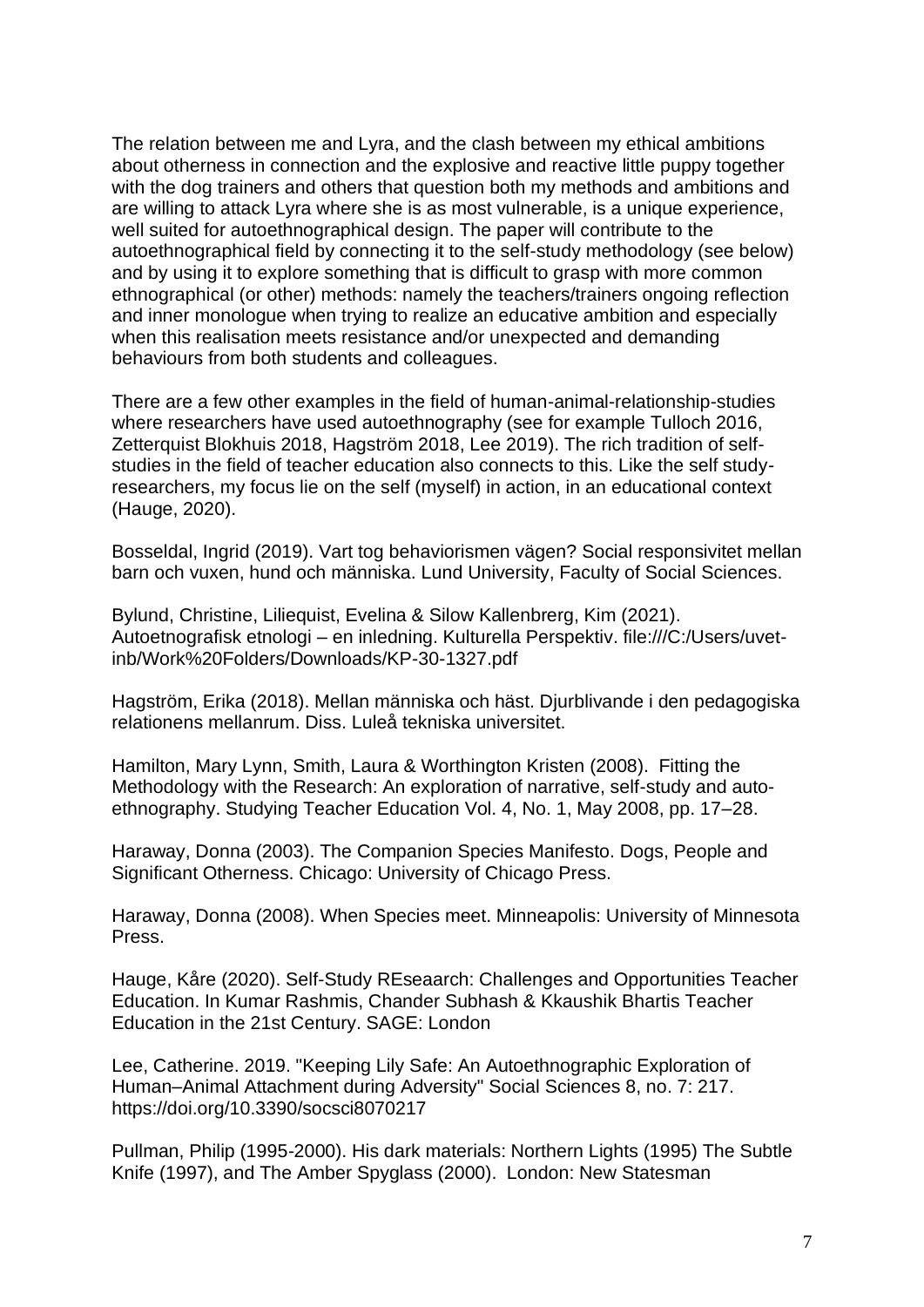Tulloch, Lynley (2016). An Auto-ethnography of vegan praxis and encounters with the meat-eating cyborg. Review of Contemporary Philosophy 15, pp. 28–45.

Zetterqvist Blokhuis, M. (2018). The Praxis of Horse Riding – An Autoethnographic Study. HumAnimalia, 9(2).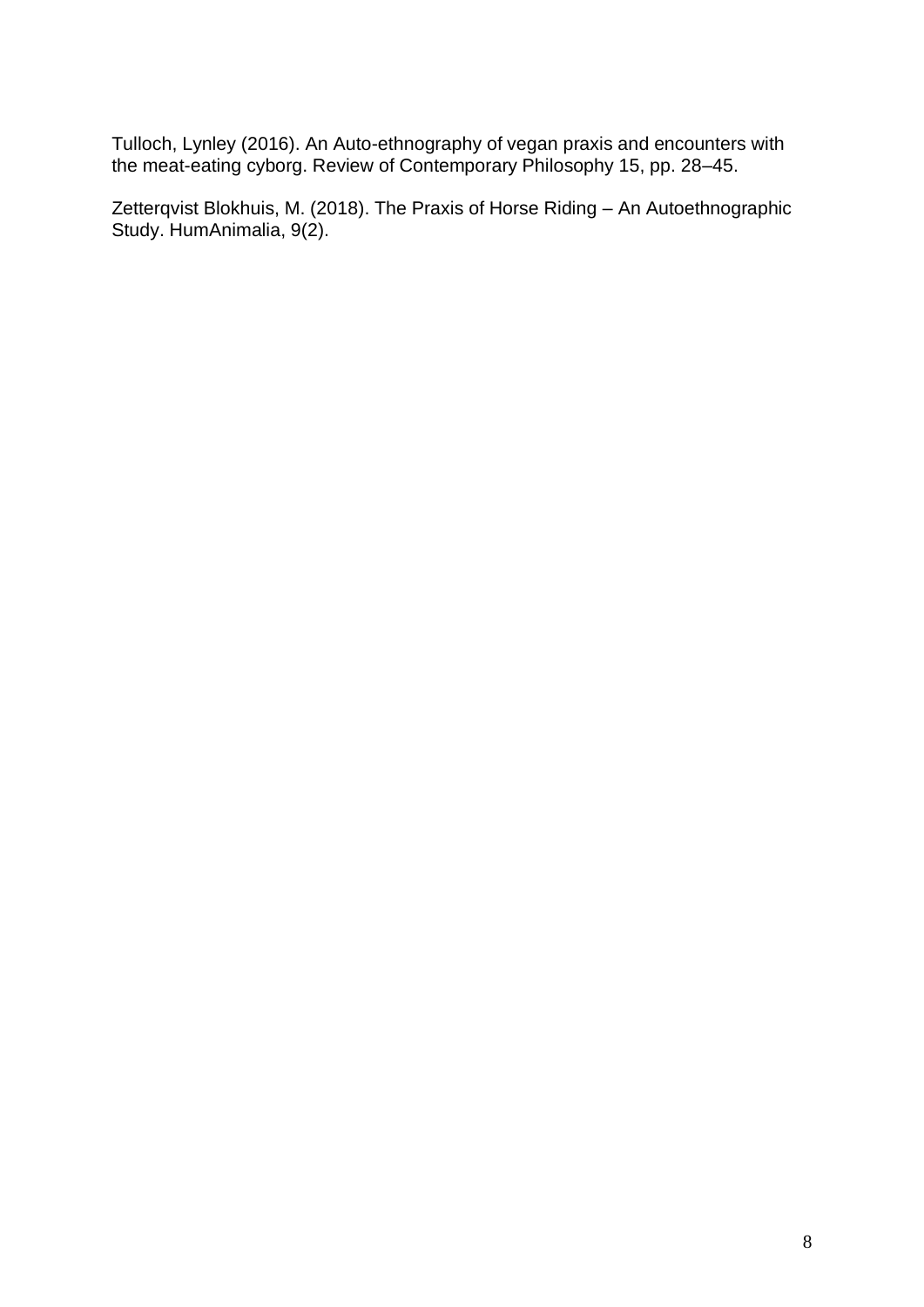**Jeanne Bouyat University of Oxford (DPIR) and Sciences Po (CERI) jeanne.bouyat@sciencespo.fr Natasha Robinson University of Oxford natasha.robinson@education.ox.ac.uk**

## **Becoming friends with the teacher in 'The Field': practical, epistemic, and ethical tensions and rewards in the context of ethnographic research in lowincome schools in South Africa.**

What constitutes an 'appropriate' relationship with ethnographic research participants is the subject of an extensive and highly moralising literature. Traditionally, young ethnographers have been warned against the dangers of 'going native,' referring to the tendency of becoming fully fledged members of a community under study at the expense of their research. In contrast, more recent decolonisation movements have sought to question the researcher-participant distinction entirely, and instead have promoted the use of 'non-extractive' and co-produced methods. When it comes to classroom-based education research, this tension concerns primarily the nature of the divide between the ethnographer (researcher) and the teacher (participant). While many scholars have sought to overcome this tension through codesigned action-research projects, these projects take place almost entirely in the Global North. This is notable, given that the tensions associated with the ethnographer/teacher divide are arguably exacerbated in the context of research projects undertaken by "privileged outsiders" in the Global South. Furthermore, the literature on researcher-participant partnerships has paid much less attention to the incremental and iterative collaborations between ethnographers and teachers. These collaborations - which emerge spontaneously and are underpinned by affective ties are arguably the most common form of education research partnership. In this paper, we unpack the role of friendships with teachers as a method for conducting classroom ethnographies Drawing on more than 20 months of ethnographic fieldwork in low-income schools in Johannesburg and Cape Town, we reflect on the practical, epistemic and ethical tensions and rewards associated with such friendships. We furthermore reflect on the implications of friendship for nonextractive methods.

This paper makes the following arguments:

- 1. We argue that friendship should be critically apprehended as an ethnographic method, which mediates every stage of the research process from access to dissemination. Furthermore, friendship with teachers in the context of research structured by a Global North/South divide offers essential perspectives on data collection, data analysis and ethnographic writing which otherwise remain inaccessible.
- 2. We suggest that a consideration of friendship is often lacking from literature on decolonising ethnographic methods, and from literature on collaborative research with teachers. Yet a consideration of friendship may challenge (or nuance) the metaphor of extraction when it comes to data collection.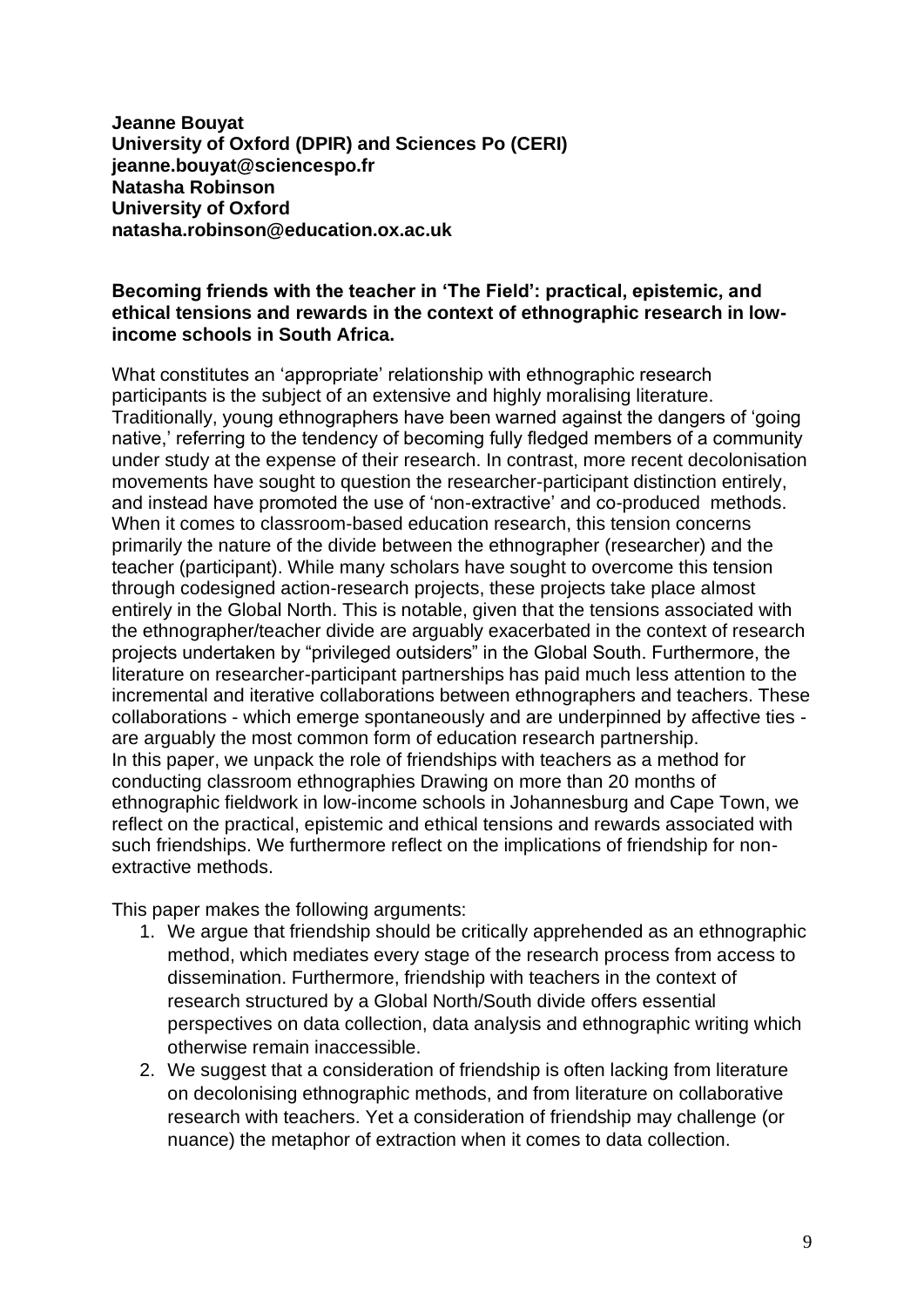- 3. We demonstrate the value of the school a space of learning, knowledge production and transmission; with its diverse and hierarchical forms of reciprocity; and its strong concern for duty of care – as an important field site to think about the institutional mediation of friendships, the blurring of the researcher/participant boundaries, and collaborative/co-produced research.
- 4. We stress that the development of these friendships is limited by the social inequalities and structural violence associated with the gap between the backgrounds of teachers and researchers.

This paper contributes to education and ethnography in four ways. First, it explores the role of friendship in the specific context of the school as a fieldsite. Second, it explores the role of friendships that emerged while in the field, across large hierarchical divides. Third, it explores the impact of friendship on the research process after data collection has already taken place, once the researcher has already left the fieldsite. Fourth, it reflects on the role of friendship in light of recent calls to decolonise ethnographic research methods.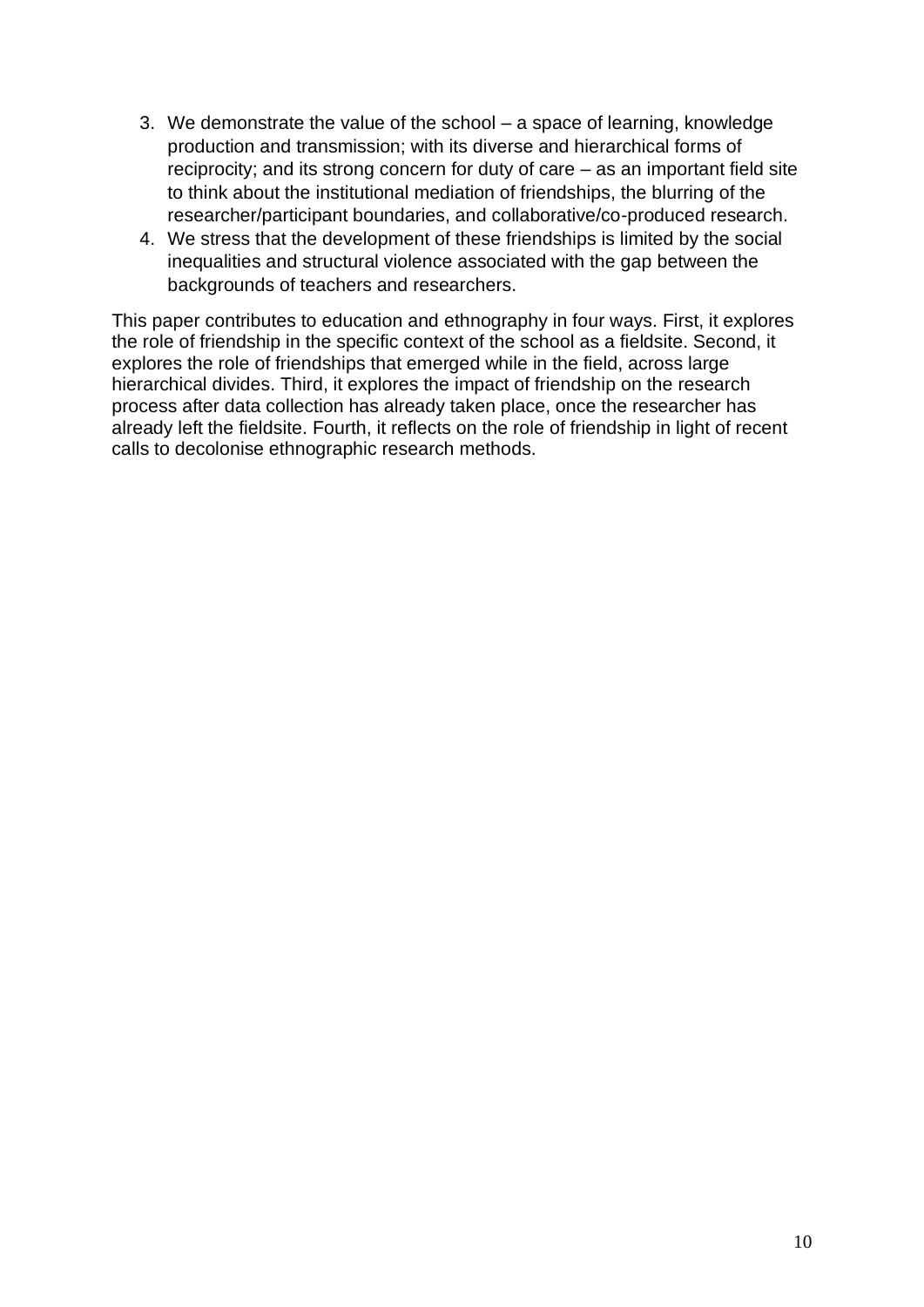# **David Brehme Humboldt-Universität zu Berlin david.brehme@hu-berlin.de**

## **Finding your place – the normalcy of making normalcy in inclusive middle school classrooms: an ethnographic enquiry**

Inclusive education can be understood as the promise to secure "education for all" (Lindmeier & Lütje-Klose, 2015) – especially for students from social groups traditionally marginalised and discriminated against in the German school system. In this context, "social inclusion" (Koster, Nakken, Pijl, & Van Houten, 2009) means enabling all students to establish and secure a sense of belonging and connectedness with the class group as central social entity (Rabenstein, Idel, Reh, & Ricken, 2018). For students starting out in Middle school, (usually) transitioning from primary school to a new school and to a new class group, this throws up the question: how can I find my place her - and thus secure a sense of belonging afforded by being able to claim normalcy?

Grounded in rich ethnographic data, this substantive paper explores the normalcy of (making) normalcy in inclusive secondary schools. That is, by (1) unfolding which rules social interactions follow and thus create a sense of normalcy (Goffman, 1968; Misztal, 2015), this chapter explores (2) how, from a structural point of view, normalcy and deviance are manufactured (Link, 2006) to (de-) legitimise which student subjects can achieve belonging in everyday inclusive school interactions.

Drawing on data from participant observation in four inclusive secondary classrooms, document analysis and interviews with students and teachers at the two German schools studied over the course of one school term, this paper will focus on the complex social world of peer interactions. Here, students at the beginning of secondary school are faced with the task to find their place in the class group and thus secure their (sense of) belonging. I will show that in these schools, the mandate to be a "school for all" means that all students – irrespective of dis/ability, gender or ethnic background - find that their belonging is formally assured. Drawing on data from class council meetings, school events and everyday classroom interactions, I will show, however, that social belonging must be struggled for by students – and sometimes fails, leading to social exclusion.

Given the focus of extant empirical research in inclusive education on (a) primary school and (b) the perspectives of teaching staff, I provide empirical data and analysis on inclusive education at secondary level, especially in regards to "social inclusion". Contributing to (inclusive) education and disability studies in education through rich ethnographic empirical data, this paper explores normalcy and its making – and how it can be researched ethnographically. I will demonstrate the continued usefulness of Goffman's notion of normalcy for ethnography while connecting it with a more macro-level analysis of normalcy as a structural category undergirding who can and cannot claim legitimate belonging in inclusive schools.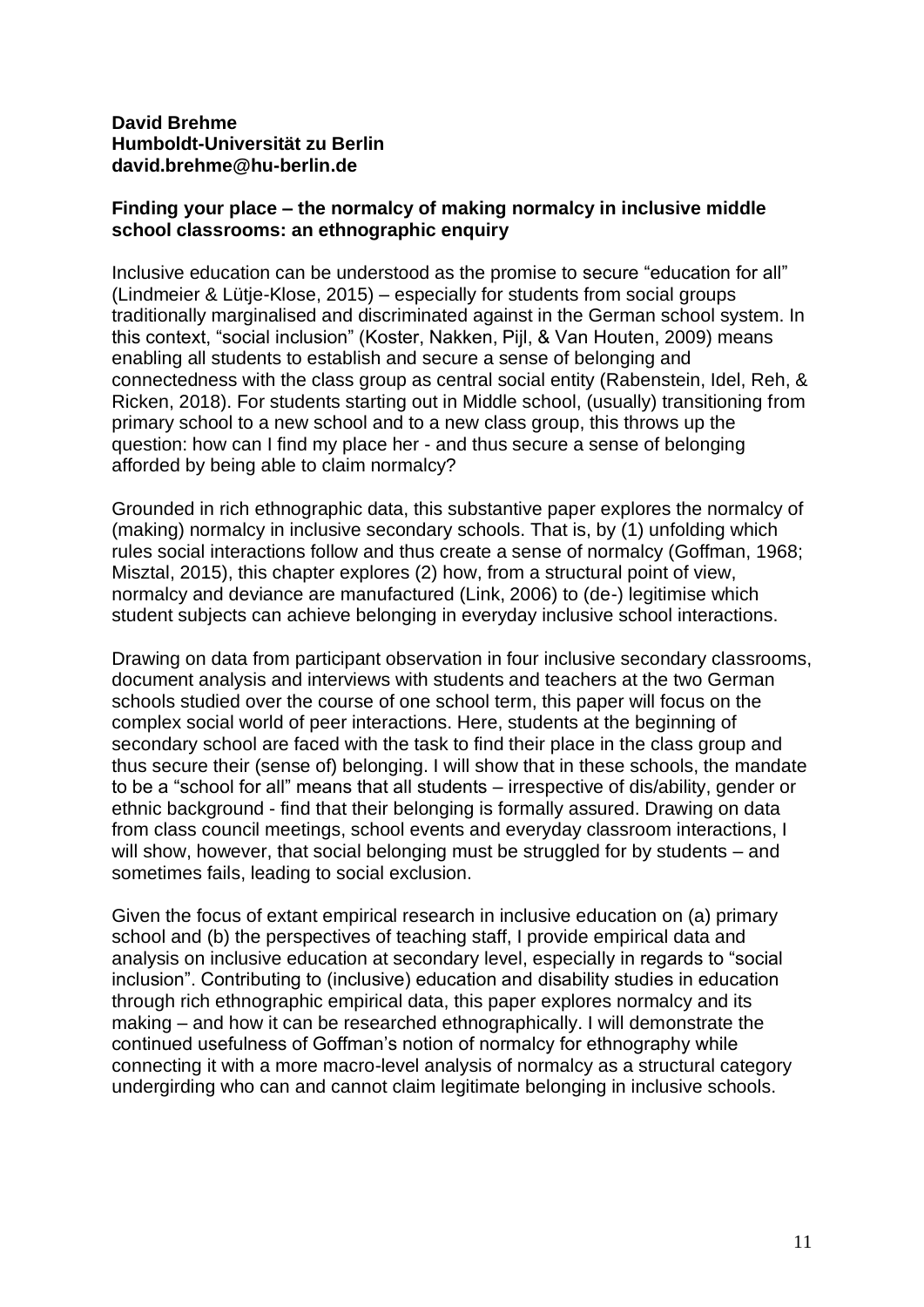# **Kriti Budhiraja University of Minnesota Twin Cities budhi006@umn.edu**

# **Extra-curricular activities and inequality in higher education: A study of Delhi University**

As universities across the world are opening their doors to historically underrepresented groups, differentiation through gatekeeping access is not the only mechanism through which higher educational institutions reproduce inequality. Alongside, there is a growing need to understand practices of differentiation inside higher educational institutions (Deshpande 2020, Stuber 2009). I consider these practices as they emerge in the realm of extra-curricular activities at an elite university in India, which I call National University (NU). I ask: how do dominant discourses and routinized practices in the context of extra-curricular activities shape inequality at the university? I answer this question using ethnographic observations (16 months) of student-run clubs, which organize extra-curricular activities at NU. I complement these observations with in-depth interviews (50) with students both in and outside these clubs. I find that extra-curricular activities shape inequality through their exclusivity. In the first part of my paper, I demonstrate how the demands on time and prior participation in extra-curricular activities turns clubs into relatively homogenous social spaces. This ultimately silos students' social ties. In the second part of the paper, I discuss two key implications of homogenous social ties as they emerge in these clubs. First, I suggest that when students with resource-rich social ties group with others who are privileged like themselves, they consolidate their social capital. Second, I show that when privileged students are not forced to encounter difference – and thus see their social locations as such – it reinforces imaginaries about the social worlds that ultimately serve to reproduce inequality.

Barring key exceptions (Armstrong and Hamilton 2013, Stuber 2009), scholarship on higher educational inequality largely focuses on questions of academic engagement. My work refocuses attention from academics to students' social lives through a study of extra-curricular activities. It also offers a novel lens into this realm: while most work on extra-curricular engagement accurately highlights the role of cultural capital (Bourdieu 1986) in deciding who participates and succeeds, I examine these spaces for their "unanticipated gains" (Small 2013) in cementing social ties. In doing so, I contribute to ethnographies of education that demonstrate that inequities are better understood through the embodied actions, dominant discourses, and routinized practices that create horizontal differentiation among students inside educational institutions.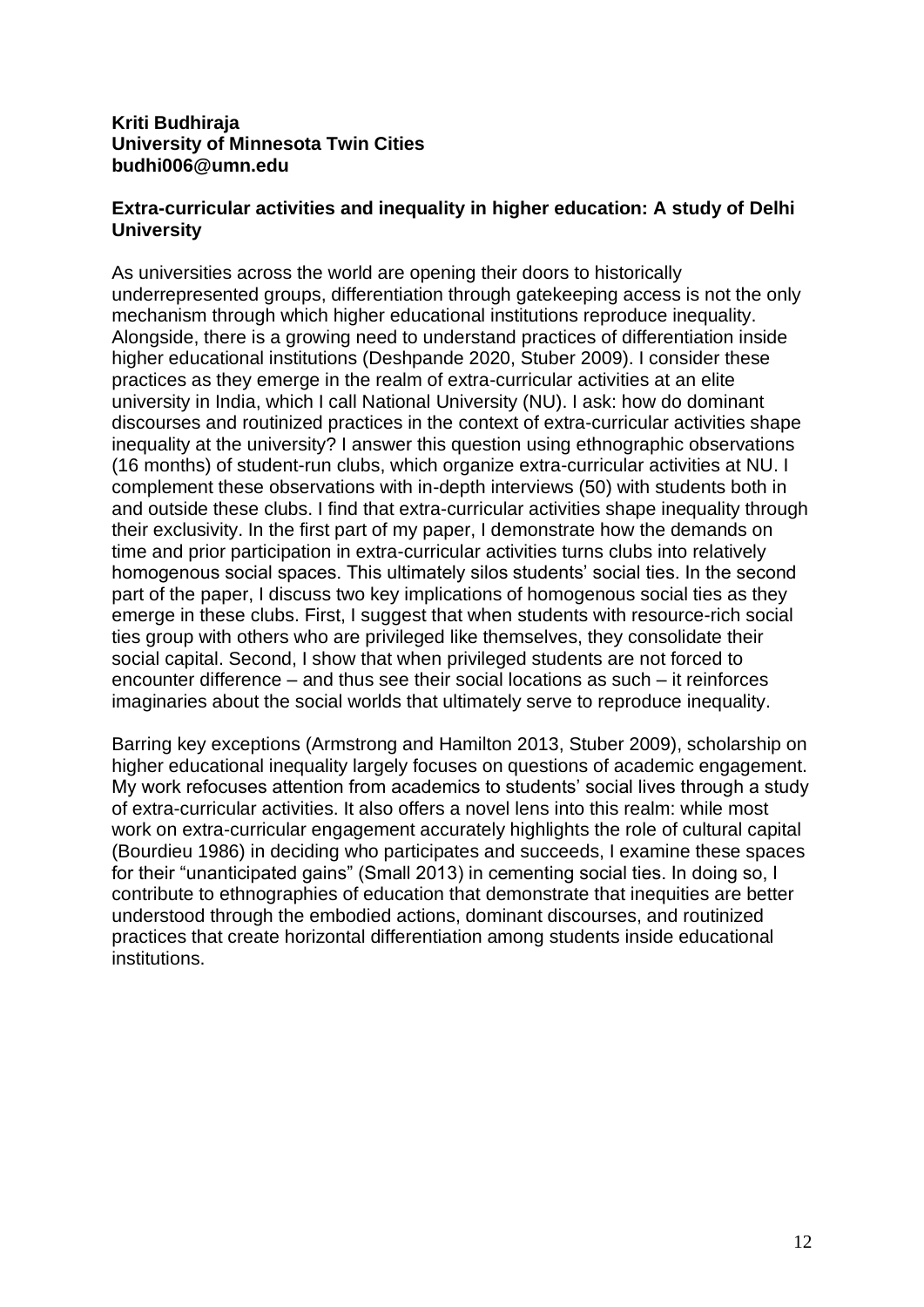## **Lucinda Carspecken Indiana University lcarspec@indiana.edu**

## **Reclaiming an Ethnographic Ancestor: The Methodological Contributions of Harriet Martineau**

This paper sets out to claim a place for one of ethnography's founding figures. Not long after Alex De Tocqueville's famous visit to the United States, another traveller a thin woman with a large ear trumpet - crossed the Atlantic and spent two and a half years exploring the new nation. The woman was Harriet Martineau. She compiled her impressions in Society in America (1837); a controversial book on both sides of the ocean, which extolled democracy and condemned slavery. On the voyage back to England, she began writing a companion volume to explain her methodological approach. This was called How to Observe Manners and Morals, and was published in 1838.

I will draw on this work to show how Martineau foreshadowed Wilhelm Dilthey and Max Weber in emphasizing verstehen, or understanding, in social research over the kinds of explanations used in the physical sciences. She also foreshadowed the systematic attention to social institutions outlined in the Royal Anthropological Society's fieldwork handbook, Notes and Queries, whose first edition came out in 1874.

Europe in the 1830s and 1840s saw an extraordinary amount of foundational work in social research, and Martineau played a part in this. How to Observe Manners and Morals articulated ideas that are still central to ethnography, including participant observation, dialogue, cultural relativism and acknowledgment of diverse social conditions. She was a popular author whose work outsold that of Charles Dickens. But while competing strands of early nineteenth century thought are accepted as part of the methodological canon – like Auguste Comte's lectures on Positivism and Sociology and Adolphe Quetelet's ideas on "social physics" and statistics - Martineau has been largely forgotten.

This paper will briefly introduce Martineau's life, and then go on to describe her contributions to ethnography in How to Observe Manners and Morals. I will note her systematic attention to government, religion, status hierarchies, economics, physical environment, the arts and family structures. I will discuss her emphasis on participation and dialogue, her distinction between cultural and moral relativism and her caveats about what we now refer to as ethnocentrism. I will look at her writing on enslaved people, white settlers, Native Americans and different groups of women. Finally I will consider her concept of "sympathy", which is closer to our current word "empathy."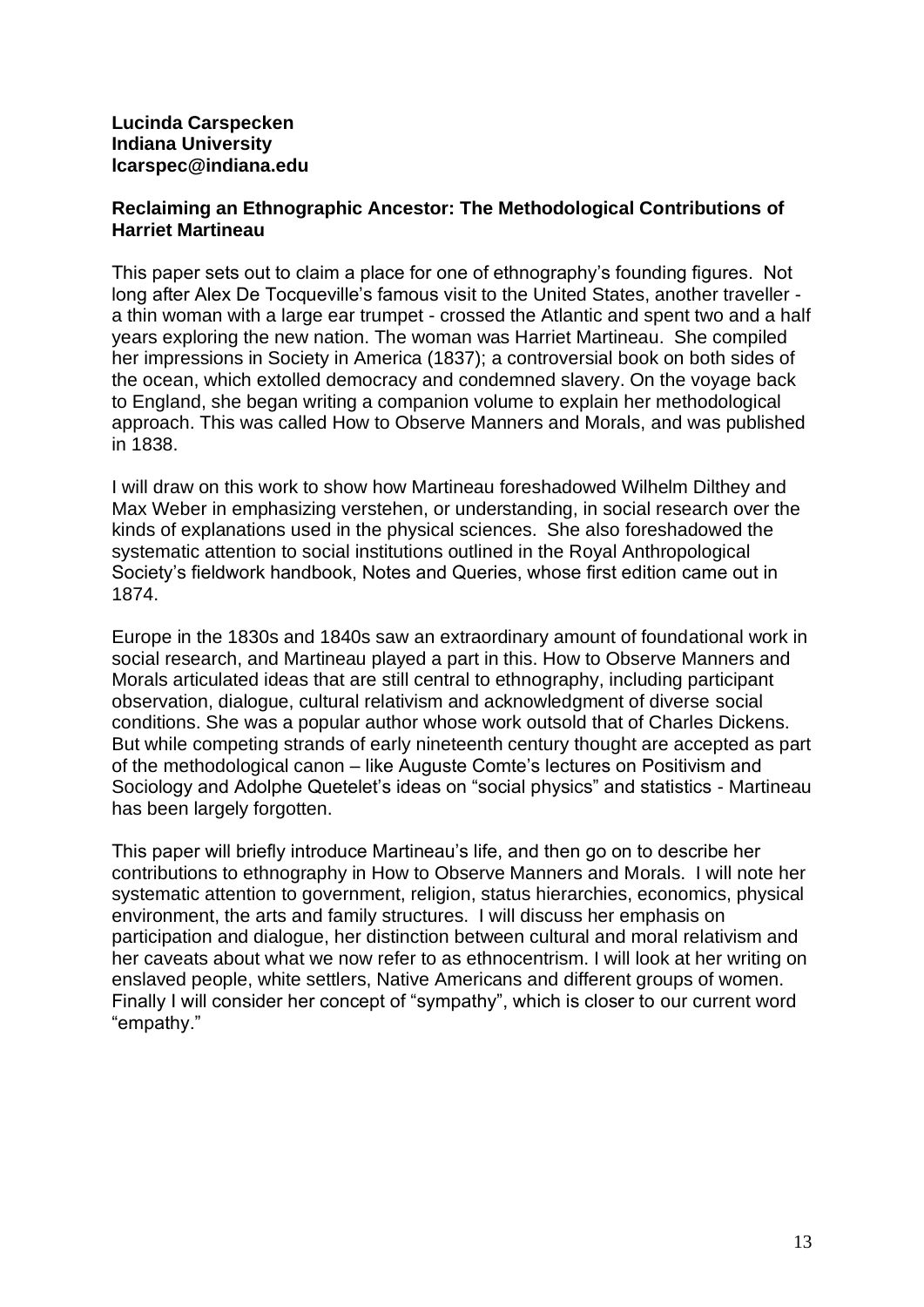## **Isabel Dean University of Siegen isabel.dean@uni-siegen.de**

# **Implementation of language-sensitive teaching during the COVID-19 pandemic**

As an overall social reality, multilingual language references are reflected in the classroom as well (Mecheril, 2016, p. 17f.). Based on this, in Germany, various didactic concepts pursue the goal of targeted language support for German, including the approach of "language-sensitive teaching" (Prediger, 2020). It is intended as a contribution to the promotion of educational equity; however, the monolingual focus on German as language of education can be discussed critically (Dirim, 2010).

In the wake of the COVID-19 pandemic, practices of language-sensitive teaching had to be transferred ad hoc to the digital space. At the same time, negative effects of distance learning on the (educational) linguistic situation of –– especially multilingual and/or socially disadvantaged –– students have been widely discussed in the media as well as politically and pedagogically.

Against this backdrop, the contribution asks how language-sensitive teaching has been implemented in both face-to-face and digital lessons in schools in socially disadvantaged neighbourhoods during the COVID-19 pandemic. Of particular interest is how teachers perceived the linguistic situation of students as well as possibilities of their active language support and education during this period. The data basis is provided by ethnographical classroom observations and group discussions with teachers and school principals at secondary schools and vocational schools in socially disadvantaged neighbourhoods in North Rhine-Westphalia, that were conducted in the school year 2020/21 and 2021/22.

The preliminary findings suggest that teachers were often eager to continue language-sensitive teaching in the digital space. At the same time, they complain that they have not reached all their students with distance learning because some of the latter 'submerged'. Here, the (re)addressing of (linguistic) difference and (linguistic) deficits of these students often became apparent.

Educational ethnography can help to track and trace the challenge of established routines and pedagogical practices in situ. It can capture how pupils are addressed and produced as subjects in terms of their linguistic abilities. Last but not least, educational ethnography has the potential to show the tensions between claims and contradictions of a diversity-oriented, difference-sensitive education in times of crisis.

Coyle, Do; Hood, Philip; Marsh, David: CLIL: Content and language integrated learning. Cambridge: Cambridge university press, 2010.

Dirim, I. (2010). "Wenn man mit Akzent spricht, denken die Leute, dass man auch mit Akzent denkt oder so." Zur Frage des (Neo-)Linguizismus in den Diskursen über die Sprache(n) der Migrationsgesellschaft. In: P. Mecheril, İ. Dirim, M. Gomolla, S. Hornberg & K. Stojanov (Hrsg.), Spannungsverhältnisse. Assimilationsdiskurse und interkulturell-pädagogische Forschung. Münster & New York: Waxmann, p. 91–112.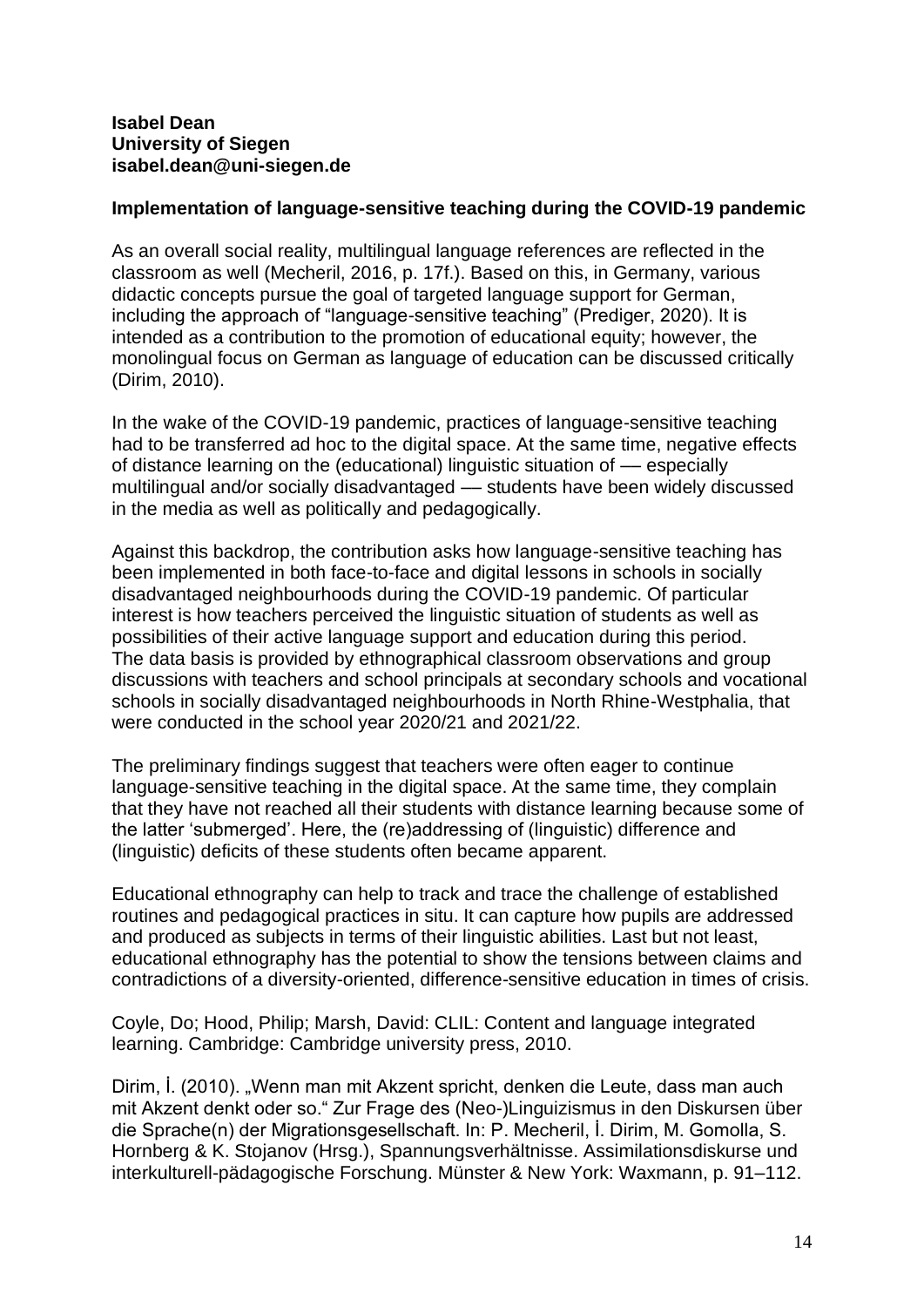James, Carl; Garrett, Peter: Language Awareness in the Classroom. Harlow: Longman, 1992.

Mecheril, P. (2016). Migrationspädagogik – ein Projekt. In: Ders. (Hrsg.), Handbuch Migrationspädagogik. Weinheim & Basel: Beltz, p. 8–18.

Prediger, S. (2020). Sprachbildender Mathematikunterricht in der Sekundarstufe – ein forschungsbasiertes Praxisbuch. Berlin: Cornelsen.

van Lier, Leo: Language Awareness. Harmondsworth: Penguin, 1995.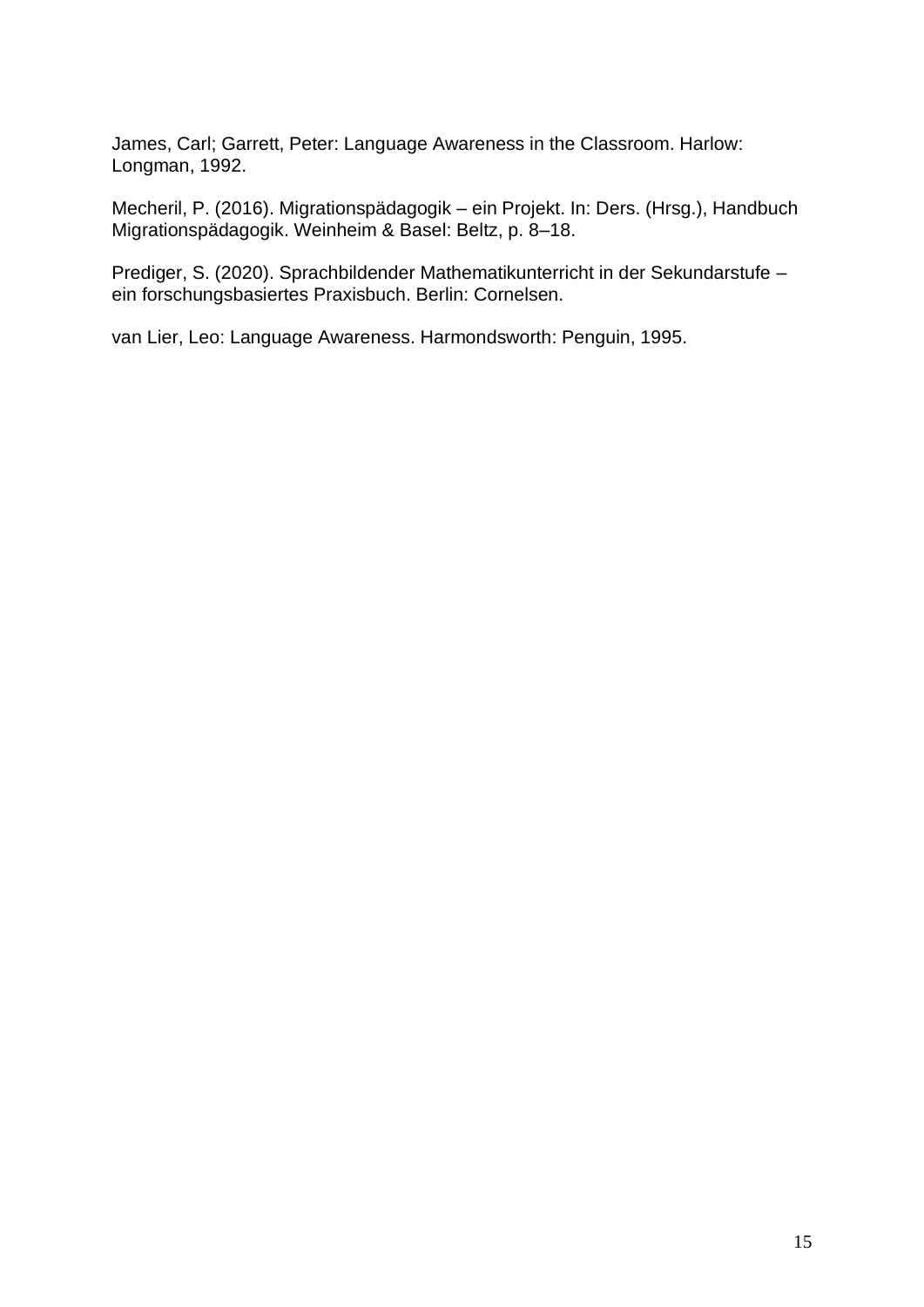## **Barbara Dennis Indiana University bkdennis@indiana.edu**

# **What's An Educational Ethnographer to Do: Schools Under Attack**

The purpose of this methodological paper is to explore the roles and responsibilities of educational ethnographers in public educational debates. The paper draws on my long ethnographic engagement with an LGBTQ+ community organization juxtaposed with current U.S. legal policies aimed at limiting the rights of LGBTQ+ youth and their families in public school settings. The question this paper asks is "What's an educational ethnographer to do with their ethnographic findings in public milieu?" The paper situates the educational ethnographer as a public scholar capable of serving multiple publics. Without presenting conclusions, the paper hopes to raise questions and conversations relevant to the enacting the 'what next' of ethnographic findings.

The author has been ethnographically engaged with LGBTQ+ youth who have enacted educational trainings aimed at securing affirming and relevant educational opportunities in support of their thrivance. Those findings speak an oppositional perspective into the contemporary U.S. policy debates. For example, the state of Florida has passed legislation disallowing the use of the word "gay" in public schools while our study clearly indicates that teachers use of LGBTQ+ examples were affirming and encouraged them as learners. This very specific ethnographic example is used to explore the larger questions around educational ethnographers speaking into policy debates and the history of educational ethnography informing public policy.

Contemporary U.S. policies and policy deliberations set the stage for harmful educational practices. How is that long productive ethnographic studies can and/or should inform the policy considerations? Drawing on years of ethnographic work with LGBTQ+ youth, this ethnographer feels like a bystander in a bullying event. Seeking a way to marshal the knowledge and insights obtained through ethnographic endeavors, while minimizing potential damage, the author puts her own experiences into dialogue with Clemens and Tierney's (2020) claim that ethnography can improve policy designs. Rather than situating one's work directly as policy ethnography in the tradition, for example of Bradley Levinson (see Levinson, Winstead & Sutton, 2020), this paper explores the question of what to do with findings that have the capacity to speak directly to policy in the making. What would it mean to be a public scholar of educational ethnography?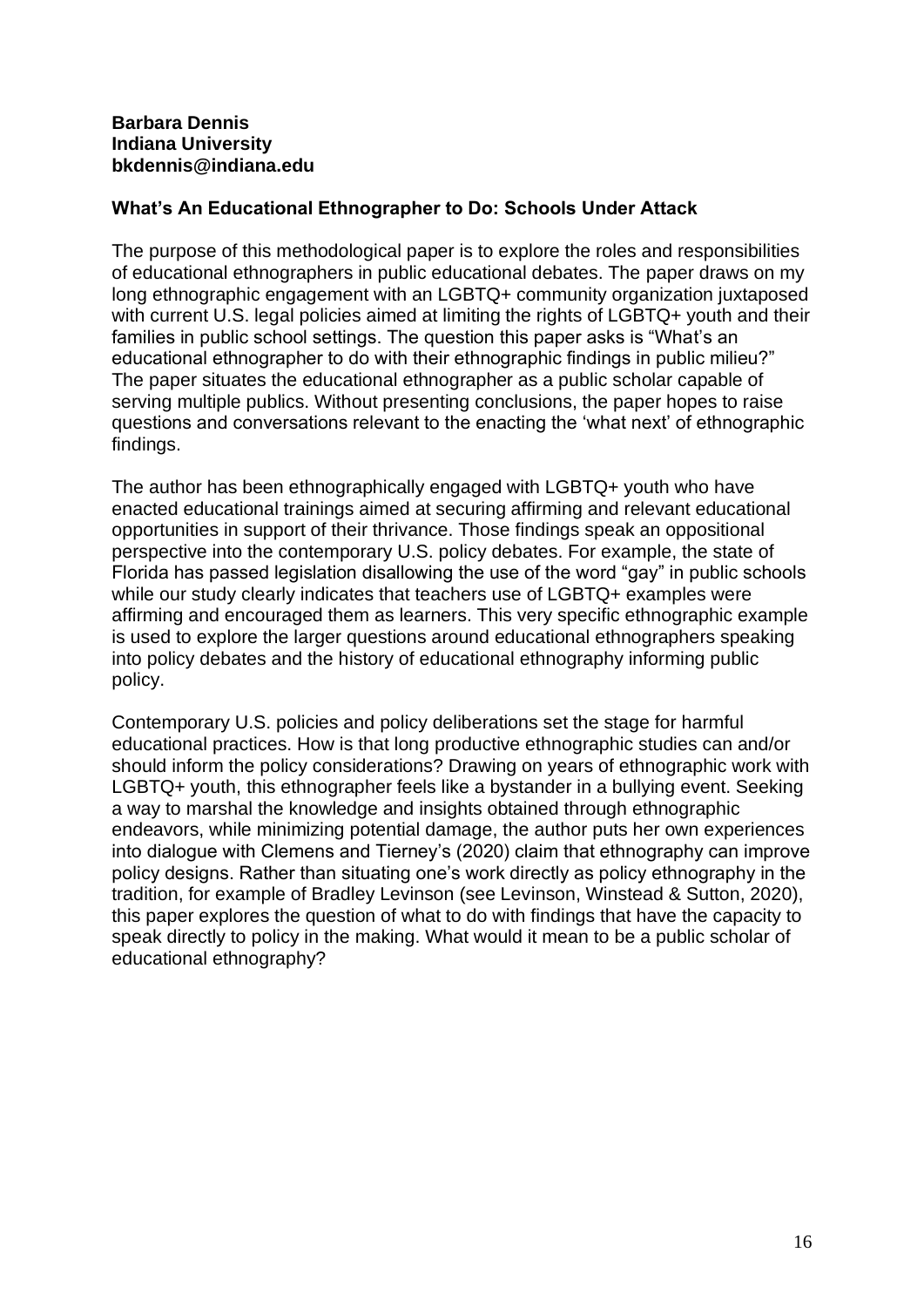# **John Doyle Sheffield Hallam University john.doyle856@googlemail.com**

Do no harm: avoiding 'damage' focussed ethnographical research in education through a strengths-based approach.

This paper considers the emerging findings in an ethnographic project in a secondary school in an ethnically diverse community in the north of England and discusses the implications for the theory and methodologies of a strengths-based approach.

The research focus is on young people from ethnically diverse marginalised communities who are often problematised and their culture is seen as the root of their educational failure. This deficit model renders low achievement effectively "their fault" (Yosso, 2005:6) rather than a failure of the education system (Ladson-Billings,1994). This contributes to the significant inequalities in education and structural racism is deeply embedded in schools in the UK (Runnymede Trust, 2020).

The research uses a CRT framework and applies theories of cultural wealth (Yosso, 2005) and what Wallace (2018) describes as a 'constellation of capitals' to understand how the knowledge, skills and experiences of communities can be reflected in classroom learning. I draw on the work of Tuck and Yang (2014) on 'refusal', and Tuck's (2009) work on avoiding 'damage' focussed research, which challenges research to avoid further problematising communities and explicitly or implicitly portraying them as devoid of capability, instead to focus on 'desire' based research which focusses on developing the potential for positive change. The research builds on previous strengths-based research with the Roma Sloak community (Doyle, 2021).

I will discuss emerging findings and reflections from the current research project on how fieldwork methodology, methods, and areas of focus can develop a strengthsbased approach, and this includes:

- i. Methods: Focus of time and practice in communities, parents, students, and staff. How can a presence of positivity can be maintained by the researcher during data collection?
- ii. Descriptions in the field: by school staff of increasing 'need', more 'safeguarding' issues, and a focus on 'mental health' and 'trauma informed practice'. Avoiding the temptation for the researcher to be drawn solely to institutional discourse.
- iii. The selection of participants: the temptation for the researcher to be drawn to those perceived to have problems, or complex life stories, with the promise of rich data.
- iv. The 'desire' that Tuck (2009) refers to: How does the presence of the research and researcher add benefit to the experiences of the communities?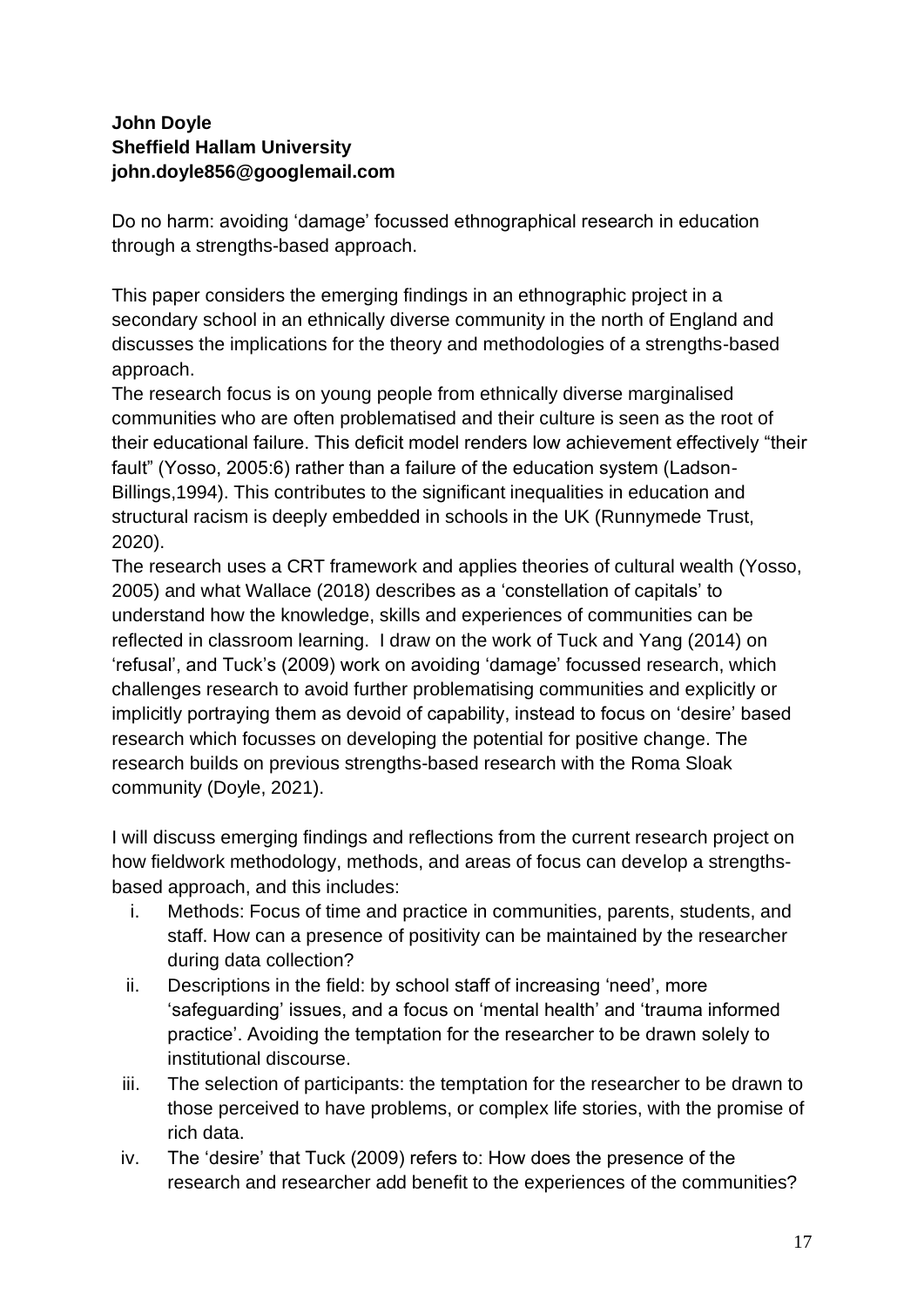After the research is over what is the legacy and how can this be built into the research?

v. How to involve the participants: including students, families, and wider community whilst keeping the focus on the institutions and structures. How to ensure a positive voice of the participant as central to the research without compromising the need to challenge structural and institutional disadvantage?

The findings have implications for how we utilise ethnographic methodologies and methods and how research can build on the strengths of communities and avoid a damage focussed approach that risks further problematising the communities that are the focus of the research. It will inform future research considerations at methodological and practice levels.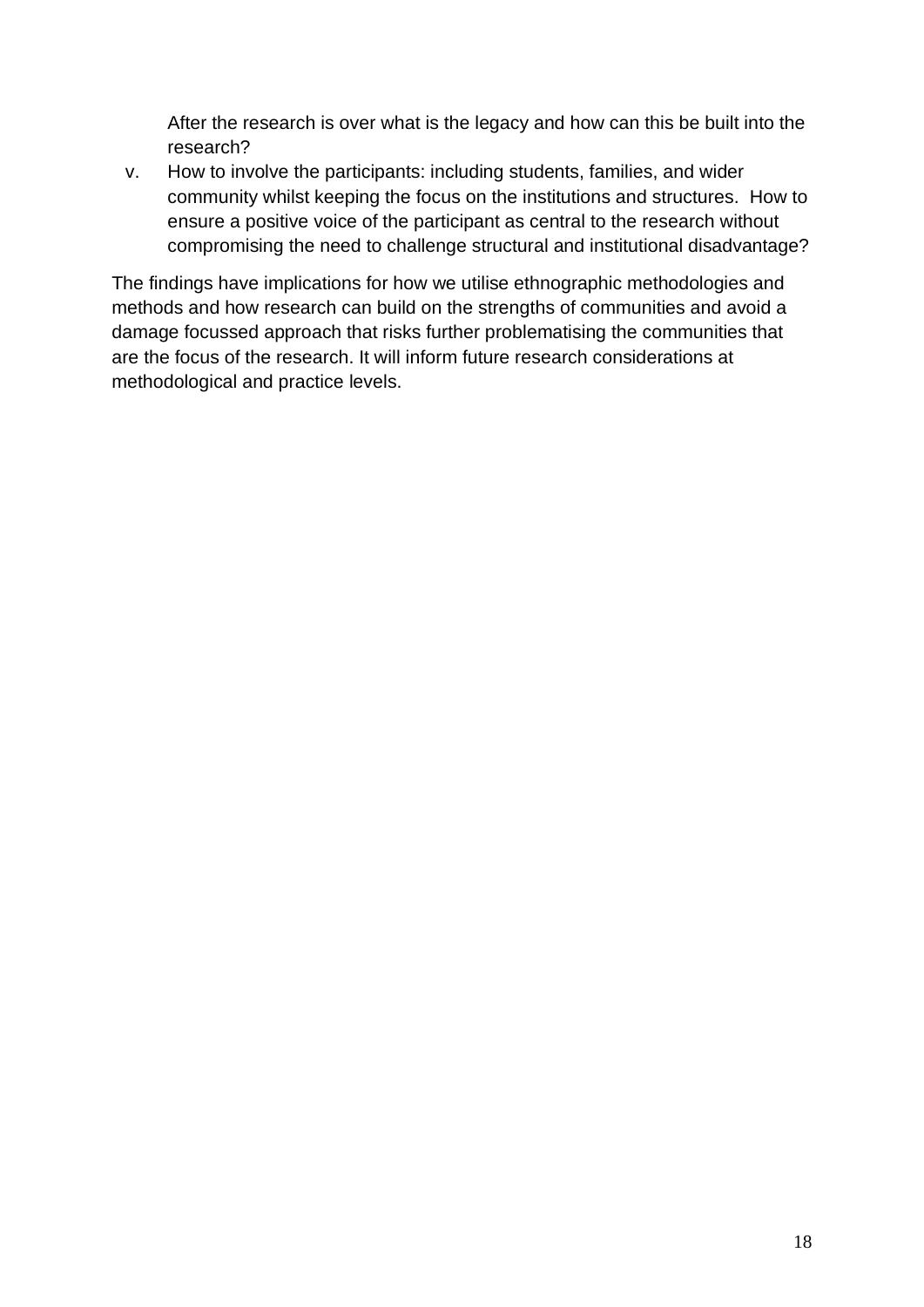**John Doyle Sheffield Hallam University john.doyle856@googlemail.com**

**Rebecca White Sheffield Hallam University rw2211@hallam.shu.ac.uk**

# **Navigating the shifting research site: Two researchers' experiences of ethnographic research in schools during the covid-19 pandemic.**

This paper explores the experiences and challenges of two new doctoral researchers employing ethnographic research in secondary schools over 18 months during the time of the global pandemic. The paper will examine how ethnographic methodologies can adapt to researching during circumstances such as the Covid-19 pandemic whilst maintaining the integrity of the values of ethnography.

The impact of covid-19 on schools, students and communities has been significant and unprecedented. While it is generally accepted that the nature of ethnographic research means it can adapt to 'work around' situations such as this, we have found through the restructuring of our research activities that we have unique experiences that shed light on ethnography in the educational field.

Ethnographic sites tend to be seen as a stable and often unchanging (or slow changing) environments that are set within a relatively stable context in which a researcher can spend getting to know their space and those involved in the research process. However, the ever-shifting sands of the global pandemic means that within schools in the UK there has been an inherent lack of stability for staff, students, and communities involved, and for researchers who may be exploring these sites. With Covid-19's unplanned beginning, extended middle, and currently no fixed end, the proposed methodologies of each researcher have needed to adapt quickly and constantly. This created a sense of dissonance for us as researchers between our plans and intentions and what was, and still is, happening in the field. It goes beyond a sense of uncertainty and expectations of the 'flexible' ethnographer. We have often found it difficult to get a hold on any fixed points or context to enable an understanding of the culture, community, and operations of the schools and how this links back to our research questions.

Conducting research in this context has been insightful but has raised questions about the extent to which ethnographic research can be conducted in a time such a global pandemic. Researchers' engagement with uncertain fieldwork conditions has implications for, for example, any familiarisation phase, ethical issues including informed consent, appropriate time in the field, and researcher reflexivity. Based on our experiences of the field since March 2020, this paper will inform understandings of the way in which ethnography can be appropriate to covid and covid like contexts now and in the future.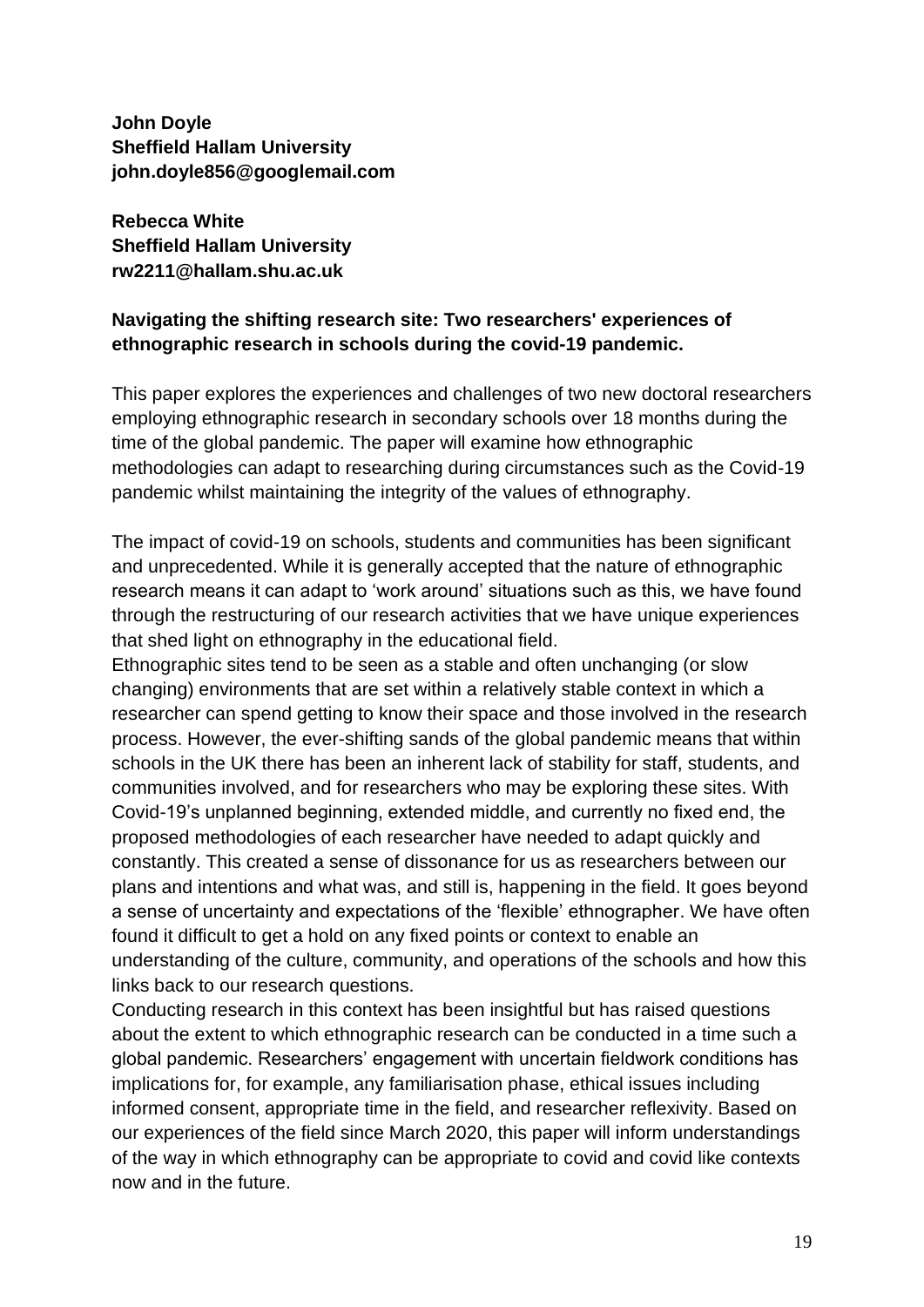The paper provides much needed reflection on the impact of covid on research with our communities. The findings have implications for how we utilise ethnographic methodologies and methods. It sheds light on the experiences and challenges of conducting ethnographic experience in educational settings during the time of a global pandemic. It will help inform others about researching during such an uncertain time but will also have some implications on methodological choices for other researchers in the future who may not be affected by Covid in the same way, but who can learn more about ethnographic methodologies from this process. It will inform future research considerations at methodological and practice levels.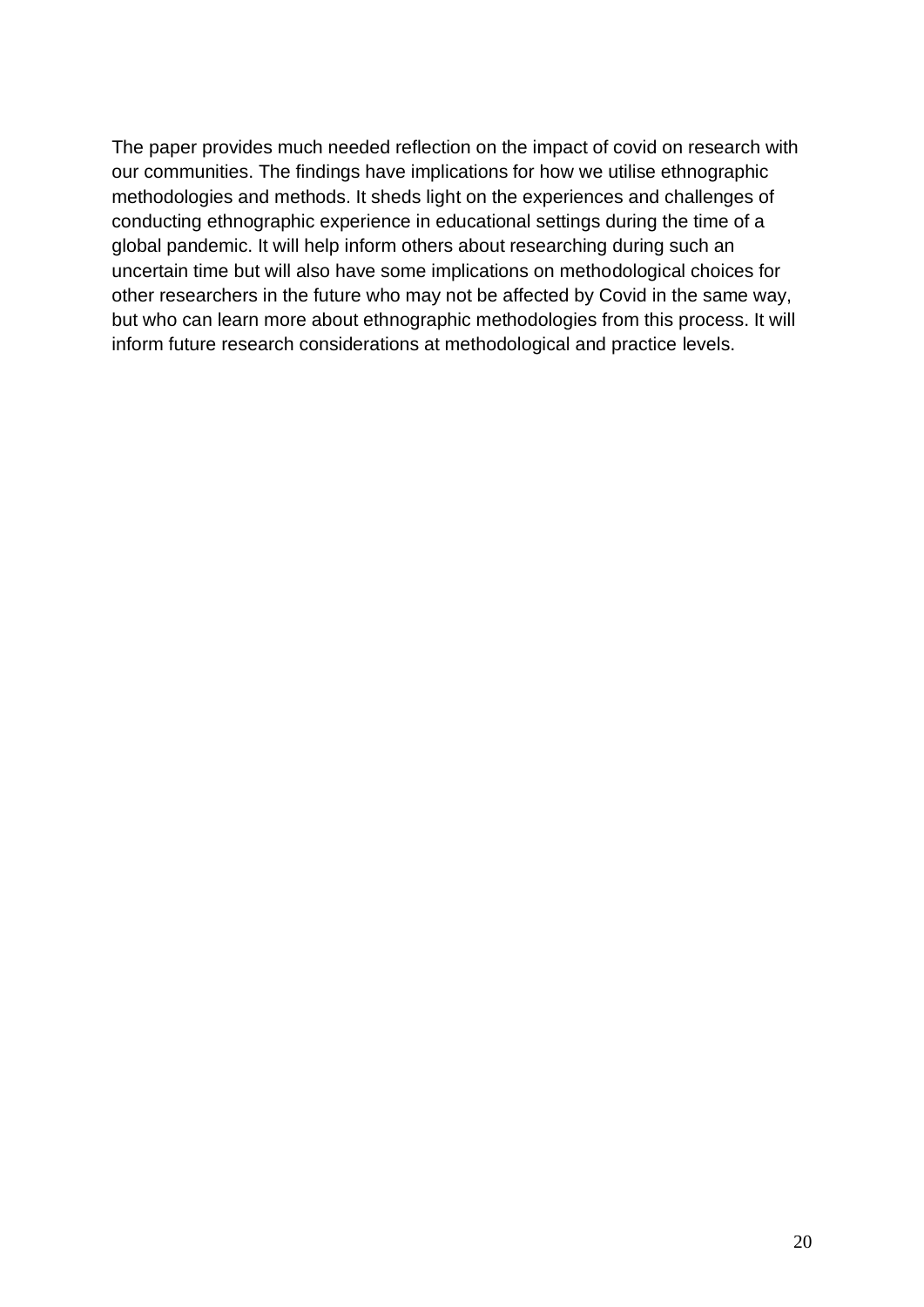**Aynur Erdoğan Coşkun Istanbul University aynur.erdogan@istanbul.edu.tr**

# **The impact of digitalization on the educational environment: ethnographic research in Turkey**

The Turkish Ministry of National Education has created a central Education Information Network (EIN) and has made all digitized teaching and education content accessible at the national level through this network since 2012. However, the format and frequency of use of digital content varies in different schools and even classrooms within the same school. Therefore, education in Turkey provides a rich environment for ethnographic research of the socio-culturalism brought about by digitalization.

This ethnographic research aims to examine the effect of socio-culturalism created by digitalization in the educational environment on the role of the teacher and the student-teacher relationship. More specifically, this study addresses the following questions: While the digitalization of educational content enables knowledge to be learned from the machine, this process shape student's view of knowledge, knowledge sources and their teachers? Why do teachers and students continue to use traditional learning methods despite the availability of digital information resources? Does openness to and the use of digital content within the classes vary by the level of academic achievement of students and schools? Data were collected utilizing multiple qualitative methods including participant observation and semistructured in-depth interviews. A total of eight classes from four high schools in Fatih district of Istanbul were observed over the course of one semester. Schools and classes were diverse in terms of the use of digital content within the courses as well as the level of academic achievement. After the observations, forty students drawn from these classes and their teachers were interviewed.

Findings show that the most important digital instruments used for education are smartboards in the classrooms and the digital content of the EIN, as well as the smartphones that each student has. Students tend to use open internet resources as a knowledge resource instead of books or -often- consulting their teachers. Our analyses also indicate that students refer to a limited number of open internet resources for their homework. When this situation is evaluated together with the EIN, it can be said that digitalization standardizes educational information. Findings also suggest that teachers are no longer seen as a source of information for students and that their role in the classroom has evolved towards being a "facilitator". Despite this, students do not want to give up on their teachers, especially emotionally.

Despite the increase in research findings which show that educational technologies support student-centered learning and active learning, the findings of this study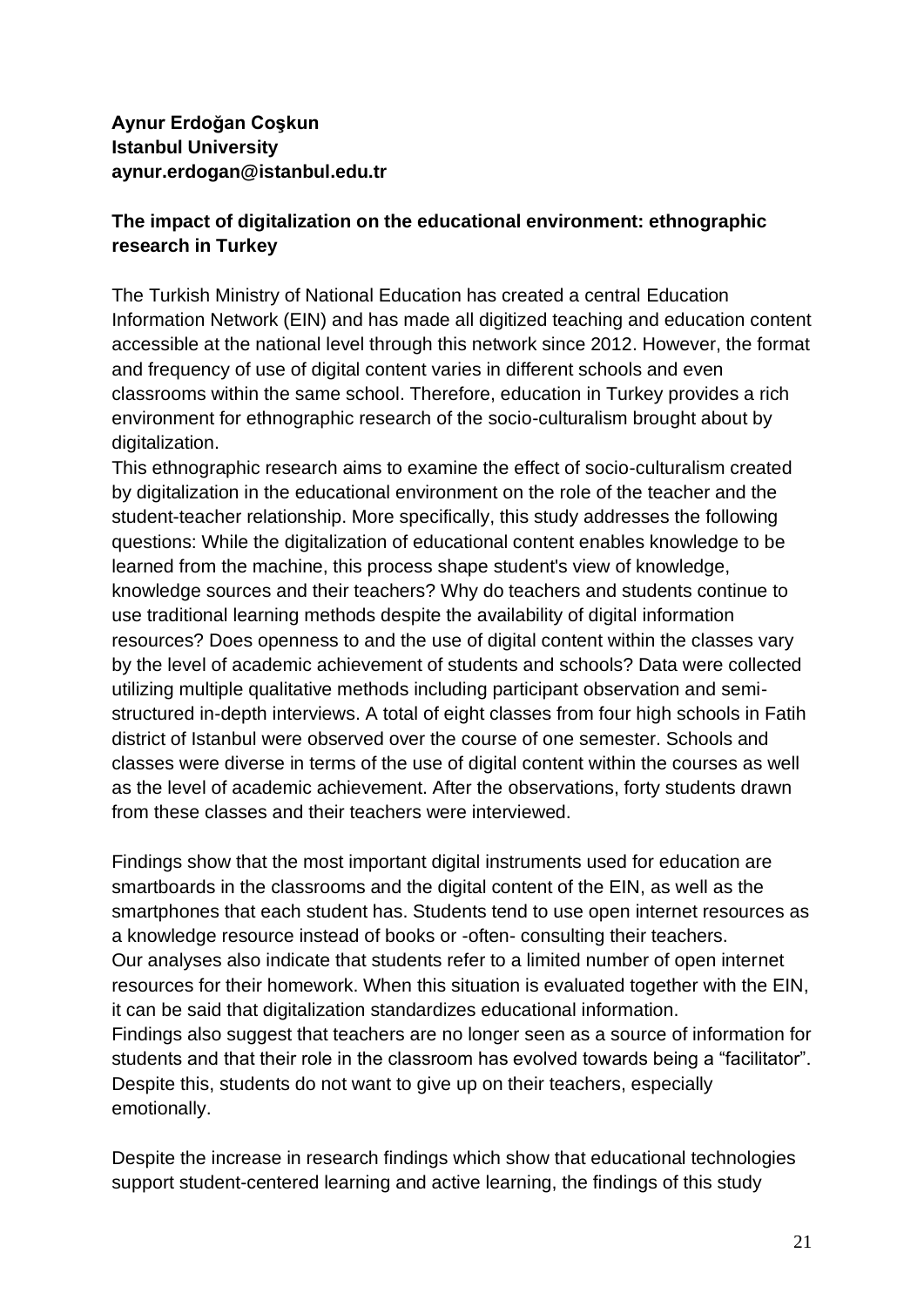suggest that various socio-cultural factors might influence whether these outcomes are realized in the classroom. This ethnographic study explores some socio-cultural elements of the educational environment and shows how digitalization in education affects teachers with different teaching styles in their relationships with their students. Observing and understanding the actors of educational activity in their own environment is necessary for the accumulation of data necessary for the development of theories about the changing position of the teacher and the impact of the digitalization of knowledge on mass education. This study contributes to the accumulation of data on such theoretical developments.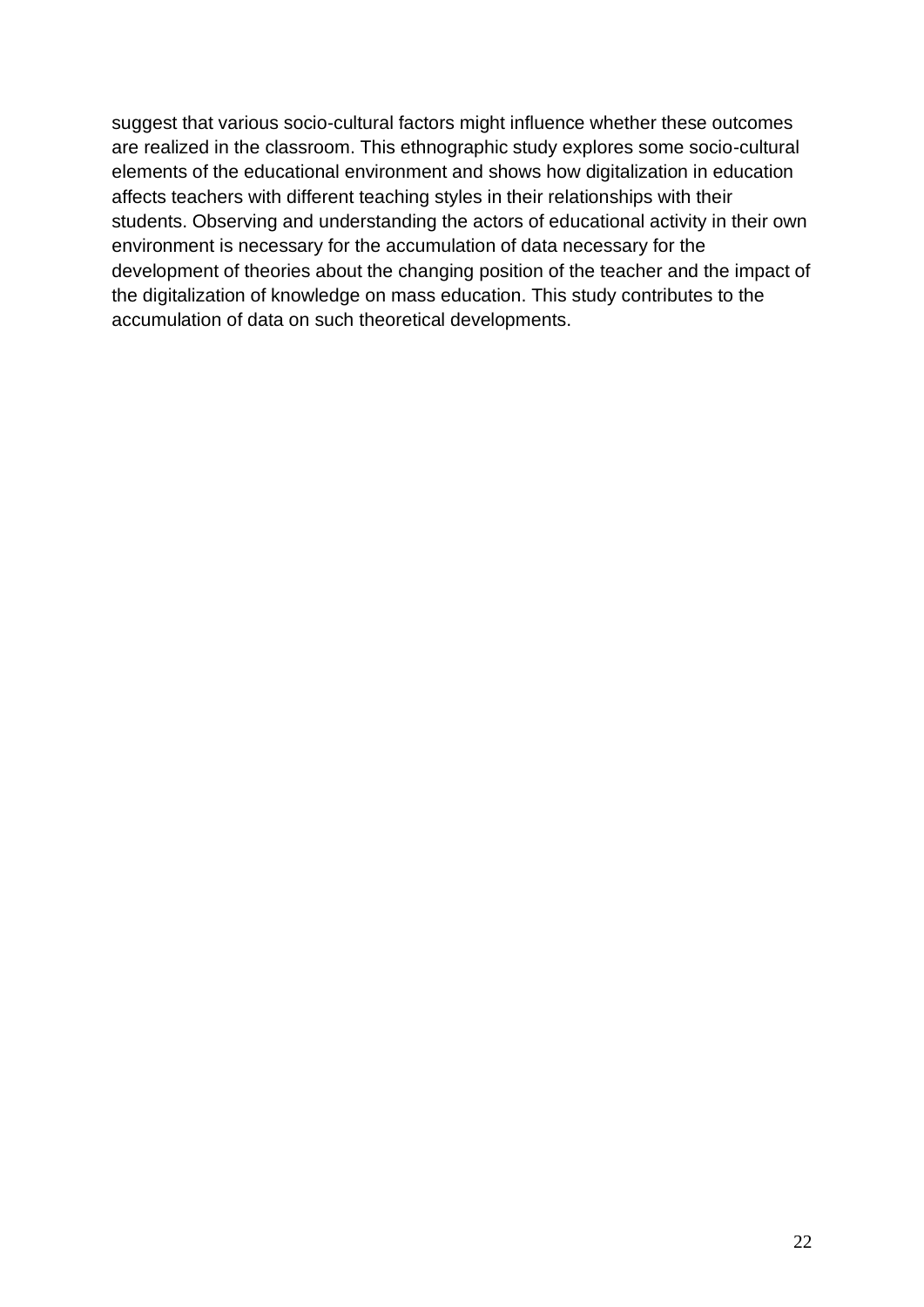## **Ana Virginia López Fuentes University of Zaragoza avlfuentes@unizar.es**

#### **Creative and inclusive practices through the use of digital media: an ethnographic research project**

The main purpose of this paper is to develop knowledge on the use of digital media for promoting creative and inclusive practices in particular challenging educational contexts. An ethnographic research is carried out in a school with a racial and cultural diverse context in a suburban area in north-east Italy. The specific aim is to explore how teachers introduce digital tools in their lessons to foster creativity and inclusion. This study understands ethnography as social research focused on actions and routines which make sense of the world in everyday life (Hammersley and Atkinson, 1994). Within this background, daily life at this school is explored from the deeply inside in naturally occurring settings (Hammersley, 2018) such as the classroom or the playground. Participant observation, informal conversations, a research diary, filmedinterviews, and audio-recording are the methods used by the researcher to collect information. It is mainly collected during school time but not limited to it. The analysis of the information includes an inductive analysis with qualitative interpretation of meaning (Miles, Huberman and Saldaña, 2019).

Participant observation takes place over six weeks. Related to the time spend in the school by the researcher; it is full time the first week and, after that, the rest of the weeks three days per week. The last week is another full time week to provide feedback to the teachers and to film the interviews. Findings are still being updated, but the primary hypothesis states that working with digital tools promotes creative practices in schools with challenging contexts and helps to promote inclusive education. Systematic activities that favor "expression, problem-solving and communication" are considered as tasks that promote creative development (Vigo and Soriano, 2014, p.266). The meanings that students and teachers give to the products developed with digital tools are being explored from a cultural and holistic perspective (Hammersley, 2018), noticing the potential of these practices to normalize diversity and to encourage the understanding between students.

In a digital era in which children and adults are constantly exposed to technology, it seems adequate to conduct research about the possibilities of digital practices in challenging school areas and how these practices may contribute to promote creativity and inclusion.

Research advocates pursuing inclusion inside the classroom as a way towards social and democratic justice (Slee 2011; Beach, 2017; Vigo and Dieste, 2017; Ainscow, 2020). Hence, this ethnographic research is of interest as it aims to contribute to the development of knowledge about the practices and dynamics that promote the participation of every student in the classroom, taking into account their individual characteristics and therefore, promoting inclusive education, through the use of digital media. The researcher carries out participant observation inside the school in a systematic and non-intrusive way (Taylor and Bogdan, 2008), having the opportunity to explore different kinds of interactions between the teachers and the students and contributing to social knowledge about research *in situ* and ethnography.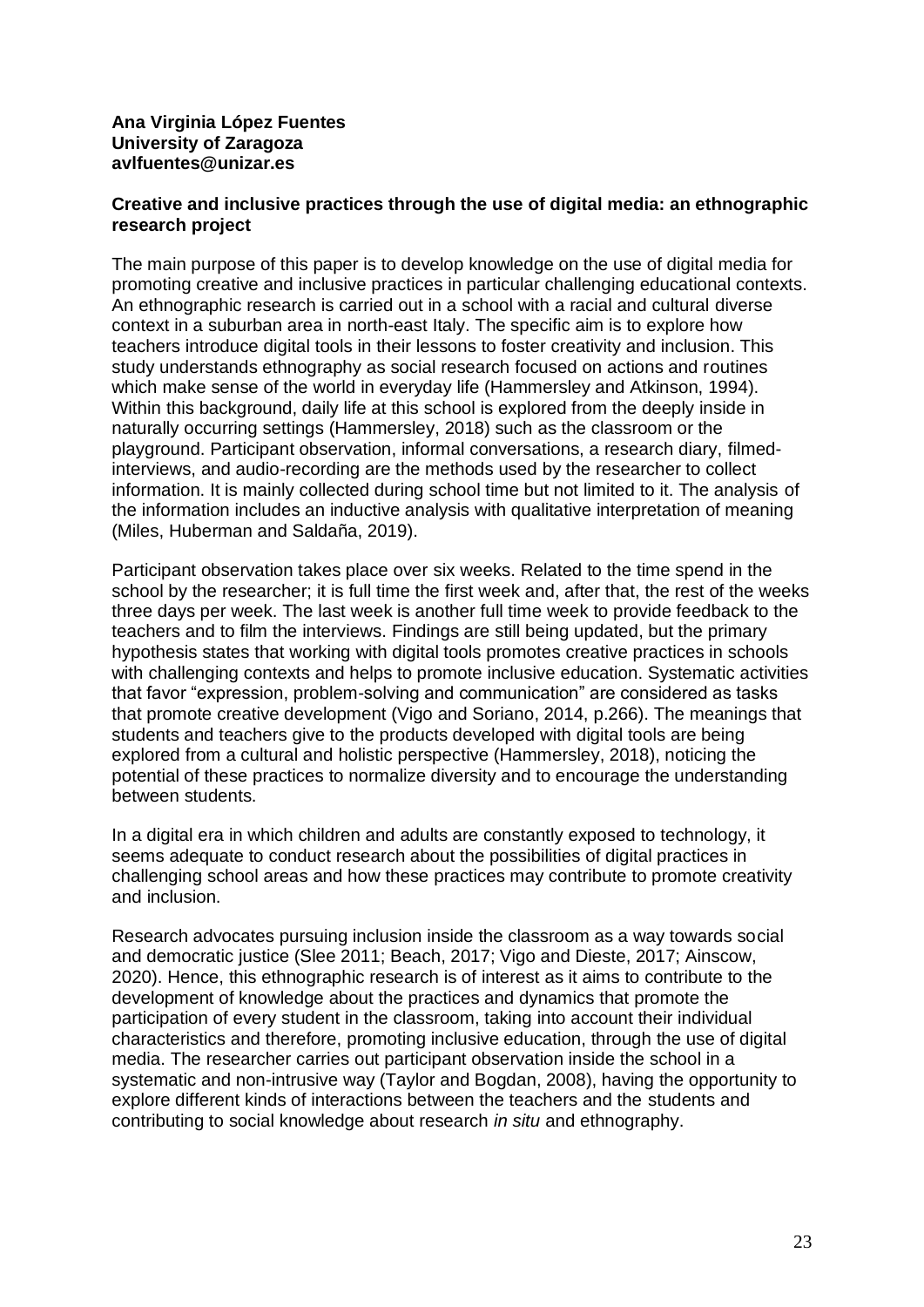## **Sally Campbell Galman University of Massachusetts-Amherst sally@educ.umass.edu**

# **The Lion's Mouth Opens: Using Comics-Based Data Analysis Methods in Ethnography**

The visual arts are popular among arts-based ethnographers, who employ a range of visual methods for data gathering, analyses and presentation/dissemination of findings. However, more often than not, the visual arts are seen as merely the end products, or representational objects, reflecting study findings, rather than part of a complex process of data analysis, researcher reflection and deep analytic engagement. This gives short shrift to the power of image work as an analytic tool in arts-based ethnographic research. As the author found in her own work as a comic artist and ethnographer, it is often in the act of working through data and fieldwork experiences through writing and drawing that facilitates a deeper and more nuanced engagement with the data itself. This paper will begin with an overview of selected exemplars of comics-based research (CBR) in ethnography. This will be followed by a discussion of one of the author's own arts-based ethnography projects. This project involved young transgender children and their families immediately following the 2016 US presidential election and incorporated both data gathering and data analysis via CBR. By writing a series of short comic memos and longer reflective comic narratives meditating on categories and themes from the data, the researcher was able to shape her own understanding of participant experience, rather than simply reflect it. Closing discussion includes implications for aesthetic standards in visual and arts-based methods writ large, issues of representation, and possibilities for and politics of dissemination of findings to new and diverse publics.

Comics-based research methods present challenges, especially in analyzing ethnographic data, and the work is not without ethical concerns. However, this method may offer unique advantages for grappling with ethnographic data in particular.

Storytelling can be a transformative process however it is done, and the comic artist's process of "retorying" in CBR (Kuttner, Sousanis & Weaver-Hightower, 2018) offer particular analytic power: "narrative, perhaps especially including comics, gives access to empathy and insight into experience that resides centrally in the aims of ethnographic research" (Weaver-Hightower, 2017, p. 229)

Kuttner, P., Sousanis, N. & Weaver-Hightower, M. B. (2018). How to draw comics the scholarly way: Creating comics-based research in the academy. In P. Leavy (Ed.) The Handbook of Arts-Based Research (pp. 396-423). New York: Guilford.

Weaver-Hightower, M. B. (2017). Losing Thomas and Ella: A father's story (a research comic). Journal of Medical Humanities 38, 215-230.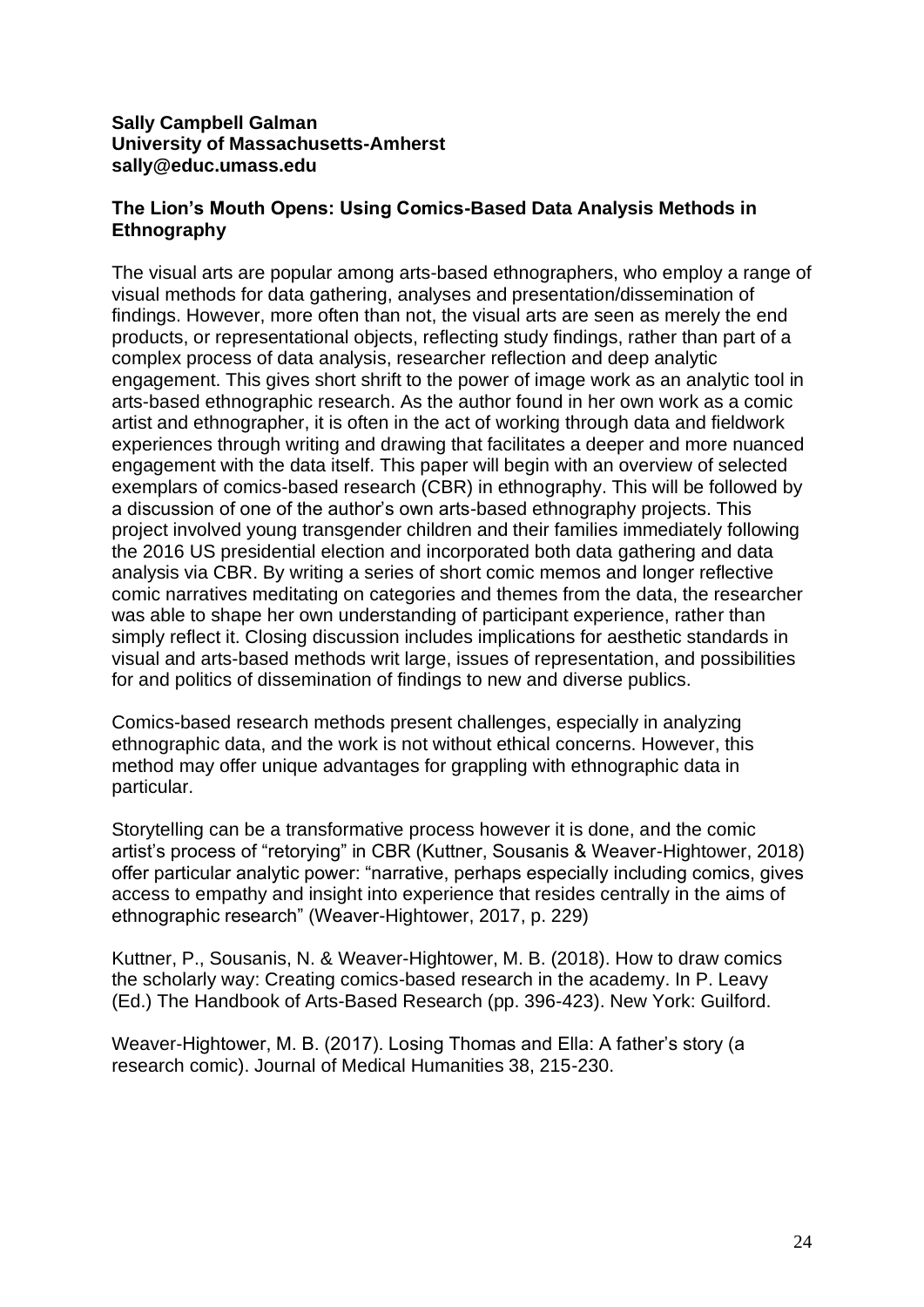# **Daniel García-Goncet Faculty of Education – UNED dgarcia840@alumno.uned.es**

# **Educational Exclusion As A Labour Of Sisyphus. Experiencing The Eternal Return Of A Limited Strategy To Ensure The Right To Education.**

School failure and early school leaving (ESL) are well-known problems in education system (Gudmundsson, 2013; Öhrn, 2011; Van Praag, 2021). In Spain become a major issue and a distinctive feature (Fernández, 2010). With the aim of tackling ESL, Spanish education authorities have implemented so-called diversification measures with a compensatory perspective, within compulsory and post-compulsory education (Miñaca, 2013; Tarabini, 2015; Feria–Viceo, 2017). Some of these postcompulsory diversification measures have showed their capacity to offer an alternative to those students who didn´t get their graduation diploma after compulsory secondary education, as Initial Vocational Programs (PCI, in Spanish), and attract them (García-Goncet, 2018). At the same time, these post-compulsory diversification measures have showed their limits to encourage students to develop advanced professional and/or academic itineraries (Moretin-Encina, 2021). As result, PCI have become in a sort of a deadend road where students can´t easily find a pathway to continue their progression in the education system. Consequently, students can get trapped in PCI programs.

With this in mind, we may ask about how PCI's students experience these programs and about PCI´s real aims. Following Willis´ consideration of culture as mediating role (1981), our study aims to critically expose and explore students' common values and beliefs related to their own disadvantaged situation and to their opportunities for change. Indeed, this contribution attempt to understand different meanings given by a group of 15 students to their own academic and training experiences after to piled up, at least, their second or third PCI program. Research process was carried out through critical ethnography (Beach, 2020; Vigo-Arrazola, 2021) during two academic years in a natural situation (Hammersley, [1983] 2007), giving my initial position as regular teacher of the group. However, last year, I switched from teacher to researcher, so I paid special attention to recognize my own position (Smyth, 2006; Vanner, 2015). Indeed, research process was enriched by challenges and advantages of being a field researcher in a familiar context (Gelir, 2021; Wegener, 2014; Zulfikar, 2014) and involved participant observations, interviews, informal conversations and document analysis.

After a long time inside the education system receiving a poor image of themselves, the shared idea, in terms of professional and academic aspirations, is that they´re not able to develop an upward trajectory. On the contrary, many of them accepted their situation and considered fair to stay at the same low educational level. As far they concerned, to be able to choose from different PCI specializations was good enough: common educational and training progression was replaced by the opportunity to follow some initial vocational training programs. So, while they were waiting for a job opportunity, they were equipped with some more basic professional skills which could be useful at some point. Work appeared as bridge to real adult autonomy and independence. However, real student's expectations to achieve a job were very low, so remaining in education was the shared vision for most of them.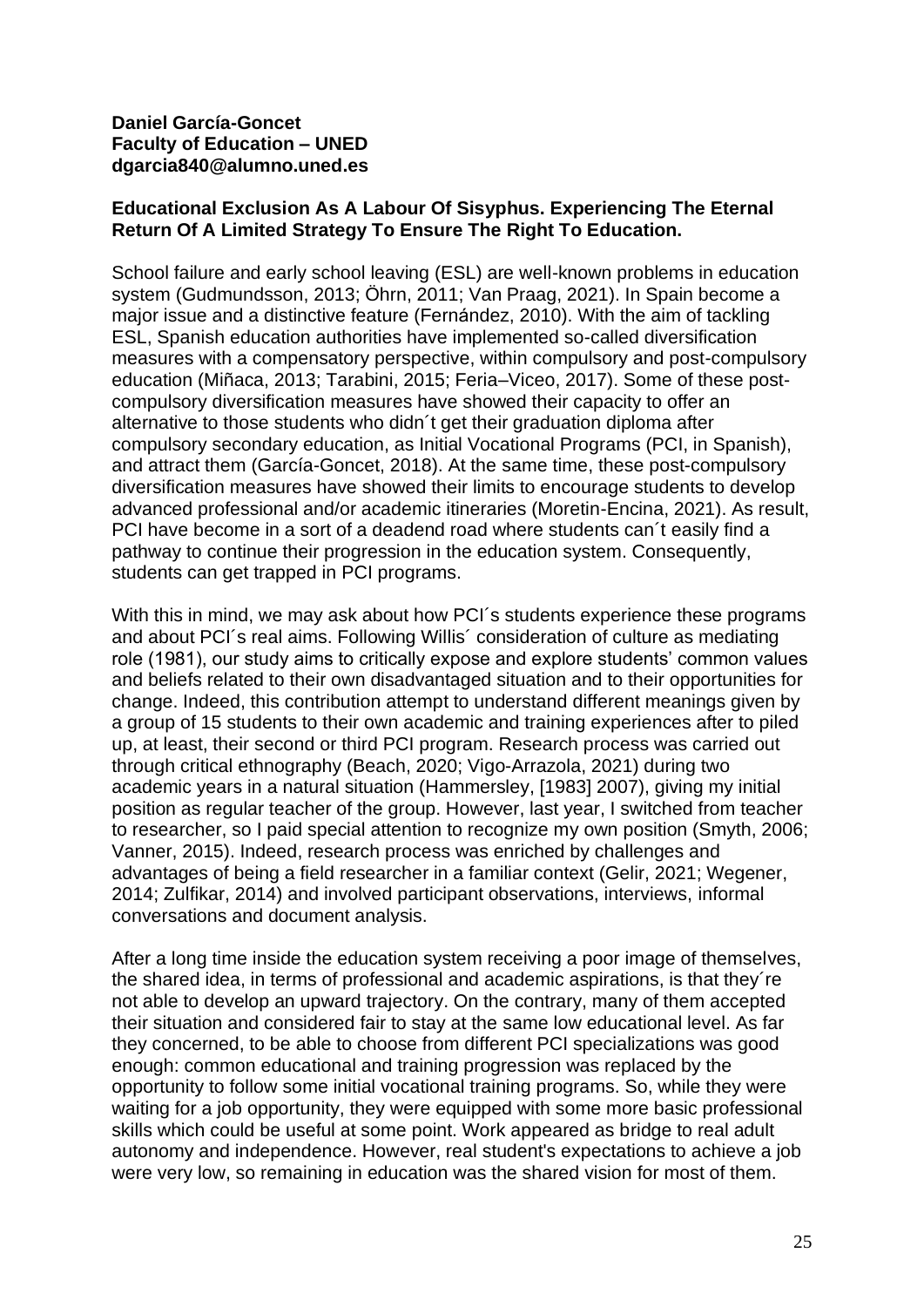Those who had an initial working experience were a little more optimistic. After all the critical process followed, students started to recognize their right to education and decided strategically among different PCI, traying to achieve a number of some PCI certificates to aim an official diploma. The whole experience in PCI was evaluated the very positive by many students, and they stressed the importance of relationships that they had there and the value of education as way to became part of something bigger.

In a socioeconomic context ruled by capitalist values (Milanovic, 2019) and with strong sense of individualistic competition (Smyth, 2014), PCI seems to be a limited strategy to ensure the rigth to education of vulnerable students. Following to Dovemark & Beach (2015), we found a new perspective moving from learning to labour, to learning for precarity. Despite this, students raised awareness about their right to education, and they empowered to act in a different way (Lucio-Villegas, 2015). Critical ethnography was useful to promote conscientization: on one hand, common student´s values and beliefs surfaced and become the subjects (Vigo-Arrazola, 2019); on the other hand, researcher never accepted marginalization as inevitable fact or something dependent on the faults of the marginalized and oppressed people (Beach, 2017). Finally, critical ethnography reinforces the consideration of education as political issue (Freire, 1994) which demands a deep understanding of the context and of the community where is located.

Beach, D. (2017). Whose justice is this! Capitalism, class and education, justice and inclusion in the Nordic countries: Race, space and class history. Educational Review, 6(5), 620–637.

Beach, D. & Vigo-Arrazola, B. (2020). Critical Ethnographies of Education and for Social and Educational Transformation: A Meta-Ethnography.

Ellis, C., Adams, T. E., & Bochner, A. P. (2011). Autoethnography: an overview. Historical Social Research, 36(4), 273-290.

https://doi.org/10.12759/hsr.36.2011.4.273-290

Feria–Viceo, A. (2017). Una revisión de las políticas educativas contra el abandono escolar prematuro: el papel de la formación profesional. Temas de Educación, 23(2), 252-265.

Fernández Enguita, M., Mena Martínez, L. & Riviere Gómez, J. (2010). School failure and Dropouts in Spain. Barcelona: La Caixa Foundation.

Freire, P. (1994). La naturaleza política de la educación. Barcelona: Planeta. García-Goncet, D. (2018). La aportación de la red municipal de centros

sociolaborales al ejercicio del derecho a la educación. In Gimeno Monterde, Ch. (Coord). Estrategias para la formación y el empleo en la Red Municipal de Centros Sociolaborales (39-57). Zaragoza: Universidad de Zaragoza.

Gelir, I. (2021). Can insider be outsider? Doing an ethnographic research in a familiar setting. Ethnography and Education, 16(2), 31-51.

https://doi.org/10.1080/17457823.2021.1905535

Gudmundsson, G., Beach, D. & Vestel, V. (2013). Youth and marginalisation. Young people from immigrant families in Scandinavia. London: Tufnell Press.

Hammersley, M., and P. Atkinson. ([1983] 2007). Ethnography: Principles in Practice. 3rd ed. London: Routledge.

Lucio-Villegas Ramos, E. (2015). Paulo Freire. La Educación como Instrumento para la Justicia Social. Revista Internacional de Educación para la Justicia Social (RIEJS), 4(1), 9-20.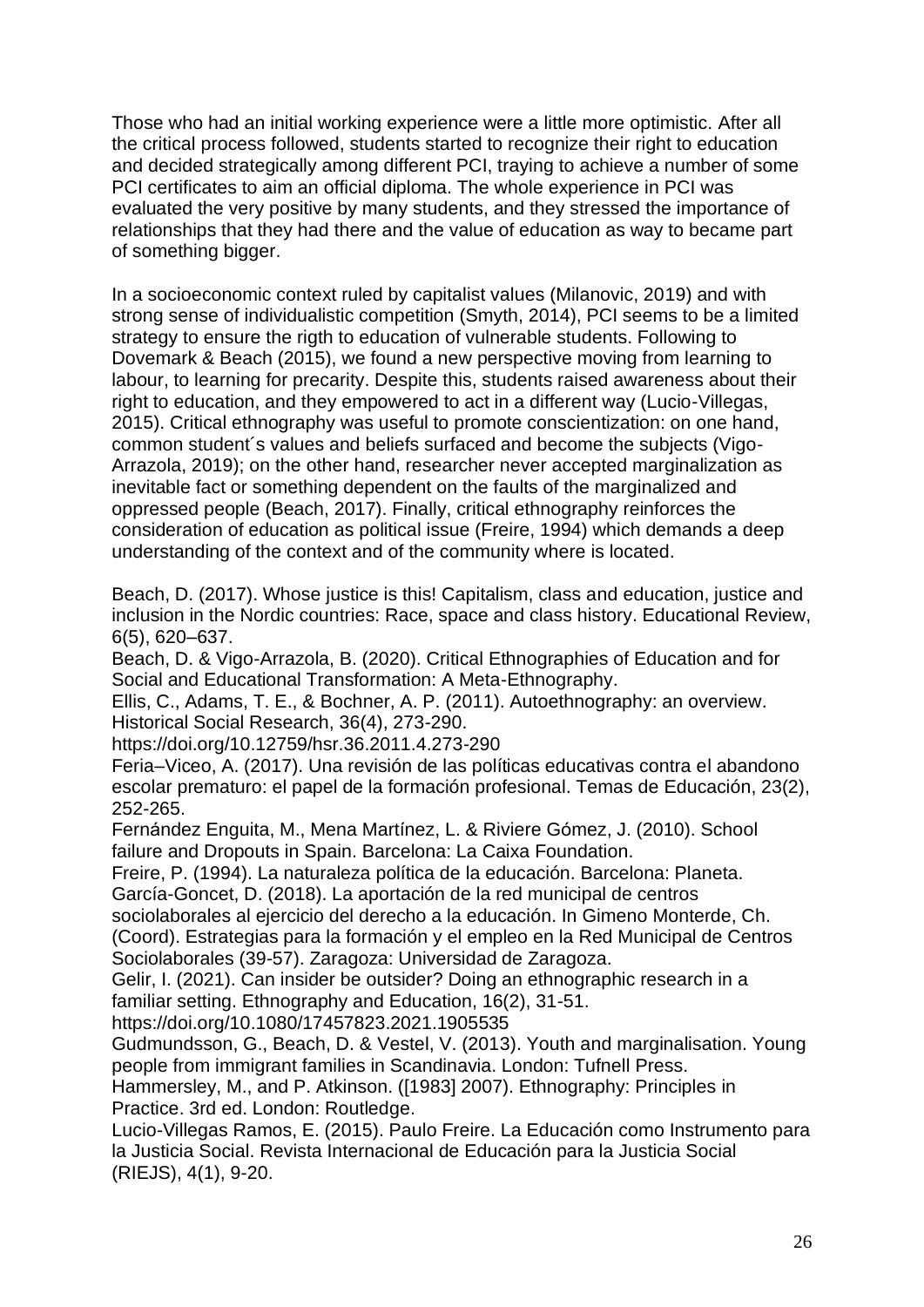Milanovic, B. (2019). Capitalism, alone: the future of the system that rules the world. Cambridge: Harvard University Press.

Miled, N. (2019). Muslim researcher researching Muslim youth: reflexive notes on critical ethnography, positionality and representation. Ethnography and Education, 14. 1–15. https://doi.org/10.1080/17457823.2017.1387063

Miñaca, I. & Hervás, M. (2013). Intervenciones dirigidas a la prevención del fracaso y abandono escolar: Un estudio de revisión. Revista Española de Educación Comparada, 21, 203-220. https://doi.org/10.5944/reec.21.2013.7620

Morentin-Encina, J. & Ballesteros Velázquez, B. (2021). Objective ISCED 3: Analysis of educational success and dropout. Implications for guidance. Revista Espanola de Orientacion y Psicopedagogia, 32(2), 7-26.

Öhrn, E., Lundahl, L. & Beach, D. (2011). Young people´s influence and democratic education. Ethnographic studies in upper secondary schools. London: Tufnell Press. Parker-Jenkins, M. (2018). Problematising ethnography and case study: reflections on using ethnographic techniques and researcher positioning. Ethnography and Education, 13(1), 18–33. https://doi.org/10.1080/17457823.2016.1253028

Smyth, J. (2006). Researching teachers working with young adolescents: implications for ethnographic research. Ethnography and Education, 1(1), 31-51. Smyth, J. (2014). Improving schools in poor areas: It's not about the organisation, structures and privatisation, stupid! Improving Schools, 17(3), 231 –240. https://doi.org/10.1177/1365480214556418

Tarabini, A. (2015). Políticas de lucha contra el abandono escolar en España. Madrid: Síntesis.

Tillema, H., L. Orland, and J. Mena. (2008). Articulating choice and deliberation in conducting research – researchers 'working in the interpretive zone'. Ethnography and Education 3(1), 49–62. https://doi.org/10.1080/17457820801899090

Van Praag, L., Nouwen, W. & Van Caudenberg, R. Eds (2021). Comparative Perspectives on Early School Leaving in the European Union. London: Routledge. Vanner, C. (2015). Positionality at the Center: Constructing an Epistemological and Methodological Approach for a Western Feminist Doctoral Candidate Conducting Research in the Postcolonial. International Journal of Qualitative Methods. https://doi.org/10.1177/1609406915618094

Vigo-Arrazola, B. & Beach, D. (2021) Promoting professional growth to build a socially just school through participation in ethnographic research. Professional Development in Education, 47(1), 115-127.

https://doi.org/10.1080/19415257.2020.1814385

Vigo-Arrazola, B., Dieste-Gracias, B. & García-Goncet, D. (2019). Teacher education in and for social justice. An ethnographical research. Profesorado, 23(4), 88-109. Wegener, C. (2014). 'Would you like a cup of coffee?' Using the researcher's insider and outsider positions as a sensitising concept. Ethnography and Education, 9(2), 153-166. https://doi.org/10.1080/17457823.2013.841082

Willis, P. ([1977] 1981). Learning to labour: how working class kids get working class jobs. New York: Columbia University Press.

Zulfikar, T. (2014). Researching my own backyard: inquiries into an ethnographic study. Ethnography and Education, 9(3), 373-386.

https://doi.org/10.1080/17457823.2014.919869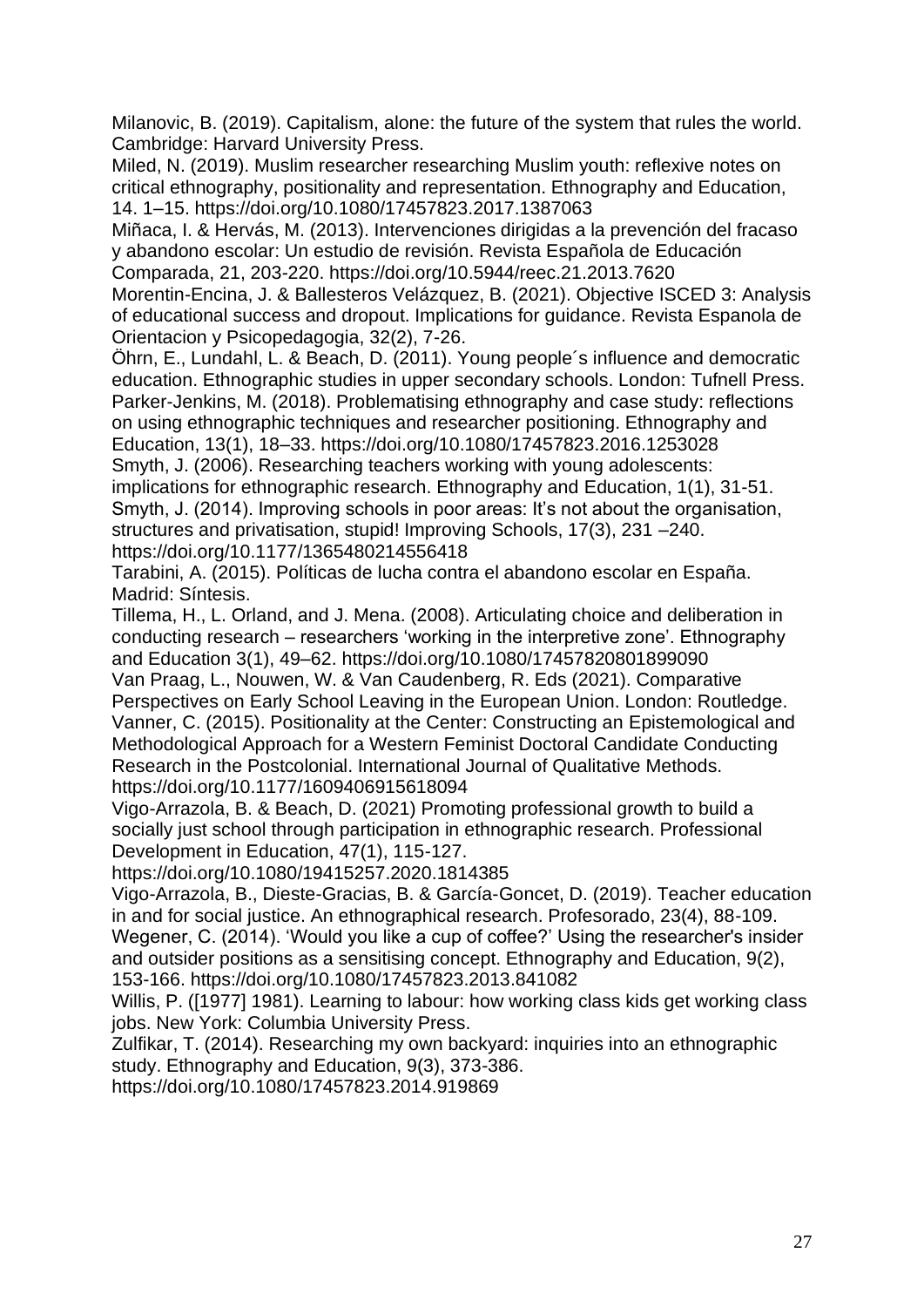**Aingeru Gutiérrez-Cabello Barragán University of the Basque Country aingeru.gutierrez-cabello@ehu.eus**

**Elizabeth Pérez Izaguirre University of the Basque Country elizabeth.perez@ehu.eus**

**José Miguel Correa Gorospe University of the Basque Country**

**Estibaliz Aberasturi-Apraiz University of the Basque Country**

#### **Getting lost in research. Three triggering events of a new materialist inquiry in ethnography.**

In recent years, our transitions as a community have led us to question ourselves about the conventionalisms of a type of qualitative research that is disciplined, regulated and standardised by the orthodoxy of hegemonic positivism in education (Correa et al., 2020; St. Pierre, 2011). We pause to think not only about the role of theory, evidence of experience, or method, but also about the political sense of educational research in addressing values linked to social justice or inclusion. In our latest project related to the learning trajectories of young university students (PID2019-108696RB-I00), which we develop using an ethnographic approach, we once again put on hold many of the certainties that had accompanied us as researchers. Some of these could be considered the legacy of a humanist tradition in educational research, from which we are gradually distancing ourselves more and more. In part, due to the thinking of a whole series of authors framed within the posthumanist currents (Barad, 2003; Braidotti, 2018; Koro, 2022; Lather, 1992, 2009) who have come to accompany our way of doing and positioning ourselves in the face of the uncertainty posed by contemporary socio-educational reality. And who, moreover, contribute not only to our understanding of the type of approach that the materialist turn in research entails, but also some of the crises related to voice, experience and authenticity, the crisis of identity and agency, as well as the crisis of representation and its methods (Hernando-Lloréns, 2021).

For all these reasons, this text proposes a methodological reflection based on the questions that precipitated three events during the relationship that we maintained with our participants during the research process. In this way, it allows us to embody and continue thinking about the different crises that postfoundational and postcolonial feminist currents in educational research have been pointing to.

By way of questions, we will formulate three of the multiple tensions that arose in our ethnographic approach to the learning trajectories of young university students. Three questions that we interpret as triggers to help us continue to problematise the perspective on which the humanist vision in research is based, and to which we provide a tentative and provisional response.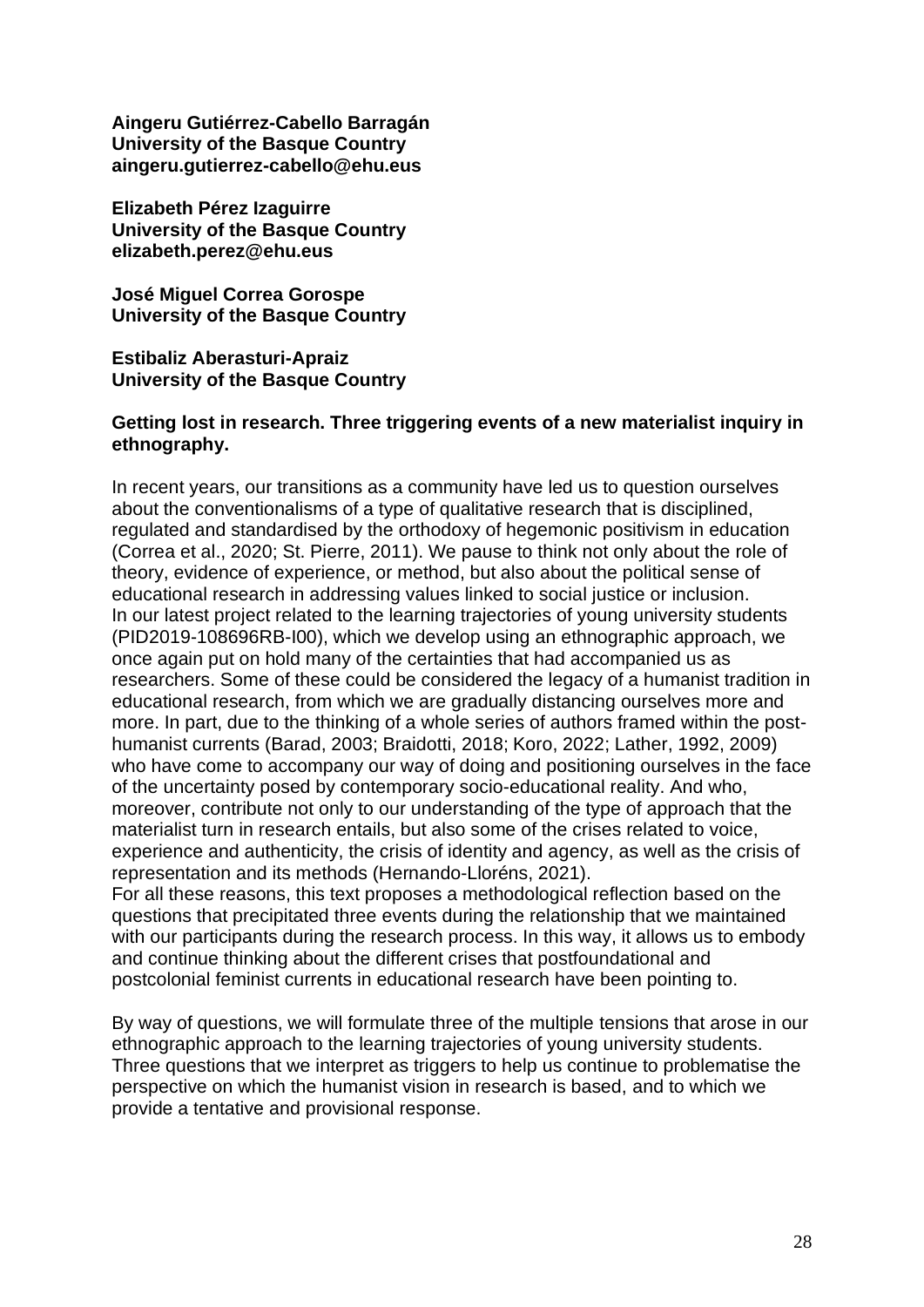- 1. The crisis of voice, experience and authenticity. When we decided to approach interviewing young university students for the purpose of mapping "the voice of young people", we asked ourselves: Who is really speaking? What kind of discourses or regimes of truth shape their discourses? Are the accounts of our participants the answers to our questions or the beginning of our research?
- 2. The crisis of representation and its methods. How can we ensure that our collection methods do not continue to reproduce the same inequalities as traditional humanist approaches in the social sciences? What construction of reality do we favour in the use of certain methods? Is the "evidence of experience" (Scott, 1991) irrefutable proof of individual experience?
- 3. The crisis of identity and agency. Starting from the premise that the participant is subject to a series of conditions of existence and action that we facilitate through the methodological decisions we make in our research, what responsibility do our decisions have for producing a new ethical reality that is more just, inclusive and even emancipatory? How is the relationship that we build with the participants during the course of the events contributing to generating different forms of knowledge? Is positioning from a performative ethics (Romm, 2020) contributing to representing reality or is it a potential exercise in constructing it?

We decided to stop and think about different onto-ethical-epistemological crises that emerge in contemporary qualitative research from tensions linked to our practice as researchers. This kind of reflections push us to assume the metaphor proposed by Lather (2009) of getting lost in our ethnographic approaches to research, as a theoretical and methodological orientation. This allows us not only to deconstruct but also to problematise the epistemic limits of our own research approaches, which sometimes lead to exclusionary and colonial ways of producing knowledge.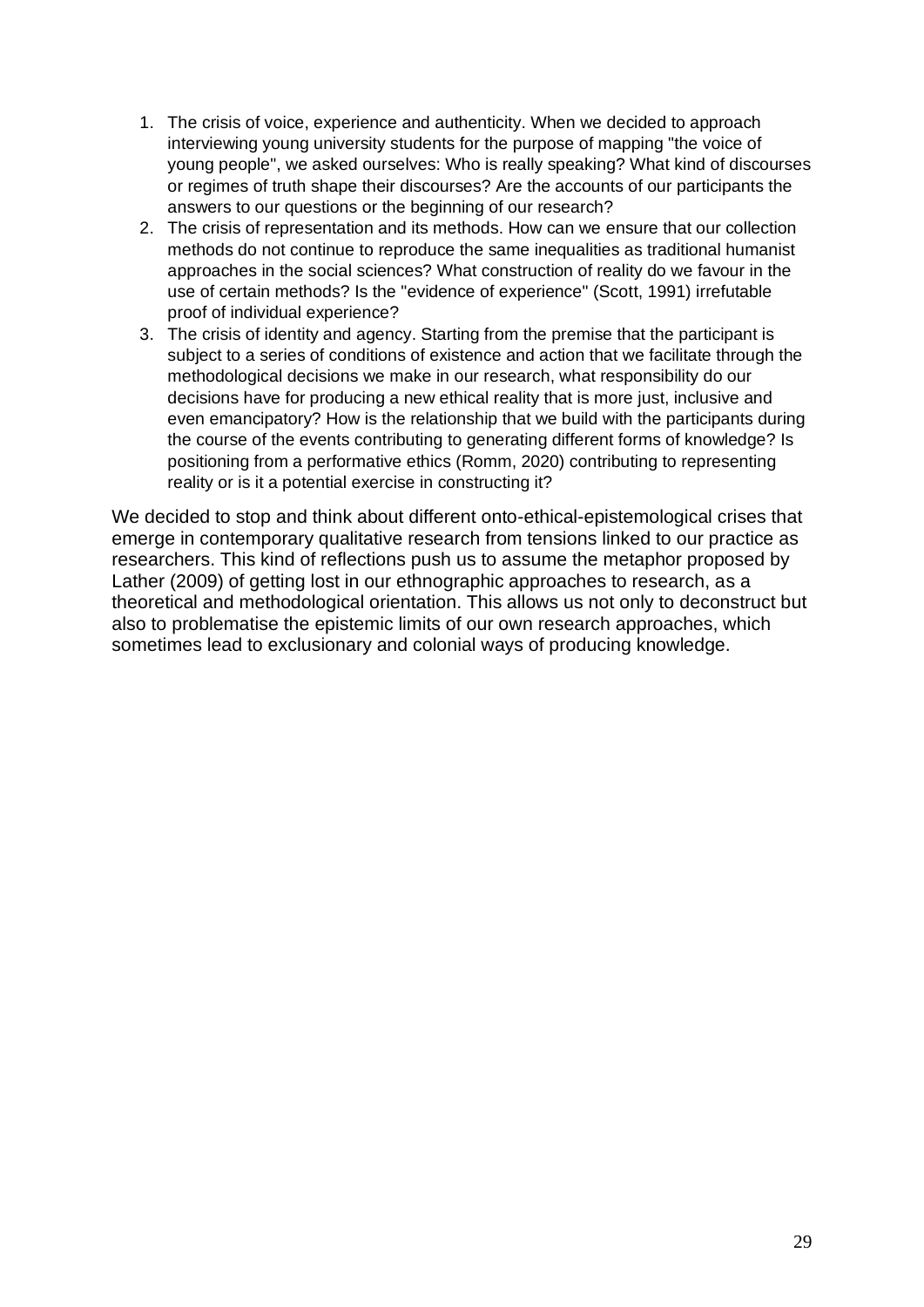# **Karyn Housh Indiana University khoush@iu.edu**

# **Exploring the Learning Experiences of Women of Color (WoC) in STEM**

This study seeks to explore the learning experiences of WoC throughout their life in STEM, and how this relates to their underrepresentation in the field. Using Funds of Identity (FoI) as the theoretical framework, narratives of WoC who are in STEM, and those who chose another path, will be illustrated. Identity is a dynamically changing aspect through which both social groups and individuals continually shape how one perceives herself. To capture this, STEM-timelines will be designed by participants to aid in deep reflection for the storytelling of their STEM journeys and their changing STEM-identities.

This research explores the intersection of both race and gender and identifies tools which influence the development or distortion of STEM-identities and how these influences change over time throughout the lives of participants.

1: What are the tools that WoC have access to (or not) for the construction of their STEM-identities throughout their STEM trajectory?

*2*: Along their STEM-timelines, how do the STEM-identities differ between WoC who have remained in the field and those who have left?

*3*: What enhancements to the field do WoC believe are necessary to promote more equitable practices to improve learning experiences for future WoC in STEM?

Reflexive thematic analysis was used to analyze the data. Initial findings indicate both groups of participants identify the *lack of engagement of STEM towards societal issues*, along with *representational mentorship* as tools they lacked throughout their STEM-journeys. However *familial support and pressures*, acted as a factor which both helped and hurt students' progress over time. The defining difference between participants' identity formation of those who persisted in STEM and those who did not, was the degree to which participants *compromised their mental health and wellbeing* in pursuit of STEM. Whether they remained in or left STEM, all participants encourage the younger generation of WoC to pursue STEM but hope that *greater exposure to opportunities and support systems*, networking, counterspaces and internships would be more widely available.

Our stories, like our identities, are dynamic, temporal in nature and influenced by our participation and interaction within our communities. This research is designed to provide more than just a snapshot of the experiences of WoC in STEM, but rather illustrate the changing and continuous shaping of identities as well as the profound impacts these events may have on our learners. Gaining a deeper understanding and appreciation of the experiences of WoC in STEM and the phases of time in which intervention would have been most impactful, could greatly improve the experience of these learners and thus aid in their retention and attraction to the field. As researchers and educators, we need to recognize these issues and engage with these students to determine the best methods in rectifying the negative aspects that may be impacting the formation of their identities and thus learning experiences of these students throughout their academic and career STEM-journeys.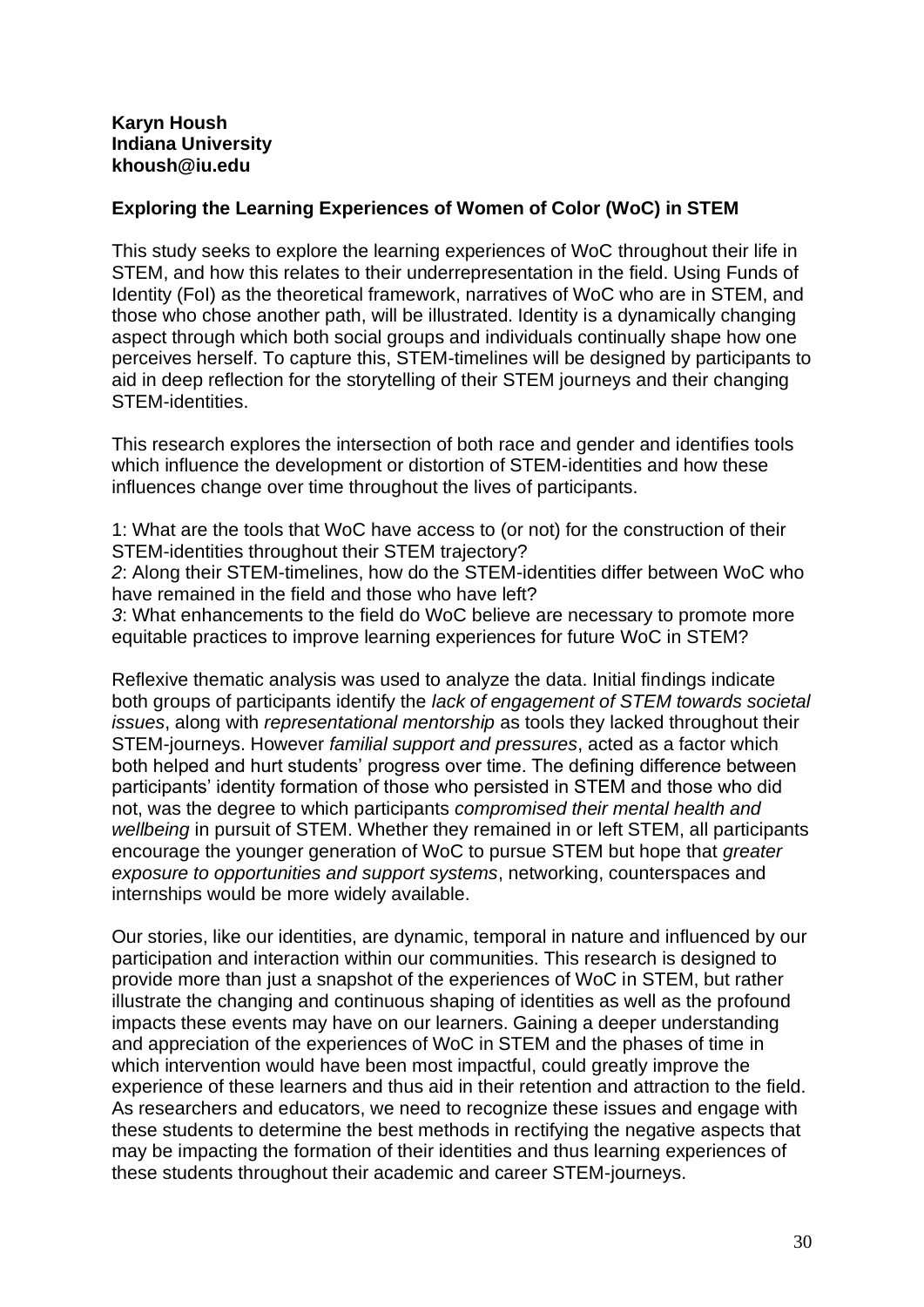## **Julie Marie Isager University of Copenhagen jmi@hum.ku.dk**

"If You Waver, You're Tarnished" – Ethnographic studies following Danish Oral Exams from a Student Perspective

Based on an ethnographic study this substantive paper explores Danish upper secondary students' preparatory processes for high-stakes exams that are rich in tradition: the oral exams. Appropriate exam participation is crucial to students' potential for a free choice of further education. Oral examination is a dialogic practice based on the assumption that students' perception of assessment criteria will influence their exam presentations. My research question is: How do upper secondary school students navigate the Danish oral examination system?

I investigated central policy documents and analyzed data from a five-month period of fieldwork in two schools in 2018. I followed four 18-20-year-old case-students preparing for and participating in eight oral exams asking for their reflections on a successful exam performance. I joined teaching in 10 subjects, since any of these could be sampled for the case-students' exams. Analytically, I explored these data with Bitzer's theory of the rhetorical situation (Bitzer, 1968), Moje's concept of navigation (Moje, 2013), and Bakthin's dialogical concepts of addressees and superaddressees (Bakhtin, 1986).

The fieldwork shows how the case-students perceive the oral exam situation as uncertain and highly complex. Students navigate everyday interactions struggling to identify a fitting exam response. Instead of delivering the curriculum requirement of independent critical interpretations, students focus on "cracking the teacher's code". Classroom dialogues indicated that "alternative" interpretations of texts would be a confrontation with the teacher-assessor, why students withdraw from independent analysis. Consequently, students' 'own' interpretations of texts are not present for assessment at oral exams. Furthermore, challenges intensify if the student reads the law documents believing in a transparent examination system. Relying on law documents' criteria for the exams poses the risk that the student misses nanocontextually generated key indications of the good exam performance.

This ethnographic study contributes with insight into how students perceive and actively handle exam situations as a continued process of figuring out what exams are, and thereby what quality in education is. Students must navigate the decisive interactions with their teachers and assessors and these navigations start long before the exam starts.

Following the process from preparation to the actual exam participation, the ethnographic analyses contribute to international assessment research by pointing to the process and the nano-contexual situatedness of exams.

The students' intentions of teacher-code-cracking ought to initiate research - even though the dominating Danish-German didactical tradition leaves exams little attention. Students' notions of the good exam performance are notions of what it takes to succeed in the educational system.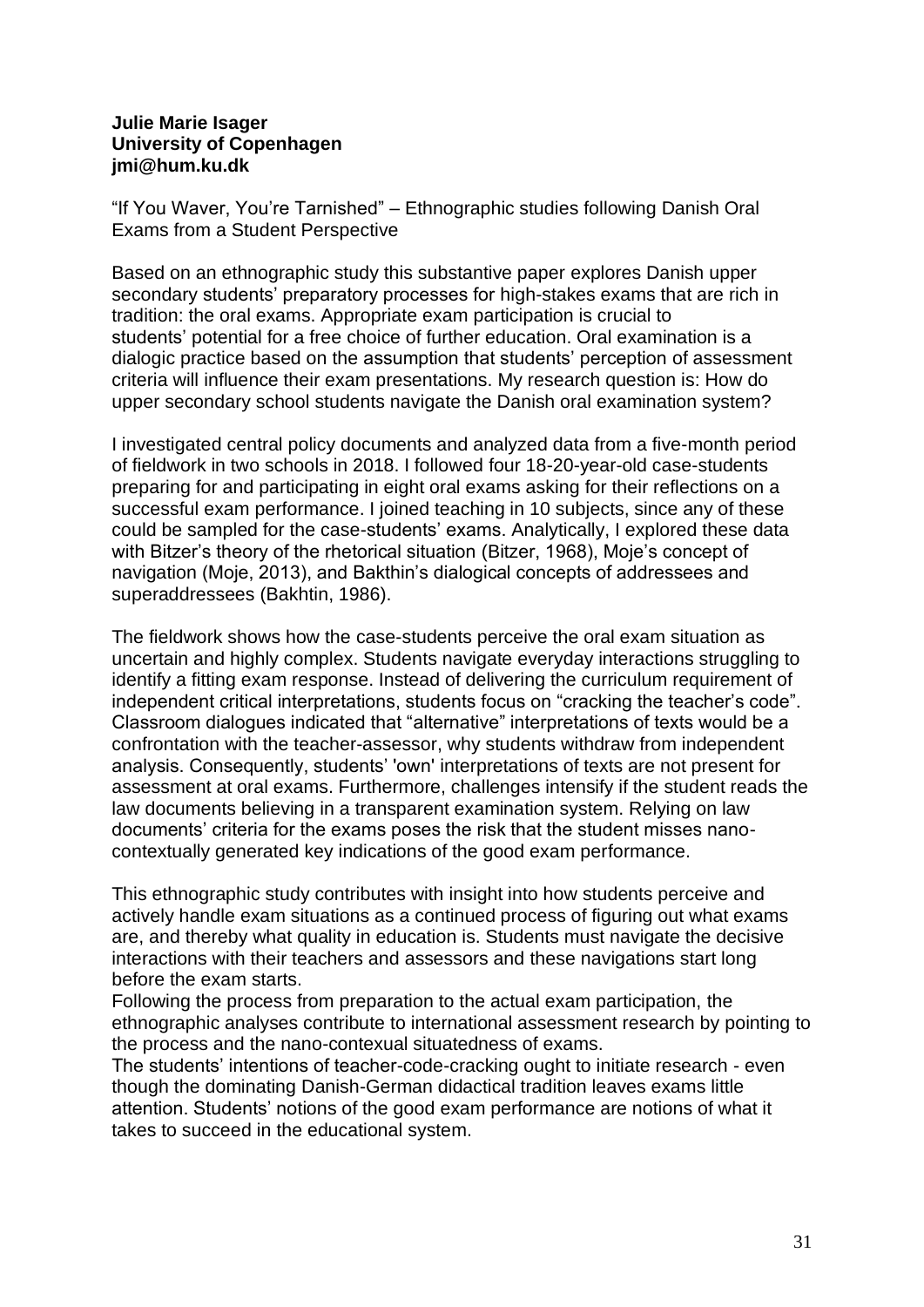Bakhtin, M. M. (1986). Speech genres and other late essays University of Texas Press.

Bitzer, L. F. (1968). The Rhetorical Situation. Philosophy & Rhetoric, 1(1), 1–14. Moje, E. B. (2013). Hybrid literacies in a post-hybrid world: Making a case for navigating. In Hall, Cremin, Comber, & Moll (Eds.), International handbook of research on children's literacy, learning and culture (pp. 359–372). Wiley-Blackwell.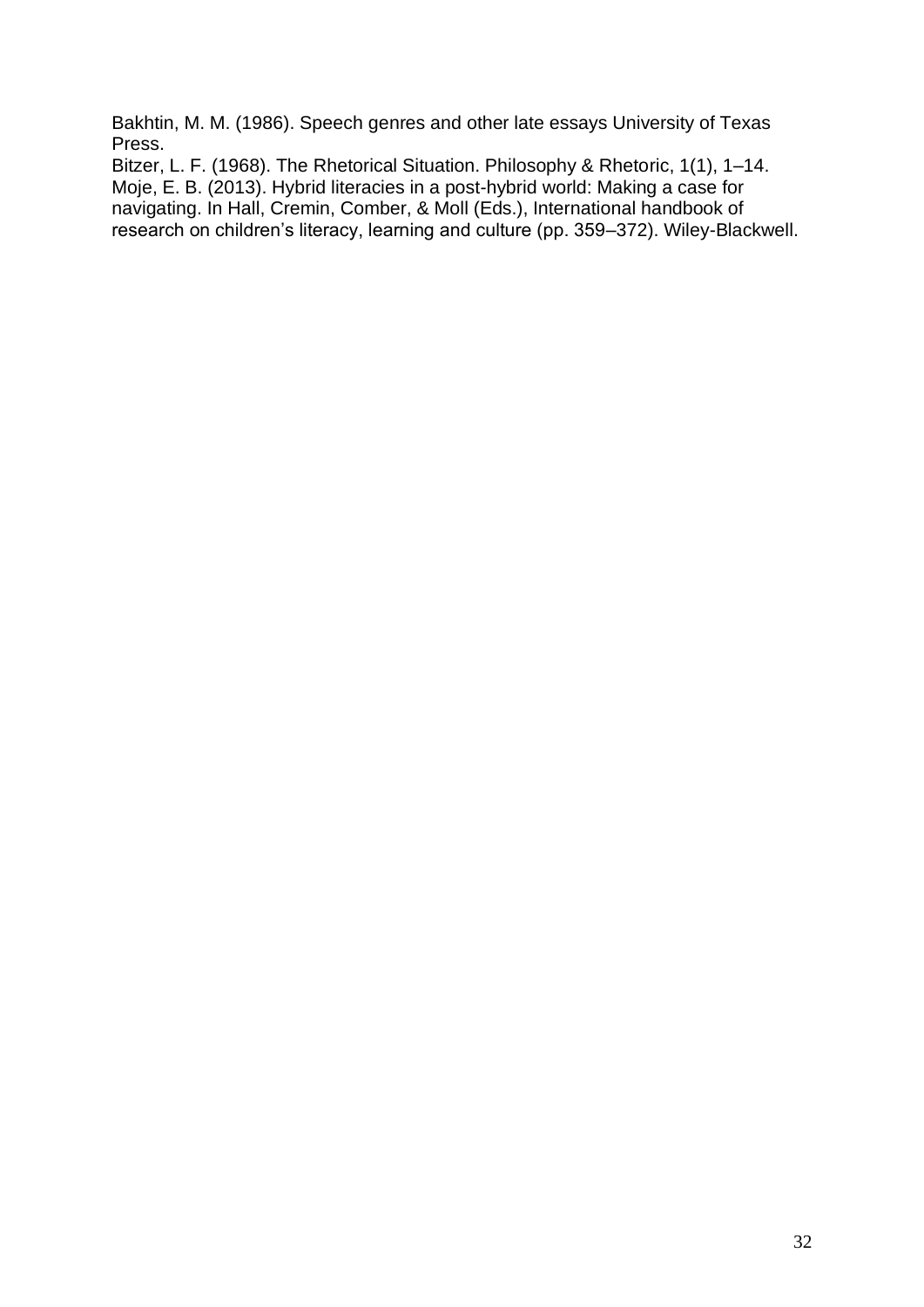**Herbert Kalthoff Johannes Gutenberg University Kornelia Engert Johannes Gutenberg University kornelia.engert@uni-mainz.de**

## **Non-school evaluation: Assessing students' achievements in Higher Education**

Within the sociology of education, the selective function of educational institutions as they grade – and thereby categorize their students – is acknowledged and critiqued. Treatment programs in regular schools differentiate students as good/bad, talented/untalented, studious/lazy and certify this in personalized records. However, as public institutions, schools have always been confronted with influential counter discourses and other forms of teaching and evaluation. Universities, for instance, run by different pedagogies of education, learning and independence; in doing so, they question the notion of teacher-centered instruction or de-individualized assessment. At institutions of Higher Education, instructors treat students at eye level as competent members and address them as prospective professionals in a given discipline or field of knowledge (fiction of collegiality). Yet, in facilitating mass education and individual promotion, universities are equally selective in certifying which students are eligible for an academic degree and which ones are marked as failing to meet standard requirements. From a comparative perspective, we examine how different academic courses in history and engineering set-up and moderate students' evaluation of achievement.

By drawing on ethnographic research (interviews, participant observation), conducted before and within pandemic times of teaching in locally situated as well as digitally mediated forms at different universities in Germany, we address the lived variety of forms through which students are being observed and examined on an everyday level. We aim at exploring 1) how different forms of assessment vary deindividualized and individualized evaluation in ways that gradually modulate the power difference between students and professors and 2) exactly how those in charge of teaching and evaluation produce, negotiate and deliver assessments as ordinal classifications of students.

Educational settings come to light as organizational treatment programs productive of variable forms of student bodies. The contrastive design sheds light on the differences between specific social, material and symbolic dimensions of evaluation in two disciplines. Also, we provide an outlook on how recent adaptions to digitally mediated forms of teaching transform the context and constellations of human evaluation at the academy.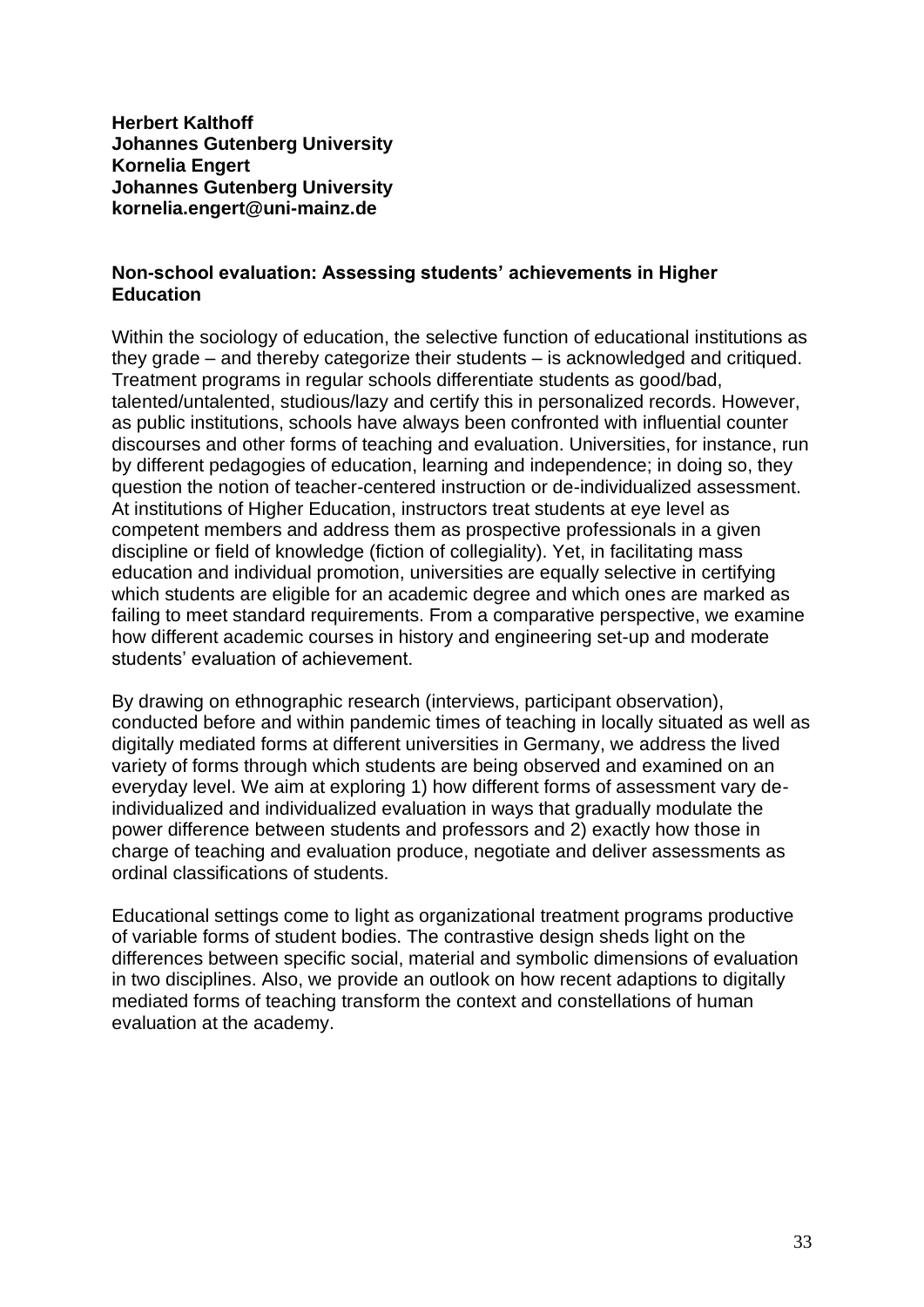## **Annelies Kamp University of Canterbury annelies.kamp@canterbury.ac.nz**

## **Mustering as method: Ethnographic impulses and actor-network theory in education**

This methodological paper engages with the implications of a growing appreciation of new materialist approach in general, and actor-network theory in particular, in the context of education. Originally developed in the social studies of science, over recent decades actor-network theory has been used to question and render complex social explanations for educational phenomena. Actor-network theory, 'the social' is taken to be an enactment of heterogenous assemblages of human and non-human entities.

Rather than being a theory, actor-network theory is an approach to research that displaces humanism and foregrounds the assemblage and re/assemblage. The role of the researcher is to trace these processes; there is no method for actor-network theory. Rather, the researcher is involved in a mustering of processes of assemblage. This minute tracing of process most closely evokes ethnography; yet the implications of posthumanism demand different data generation techniques, guided by principles of symmetry, irreduction, translation and alliance.

This paper builds on the notion of what Law (2004) referred to as 'method assemblage' – the process of crafting the boundaries between presence, manifest absence, and Otherness. Rather than striving for representativeness, Law uses the term 'gathering' to talk about relations between things without locating those relations within normative logics (2004: 160). For Law (2004: 146), the challenge is to extend the list of what is appropriate for method. In this paper, I work with my discomfort with the gentleness of 'gathering' and its implication that data is out there to be simply collecting. Mustering – which the dictionary defines as an assemblage in preparation for battle – gives a more apt vision of the struggle involved in ethnographic research that must trace an array of actors: texts (including but not limited to textbooks); playgrounds; visual depictions; maps; human apprehensions; bodies; machines; virtual learning environments and digital and other technologies; ceremonies; weather; musical performances; architecture; guide dogs; landscapes and so on. For Law, these are all 'crafted forms of presence' that can be used as methods of depiction and that, in their character, illustrate how our normative approaches to method are, on the one hand, limited materially – often to only textual or pictorial forms – in closing down what might be used to 'craft a particular reality' and, on the other hand, in terms of how they tend to strongly foreground 'absences [the economy, gender, and so on] that are taken to be independent, prior, singular, definite and passive' (Law 2004: 146-7).

In education there had been, until recently, relatively little work done on the methodological implications of new materialist research. Yet, I argue (Kamp 2003) education is well-aligned to such an approach given its fundamental commitment to change and the sheer range of actors that are of necessity fully involved in that change. In this paper, I will present an overview of mustering as methodology, using the bicultural context of Aotearoa New Zealand as my case.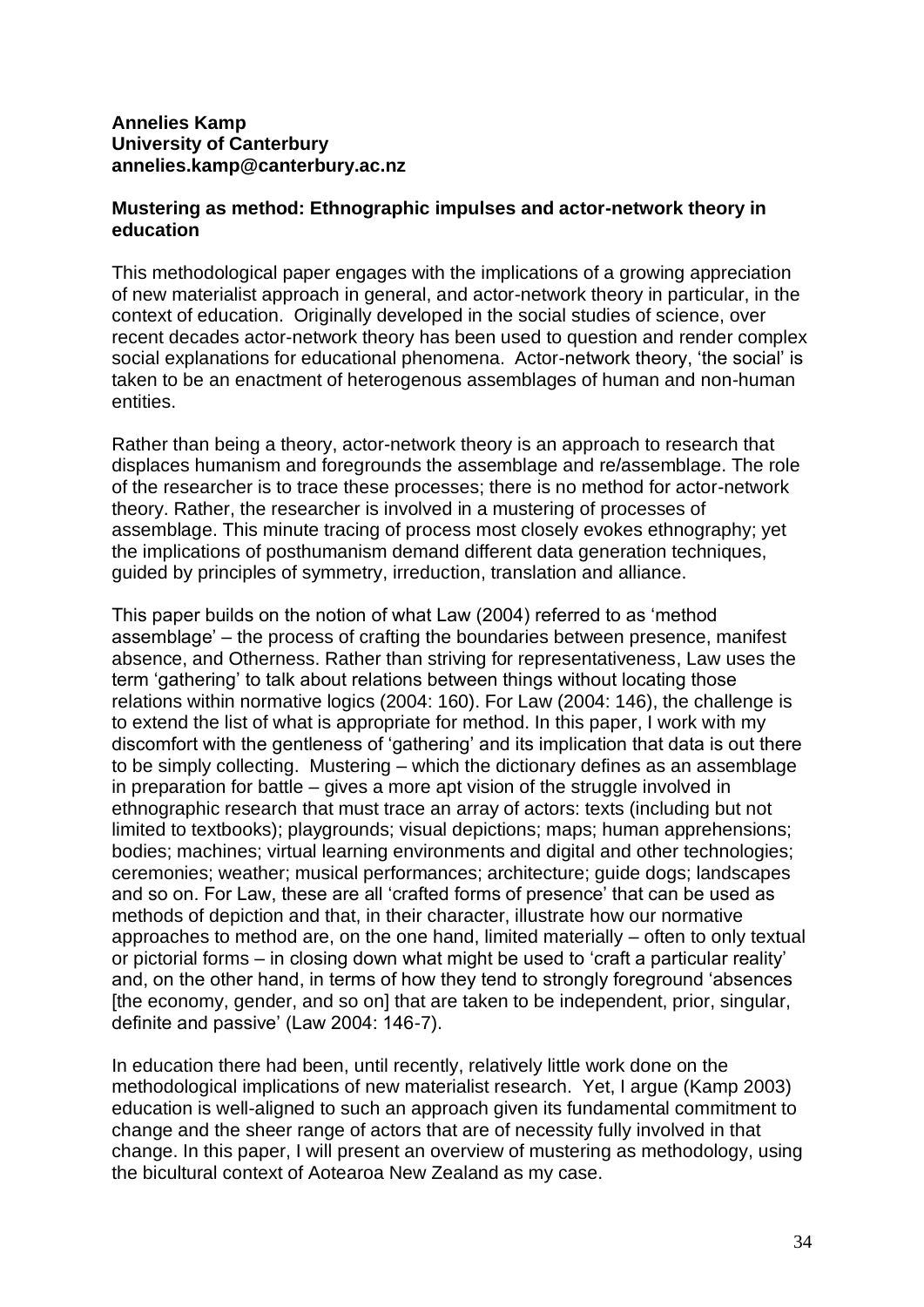# **Helena Kliche University of Trier kliche@uni-trier.de**

# **Homework in residential care: an ethnography of social practice**

This paper is dedicated to the results of an ethnographic project on the social practice of homework processing in residential care. Empirical findings on this are important with regard to (inter-)nationally identified educational disadvantages of young people in residential care. The completion of homework after lessons is part of school attendance for German pupils. Up to now, the focus of academic attention has mainly been on the completion of homework in families, but not on young people who grow up in residential care.

Following Pierre Bourdieu, the project focuses on the social practice of doing homework. Therefor the temporal and spatial location of homework as well as the school-related practices of the professionals and the adolescents come into view. The data basis is a total of one year of participant observation in two residential care groups, expanded by group discussions with the professionals and expert interviews with management staff. Although the challenges associated with ethnography in the home context will be addressed in the lecture, the findings on the (re)production of educational inequality in residential care are set centrally.

For the purpose of homework being a fixed part of everyday life in residential care, the young peoples' rooms are equipped with school specific artefacts like a writing desk or -chair. Such artefacts are also found in privileged families and enable the adolescents to deal with homework independently. Beyond that an orientation of residential care towards the expectations of the school is revealed. Additionally the professionals are also involved in the homework process. Support and control are two central practices, which are intended to ensure that the tasks are completed correctly and properly. This shows, that homework in residential groups not only serves to practise and repeat school-related content, but also to establish a (better) fit between the children and adolescents and school. Thus, in addition to the incorporation of the relevance of homework on the further course of life, the internalisation of a behaviour demanded at school is also aimed at by the professionals. Nevertheless, the results also show that homework in residential care experiences (re)producing educational inequality due to insufficient digital, didactic and personnel resources.

Ethnographic research in residential care stands for ethnographic research in the homes of young people. Accordingly, the one-year ethnography was designed as an alternation of closeness and distance. This involved balancing the ambiguity of participation in and observation of everyday life so that the adolescents built up trust in the researcher and allowed her to observe homework situations in their children's rooms. Consequently, phases of participation, such as playing together with the adolescents or support during homework processing, were replaced by phases of pure observation. Through this procedure, school-related practices, rules and routines could be experienced on the one hand, and on the other hand, the schoolrelated conditions in everyday life could be observed. The observation of school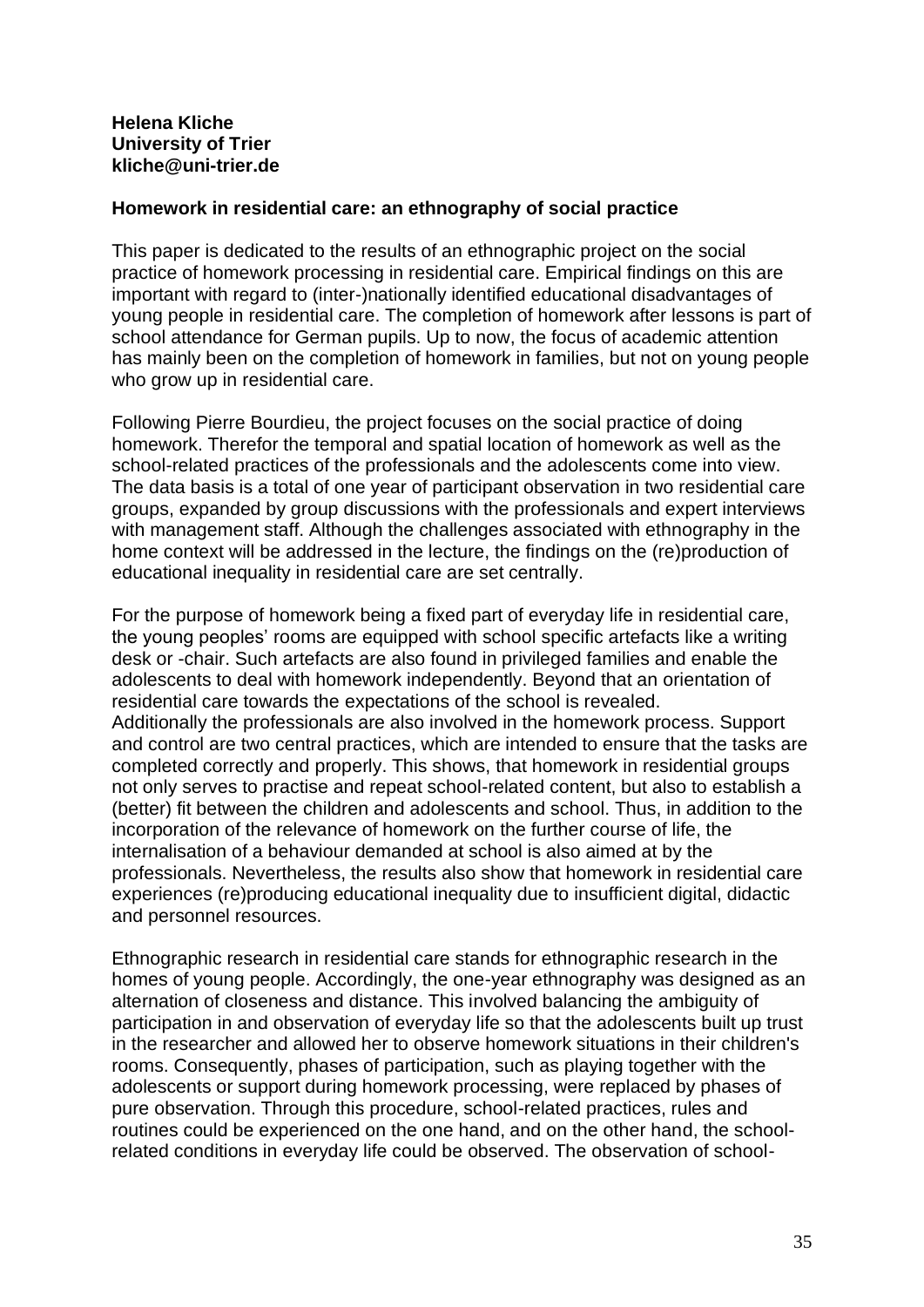related practices made it possible to gain information about the habitus of the adolescents and the professionals and their (non-)fit to school.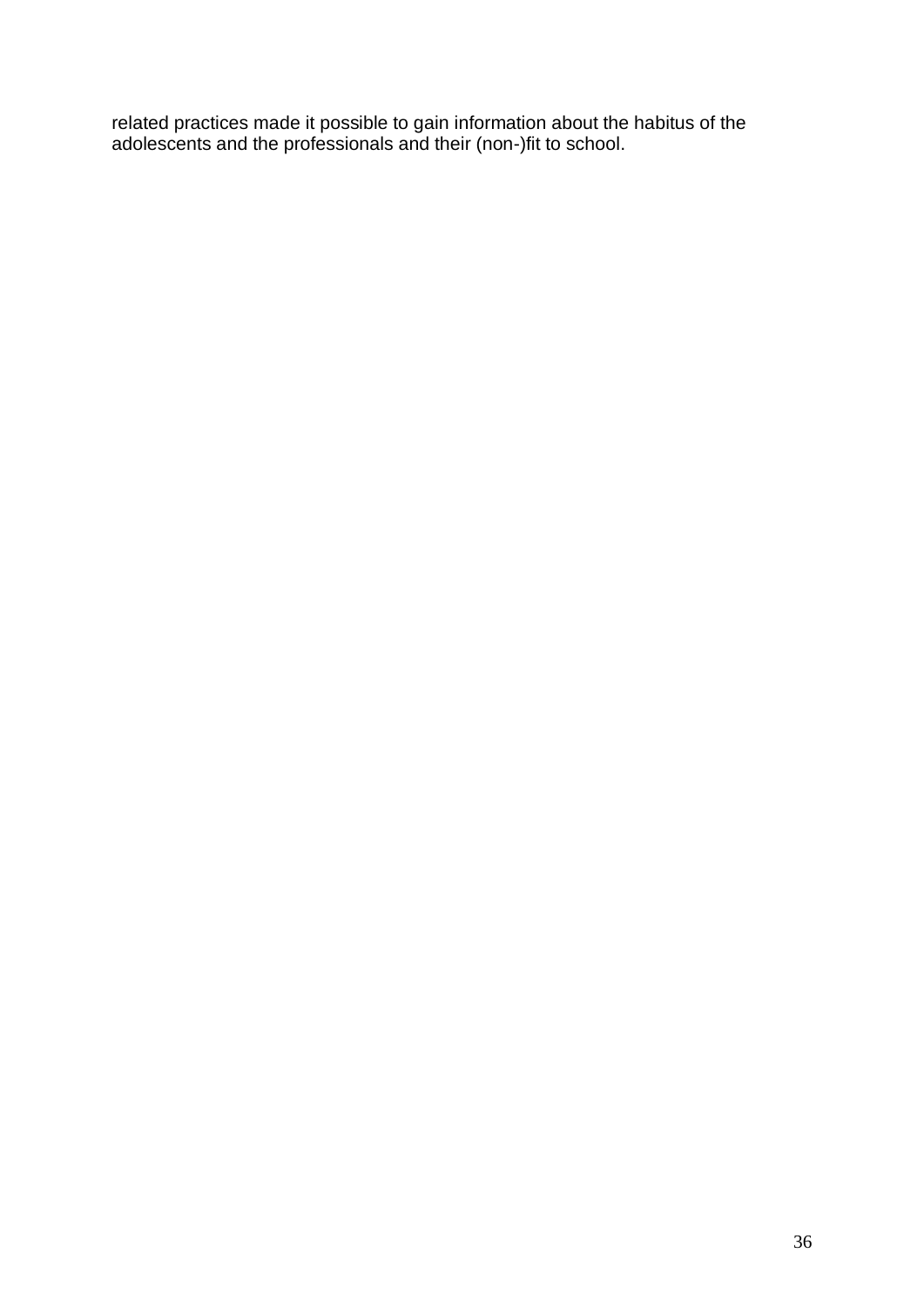**Ellen Kloet Hogeschool Windesheim pcd.kloet@windesheim.nl**

#### **Rob Blomme Open Universiteit**

#### **Creating flow in higher education innovation**

The aim of this paper is to examine how program teams in higher education create flow by handling the developmental space paradox. Developmental space is a social space created by team members in their interactions with each other and their environment involving four activities: creating future, reflecting, organizing, and dialoging. Research shows that the more developmental space a team creates, the better their results. However while creating developmental space, teams need to consider a performance as well as a sensemaking orientation. A team in an innovation process to change the curriculum is faced with considerable time constructs but also needs to slow down and ask question whether and discuss broadly with each other how certain curriculum goals can be made. These two orientations appear to be contradictory with each other, creating a paradox. Looking forward, getting results in the process, focusing on the project goals can be perceived as opposites of slowing down, asking questions, enquiring, looking back. This paper tries to grasp how the studied teams handled this paradox and got into 'flow' or not. This paper aims to increase the knowledge on successful innovation initiatives.

Our data emerges from a three-year ethnographical fieldwork conducted within a university for applied sciences in the Netherlands. The paper focuses on the analysis of observations, transcripts of interviews and documents.

In a university wide change process twelve teams were studied. The documents from the twelve teams were analyzed, the researchers regularly took part in meetings as observers as well as participants, and with team innovation leaders interviews were conducted. The teams were responsible for leading the change initiative within their program. The teams from different faculties within the university had their own way in which they made things happen.

All innovation leaders took an effort to create development space. Whilst creating developmental space took great effort by all teams responsible for the innovation process, some teams experienced flow whilst others did not. A key issue for flow appears to be the way teams handle the developmental space paradox (Derksen, Blomme, De Caluwe, Rupert, & Simons, 2019) but more social elements were very influential such as trust, fun, history and creativity. The most successful teams had at one point an 'golden idea'. This idea created enthusiasm within the team but also provided a model of how the process within the team should be addressed. For instance if the team wanted to create a learning environment in which students and 'clients' worked and learned together, it also meant that the 'client' should be part of the design process. Another example is the teacher training team who wrote an image of the teacher they want to educate but understood that this image applied to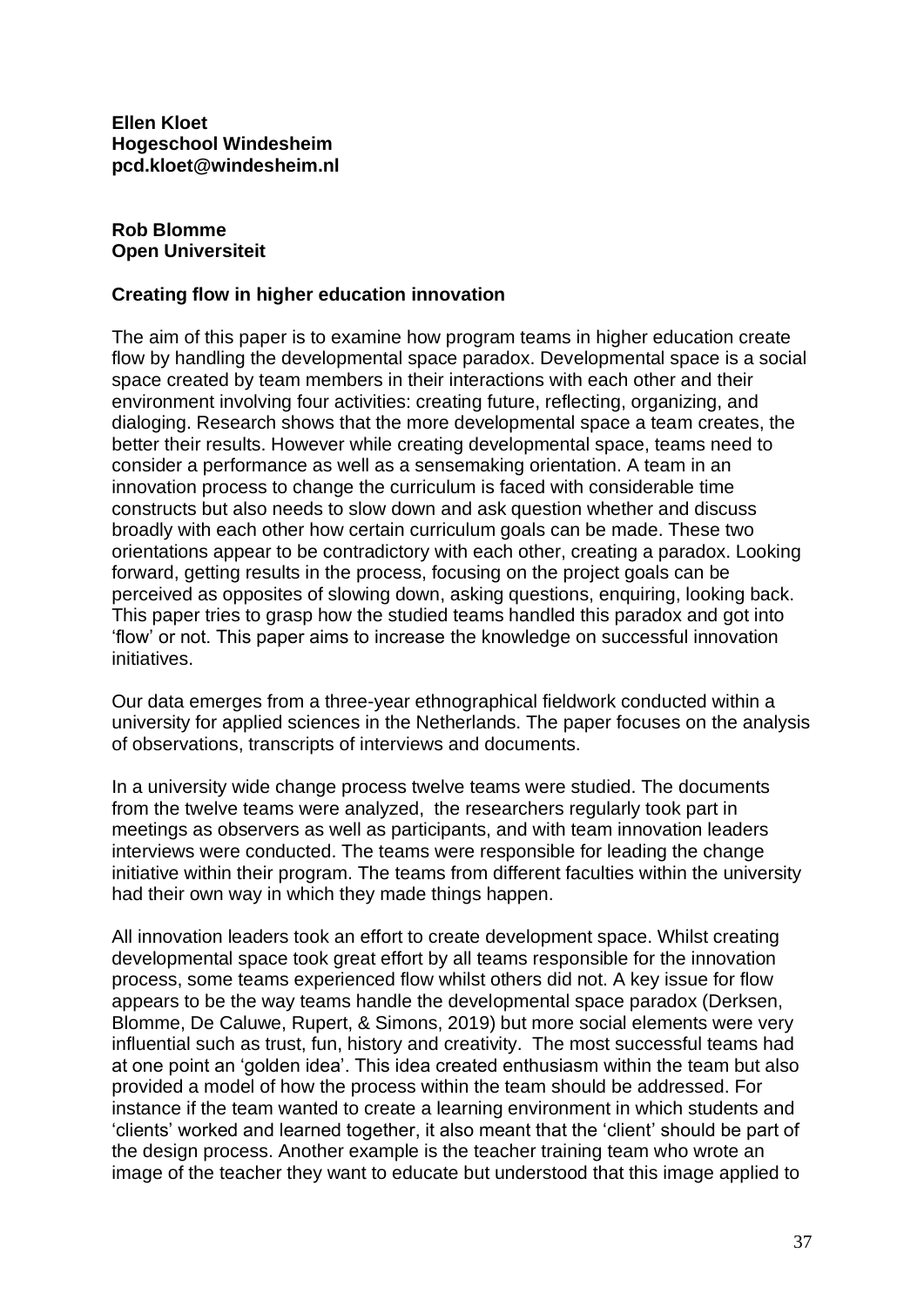themselves as well and should be illustrated by the way the innovation process was conducted.

While some quantitative research based studies show the influence of the developmental space for effectfulness of teams, there is little research done on how successful teams actually use this space.

The paper seeks to help in filling this gap. By describing the process from within this ethnography shall enable us to understand how teams handle the paradox between the performance driven orientation and the sensemaking orientation. This paper contributes to the insights on innovation in higher education by studying teams who are leading an innovation process.

The paper leans heavily on the flow-concept (Csikszentmihalyi, 1996; Csikszentmihalyi & Csikzentmihaly, 1990) and on theory on paradoxes (Lewis, 2000; Lewis & Dehler, 2000; Smith & Lewis, 2011).

Csikszentmihalyi, M. (1996). Creativity, flow and the psychology of discovery and invention. New York: Harper Perennial.

Csikszentmihalyi, M., & Csikzentmihaly, M. (1990). Flow: The psychology of optimal experience (Vol. 1990): Harper & Row New York.

Derksen, K., Blomme, R. J., De Caluwe, L., Rupert, J., & Simons, P. R. J. (2019). Breaking the Paradox: Understanding How Teams Create Developmental Space. Journal of management inquiry, 28(3), 366-380. doi:10.1177/1056492617718090

Lewis, M. W. (2000). Exploring paradox: Toward a more comprehensive guide. Academy of Management Review, 25(4), 760-776.

Lewis, M. W., & Dehler, G. E. (2000). Learning through paradox: A pedagogical strategy for exploring contradictions and complexity. Journal of Management Education, 24(6), 708-725.

Smith, W. K., & Lewis, M. W. (2011). Toward a theory of paradox: A dynamic equilibrium model of organizing. Academy of Management Review, 36(2), 381-403.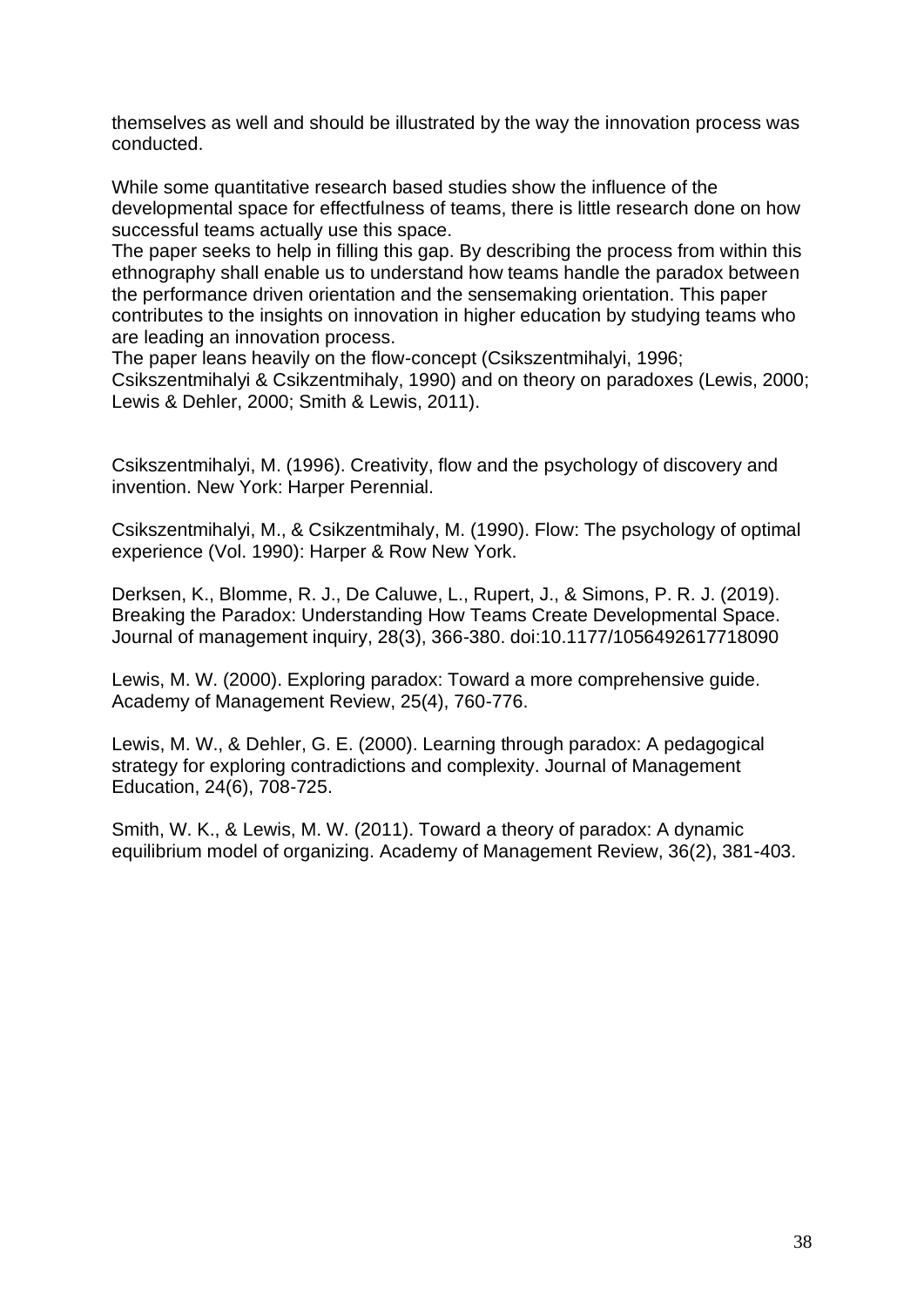**Francesca Lasi Università di Verona francesca.lasi@univr.it**

**Annette Rasmussen Aalborg Universitet anra@ikl.aau.dk**

# **"My words were like scribbles". Language competence imbalance in ethnographic interviews.**

This methodology paper explores some issues about ethnographic interviewing and analysis in education policy research.

Our data were originally collected for a PhD project on policy enactments (Ball et al., 2012) and emerge from a one year fieldwork in a State school for adults in Italy, which offers mainly second language (L2) and basic education for immigrants. The role of interaction and language is a crucial aspect of fieldworks (Gal, 2012). However, the conduction, transcription and interpretation of the 24 interviews with students (14F, 10M), raised some specific methodological reflections, both because students were non-native speakers of the language (Italian) in which they were interviewed; and because the interviewer was familiar to the field as a former teacher of Italian for foreigners.

Through a reflective analysis (Bourdieu & Wacquant, 1992), this paper aims to consider critically the way data were gathered and interpreted, and to explore how power disparities emerged in several ways during the interactions. By taking into account some insights from sociolinguistics on communicative competence inequality (Hymes, 1992; Hudson 1996), and from research on interactions among native and non-native speakers (Ferguson, 1975; Long, 1985; Giacalone Ramat, 2003), this proposal addresses to the specific form of interaction of the ethnographic interview (Forsely, 2008), through the research question:

How does language imbalance influence the interview, both in terms of power relations over the interaction and of the researcher's influence on the data?

The analysis provides insights on and examples of:

- the intertwining of the different roles embodied both by the researcher, who is also a teacher and a native speaker of the dominant language; and by the participants, who are also students and non-native speakers;

- how interactants navigate the communicative space and employ strategies of adaptation, including the use of other languages and extra-linguistic communication; - issues related with the transcription and the interpretation of the participants' speech.

Even though the interactants employed several strategies that enabled communication, the interviews opened up for not only understanding the informants,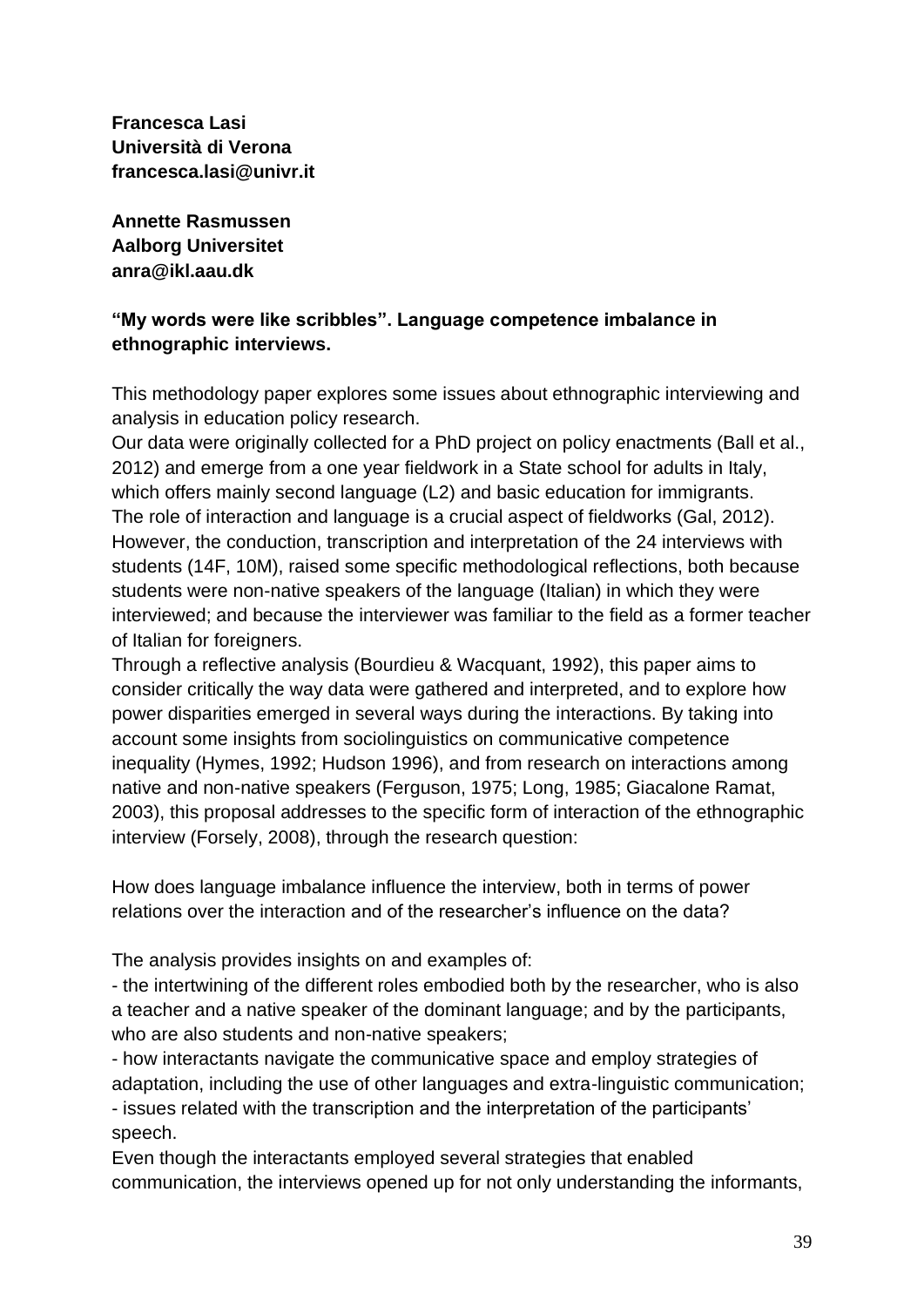but also resulted in misunderstandings and ambiguities, which call for critical reflecting upon the approaches applied and the possibilities of interpretation that data allow.

As language is strictly situated in socio-cultural contexts (Hudson 1996), linguistic resources are not circulating equally among the whole speaking community (Bourdieu 1991).

Students are significant actors within educational settings, and their point of view can illuminate the understanding of policy enactments. However, the use of the L2 with participants with a limited communicative competence, implies a peculiar engagement of the interviewer in the interaction. This is a crucial point, as interpreting interviews entails also to acknowledge how the researcher, through his/her interactions, but also through his/her mere presence, influences and shapes the data (Hammersley & Atkinson, 2007, pp. 101-102).

This proposal contributes to better understand how power circulates through language practices displayed over ethnographic interviews, especially when they embed an evident inequality in terms of communicative competence.

Ball, S. J., Maguire, M., & Braun, A. (2012). How schools do policy: Policy enactments in secondary schools. Routledge.

Bourdieu, P. (1991). Language and Symbolic Power. Harvard University Press. Bourdieu, P. & Wacquant, L. (1992). An invitation to Reflexive Sociology. University of Chicago Press, Illinois/Polity Press, Cambridge.

Ferguson, C. A. (1975). Toward a characterization of English foreigner talk. Anthropological Linguistics, 1-14.

Forsey, M. (2008). Ethnographic interviewing: From conversation to published text. In Walford, G. (Ed.). How to do educational ethnography, pp. 57-75. The Tufnell Press.

Gal, S. (2012). The role of language in ethnographic method. In Fardon, R., Harris, O., Marchand, T. H., Shore, C., Strang, V., Wilson, R., & Nuttall, M. (Eds.). The Sage Handbook of Social Anthropology, pp. 38-53. Sage.

Giacalone Ramat, A. (Ed.) (2003). Verso l'Italiano. Percorsi e strategie di acquisizione. Carocci.

Hammersley, M., & Atkinson, P. (2007). Ethnography: Principles in practice. Third edition. Routledge.

Hudson, R. A. (1996). Sociolinguistics. Cambridge University Press.

Hymes, D. (1992). The concept of communicative competence revisited. In Pütz, M. (Ed.). Thirty years of Linguistic Evolution, 31-57.

Long, M. (1985). Input and second language acquisition theory. In Gass, S. & Madden, C. (Eds.), Input in Second Language Acquisition, pp. 377–393. Rowley, MA: Newbury House.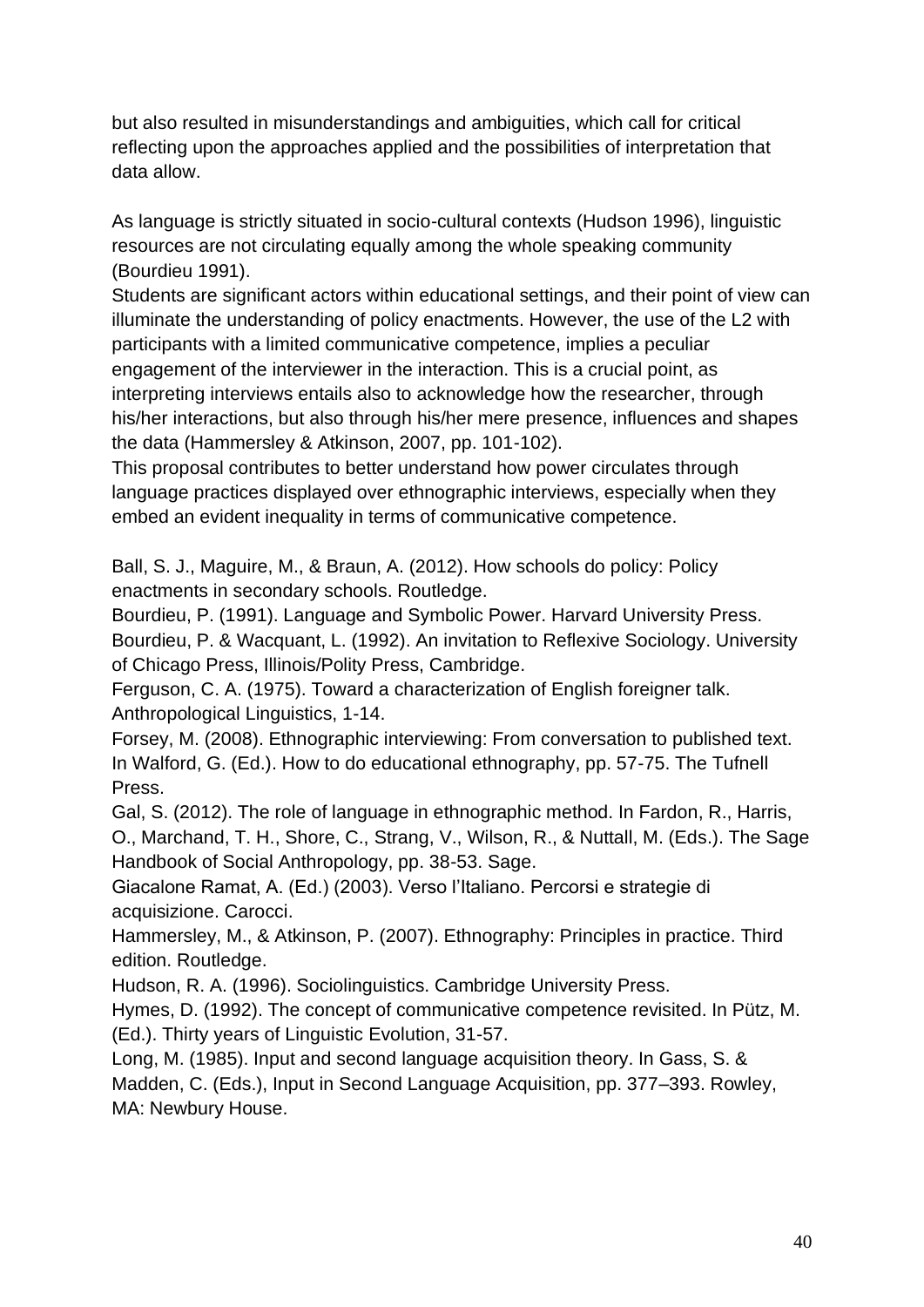## **Cristina Moreno Pinillos University of Zaragoza crmoreno@unizar.es**

#### **The value of informal conversations in the framework of a contextualised ethnographic study in small rural schools**

In most ethnographic research, informal conversations are presented as a complementary technique to other techniques that define the ethnographic method, such as in-depth interviews and participant observation (Hammersley, 2006). However, from this study, informal conversations are understood as a way of adding context and authenticity to the data collected, as well as an opportunity for validation (Swain and Spire, 2020) and for social and educational transformation (Vigo, Dieste and Thuston, 2016).

The methodological study presented below aims to explore informal conversations during the ethnographic research process carried out in a study on creative teaching practices through digital media in schools located in rural territories. The more specific objective is to identify how informal conversations during the research contribute to the transformation of the situations investigated (Brandt and Carlone, 2012; Coffrey, 2010). More specifically, the aim is to find out how informal conversations between researchers and participants during the research connect to the development of creative teaching practices in small rural schools.

Without losing sight of the purpose and objectives set out, the ethnographic study is developed from the critical perspective as it allows: overcoming research understood as the mere obtaining of knowledge, breaking with hierarchical relationships between the researcher and the participants and contributing to transformation and change (Maisuria and Beach, 2017).

The data emerge from ethnographic fieldwork (Bagley, Beach, and Marques, 2018; Hammersley, 2006), conducted over 10 months (Jeffrey and Troman, 2004) in two small rural schools in the context of the Aragon Region (Spain). The immersion in the life of these educational realities facilitated the collection of information through participant observation, informal conversations, and in-depth interviews, with a total of 120 hours of observation, where conversations took place, and 30 in-depth interviews. The analysis of the data is carried out through the Grounded Theory method (Charmaz and Belgrave, 2012).

Throughout the data collection, parallel feedback to the participants was carried out in the form of informal conversations that would later materialise in the form of reports. It is in this process of informal conversations and interaction that the knowledge and exchange of experiences around creative teaching practices was favored, thus promoting the questioning and contrast of their own practices, which led to the reconstruction of these (Vigo, Dieste and Thurston, 2016; Vigo-Arrazola, 2019), this being the main result of the study.

At this point, the role of the researcher also changes, listening to and valuing the voices of the participants (Boylan and Woolsey, 2015) and the constant and natural communicative exchange motivated by the long stay in the target contexts of study,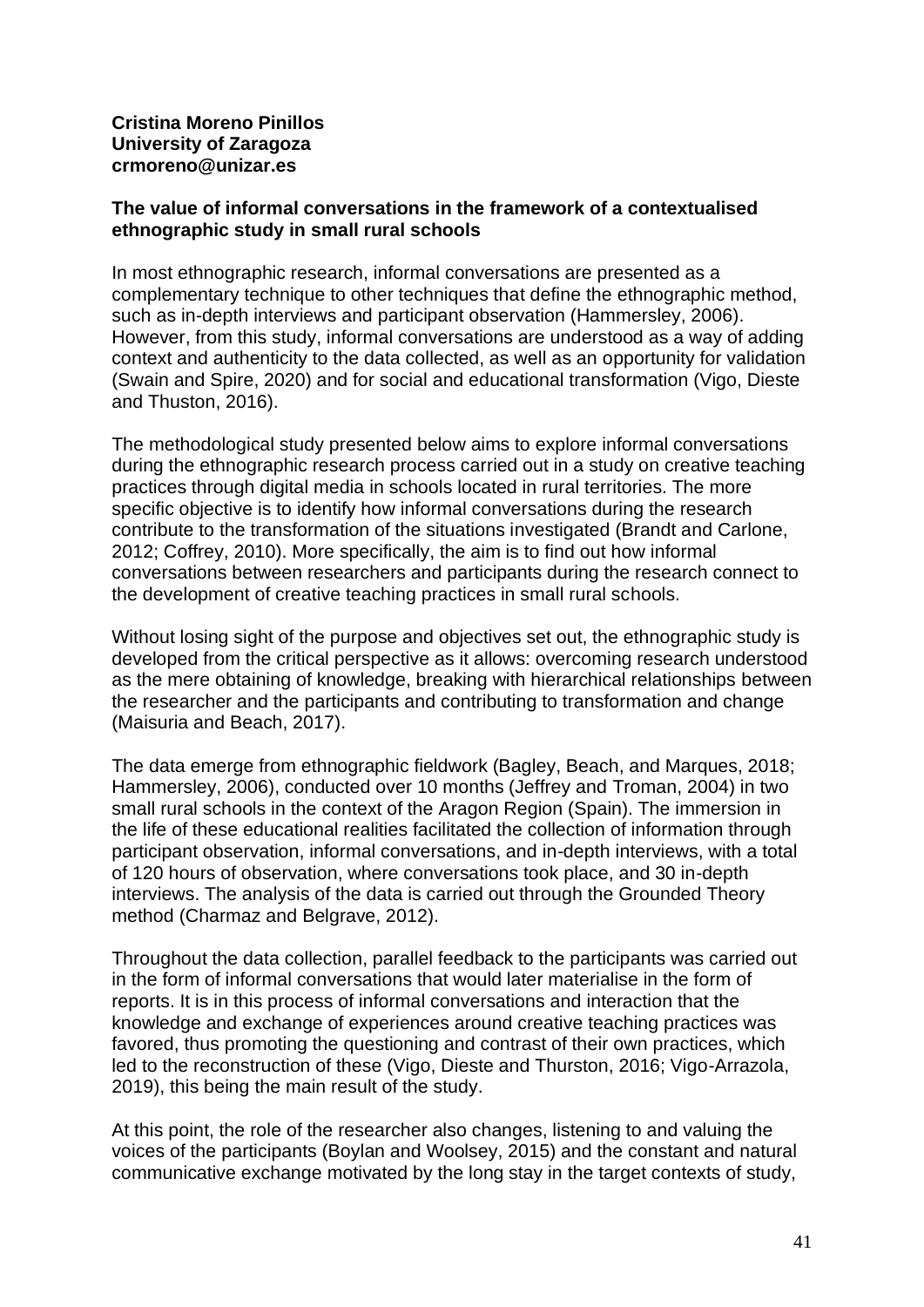leads to an understanding and co-learning (Beach, 2010) through which teachers become co-researchers of their own practices, understanding them as reflective agents capable of changing education and the reality of their schools (Cerletti, 2013; Wang, 2013). Teachers analysed their practices, identified areas for improvement and modified them based on critical reflection processes, resulting in creative teaching practices (Jeffrey and Craft, 2004) that were based on listening to students' voices, introducing local culture into the school curriculum, and connecting teaching to students' lives.

The research presented shows the importance of interaction processes with teachers, specifically through informal conversations, for the reflection, transformation, and improvement of their teaching practices (Brandt and Carlone, 2012; Coffrey, 2010).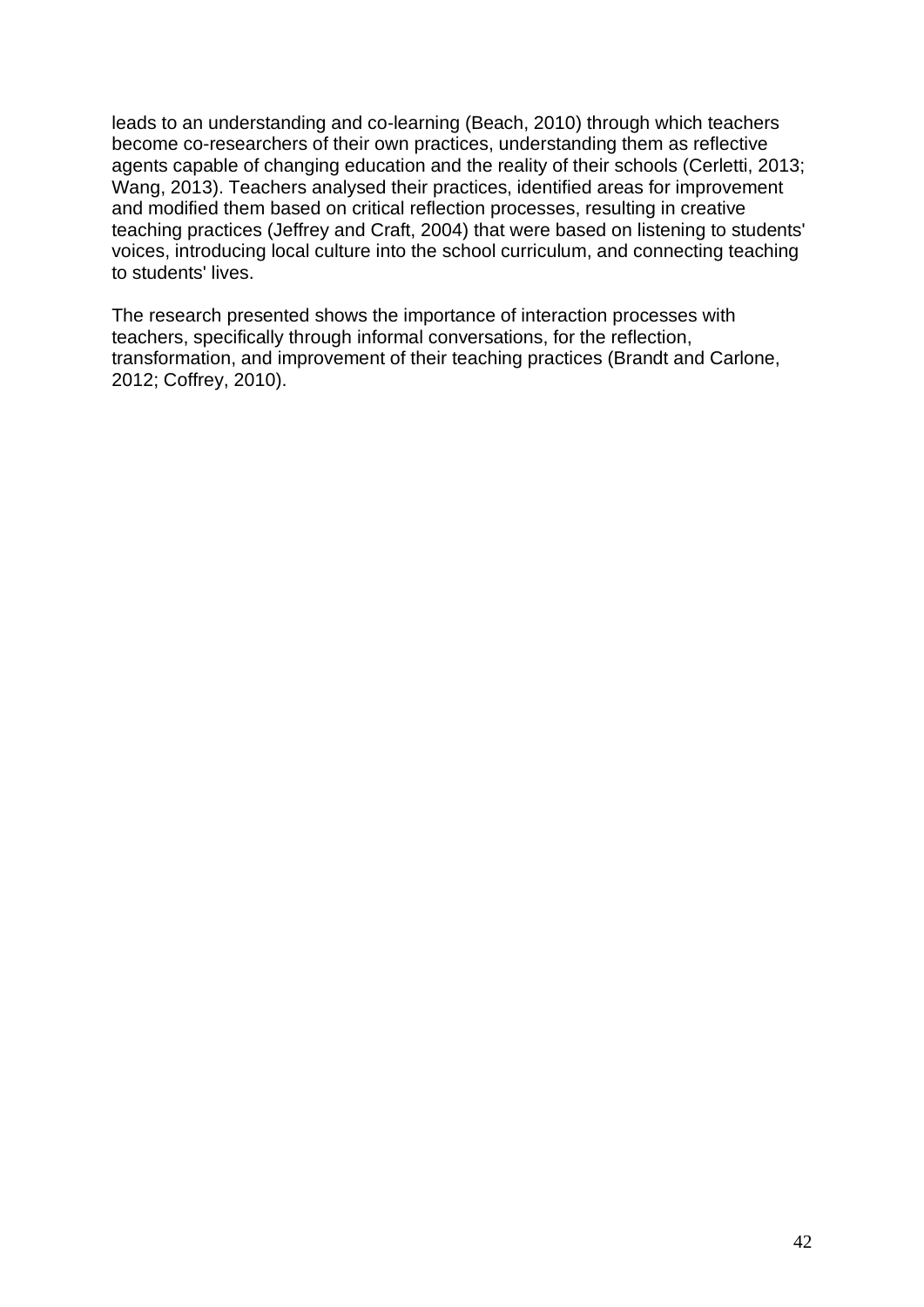# **Rajesh Patel University of Huddersfield r.r.patel@hud.ac.uk**

# **Cooking Emotions With Poetry –The Challenge Of Using I-Poems From Field Encounters To Narrate Research Stories**

Researchers of difference face key methodological and analytical challenges in highlighting narratives to draw out tensions from the lived experiences of their informants. This can be exacerbated for auto-ethnographers as they attempt to weave events from research settings to provide a viable story that achieves a balance between their own identities while guarding against subjectivity. Data collection was enhanced by the use of visual elicitation, using informant-generated images to draw out everyday scenes in schools. This rich data provided challenges as to which stories to include in moving from the 'raw' data to the 'cooked' narratives.

This paper highlights how the use of I-poems provided a powerful hermeneutic method with which to unpick intersectionality in education settings. Drawing on a doctoral study, looking at race and reflection in education (Patel, 2015), it explores the use of I-poems generated using the Listening Guide (LG)(Gilligan et al, 2003). Key influences are taken from Dorothy Smith's work on Institutional Ethnography (2005) and Critical Race Theory (Delgado and Stefancic, 2001) both of which eschew essentialist views of race and identity and require much more detailed intersectional analyses.

The study takes a critical realist perspective which posits that there are real world effects of ideal concepts. This allowed the unconscious responses of informants to emerge from the corpus of the data, buried but strikingly revealed using innovative methods from social psychology. The use of the LG reveals I-poems, allowing the voice of the first person to emerge as it becomes constructed in personal discourse.

In a literary allusion one informant identified herself as being a 'Golden Girl' despite facing oppression from age, ethnicity and religion as well as gender as she strove to live up to her image as a confident primary school middle leader. This positioning showed the LG's usefulness in displaying flows of power and is invaluable in providing access to the emotions and feelings that are necessary when examining race/identity to produce interpretations of social and political structures present in the research setting. Additionally, it allows the generation of counter-stories, one of the central tenets of CRT used to reveal hidden experiences of power.

Taking poems as 'episodes' in informants lives allowed the study to create a powerful narrative to juxtapose everyday events with the ruling relations (Smith 2005) that surround them, offering insight into the use of reflective practice in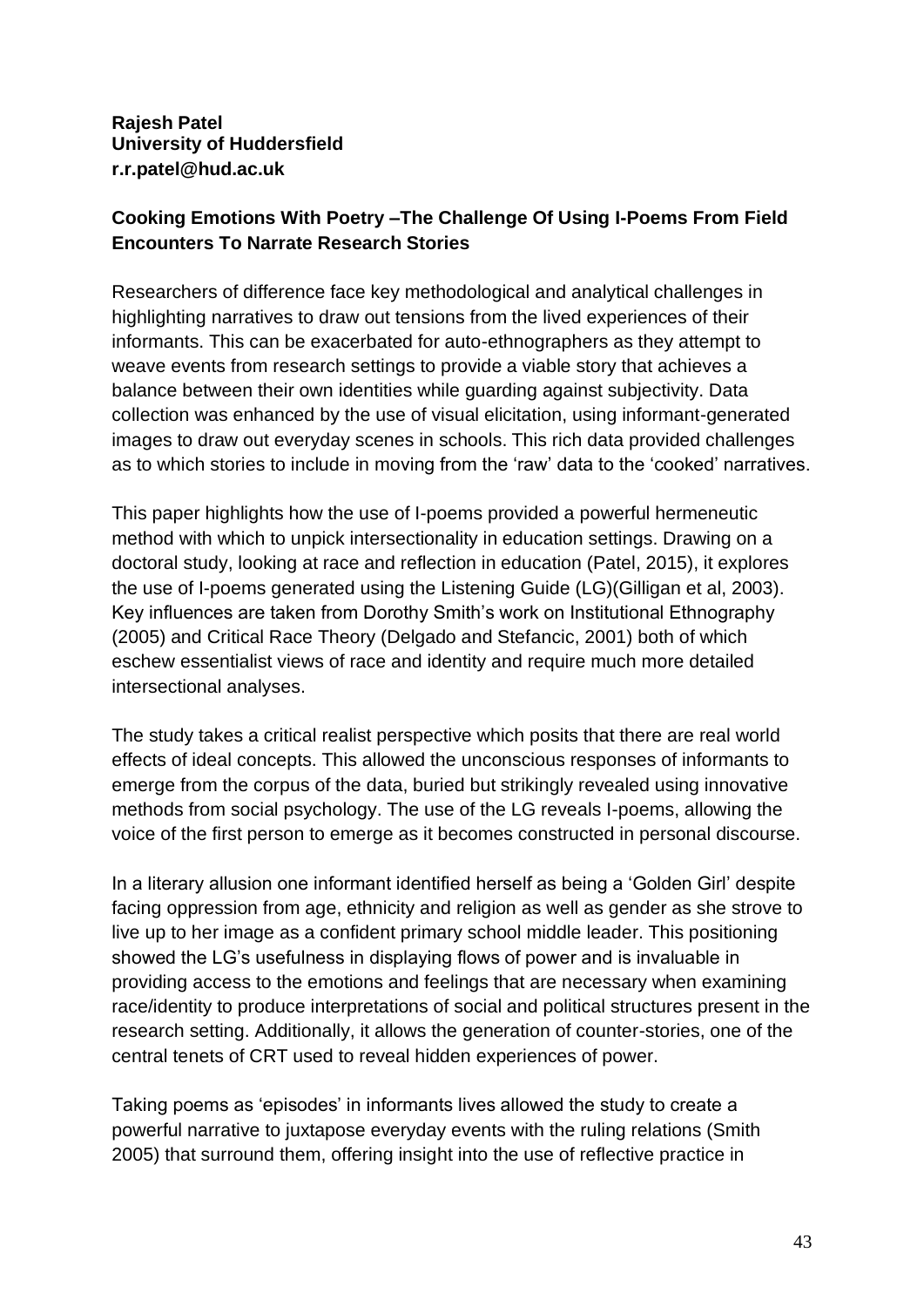education. The study also highlighted the shutting down of critical spaces for educators as they struggle with dealing with issues of race.

Contribution to education/ethnography:

This paper:-

demonstrates how researchers can gain access to unconscious themes drawing on emotion using the LG

demonstrates the use of I-poems to generate narrative episodes and to act as a discursive literary means of 'data-display'

critically examines the generation of counter-stories in education settings concerned with intersectionality

Delgado, R. and Stefancic, J. (2001) Critical Race Theory: An Introduction New York: NYU Press.

Gilligan, C., Spencer, R., Weinberg, M.K. and Bertsch, T. (2003). On the listening guide: A voice-centered relational method in Camic, P.M., Rhodes, J.E. and Yardley, L. (eds.) Qualitative Research in Psychology: Expanding Perspectives in Methodology and Design Washington, DC: American Psychological Association Press

Patel, R. (2015) The Role of Reflective Practice in Educating about Race, Difference and Identity unpublished Doctoral Thesis Manchester Metropolitan University Manchester: England

Smith, D.E. (2005) Institutional Ethnography: A Sociology for People. Toronto: AltaMira Press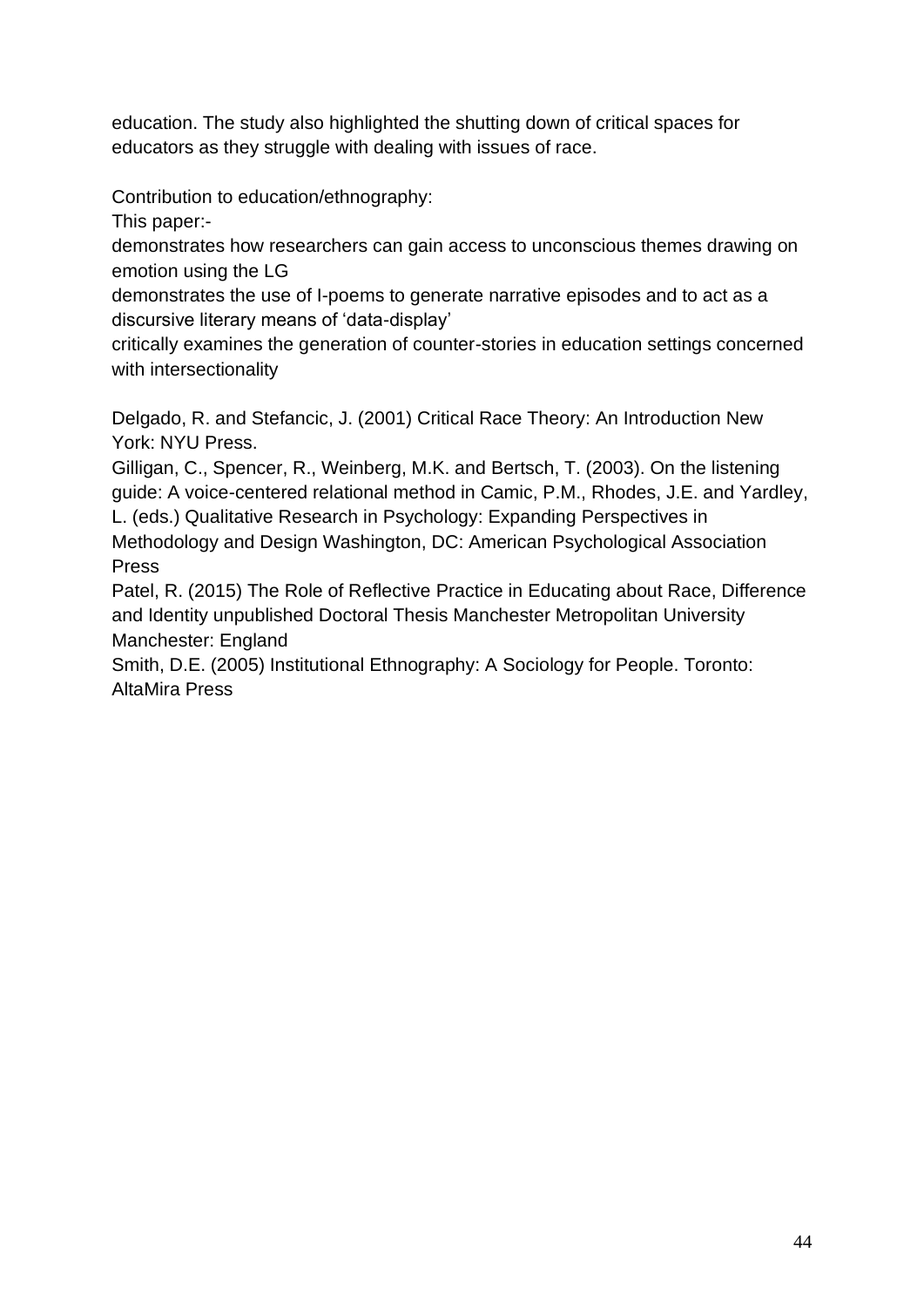**Elizabeth Pérez Izaguirre University of the Basque Country Elizabeth.perez@ehu.eus**

**Ana María Liñero Reglero University of the Basque Country anmariline@gmail.com**

## **What can graffiti tell us about emotions and motivation in learning? A contribution from an ethnographic perspective**

This is a substantive paper and presents an ethnographic study on the Pamplona graffiti community analyzing the emotions and motivation necessary for successful learning. Because of the diversity in how we learn and what motivates us, totalizing theories have not provided a satisfactory answer to the problem of motivation, transmission, and learning at school. This article makes a proposal about learning in relation to a very specific topic: graffiti painting in the Pamplona writers' community. It compares the conditions of non-institutional learning in the graffiti community and institutional learning in schools.

Graffiti communities are usually quite hermetic due to the illegality of the practice. In our case, the research was made possible by the contact established by one of the ethnographers with a graffiti writer from Pamplona. The research follows and ethnographic perspective including interviews and observations of graffiti-writing practice in the community. This method allows us to delve into a specific reality, in this case, that of the graffiti community of Pamplona, through dialogue with the writers themselves.

According to the Pamplona writers who participated in this study, there are elements of graffiti that anyone can learn. These include technical issues, for example, which paint to use, particular tricks, or a certain style. Ways of doing graffiti can also be learned by observing what others do, looking at videos on Internet platforms, with their peers, or through experimentation. However, these writers believe in an innate driving force that makes them special when it comes to this activity. They hold that an individual either has or does not have this force. In other words, according to the writers, although the technical elements of graffiti can be learned, there is also an innate element that makes a person become a graffiti writer. The belief in that innate element generates a series of emotions that motivate the writer to continue painting.

The statements made by the Pamplona writers have implications for school-based learning. A school can become a place where students feel special, and where each student believes in his or her idiosyncrasy and distinctiveness. Therefore, a school that motivates learners is one that creates spaces in which students are aware of their strengths, believe in them, and can discover them for themselves. That is, the key to learning is less about telling students that they are capable of doing something, and more about helping them to feel that they are capable of doing something because they have the potential for it. Therefore, care needs to be taken to create conditions in which learning can take place. This involves putting the emphasis not on knowledge but on the emotional components of learning. All in all, the article concludes that belief in one's potential is of key importance for motivating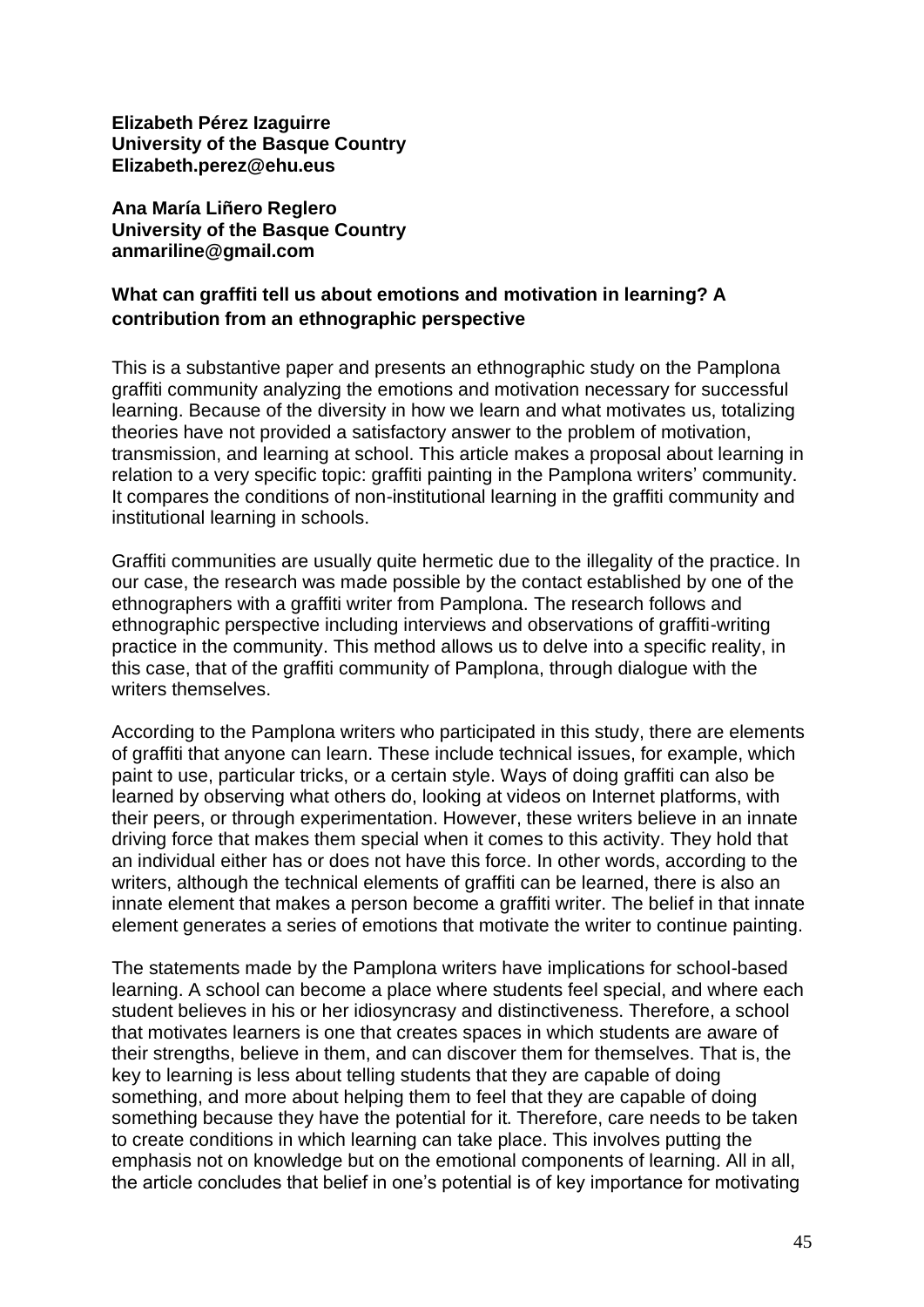learning, and that schools can use this insight to create better conditions for students to learn.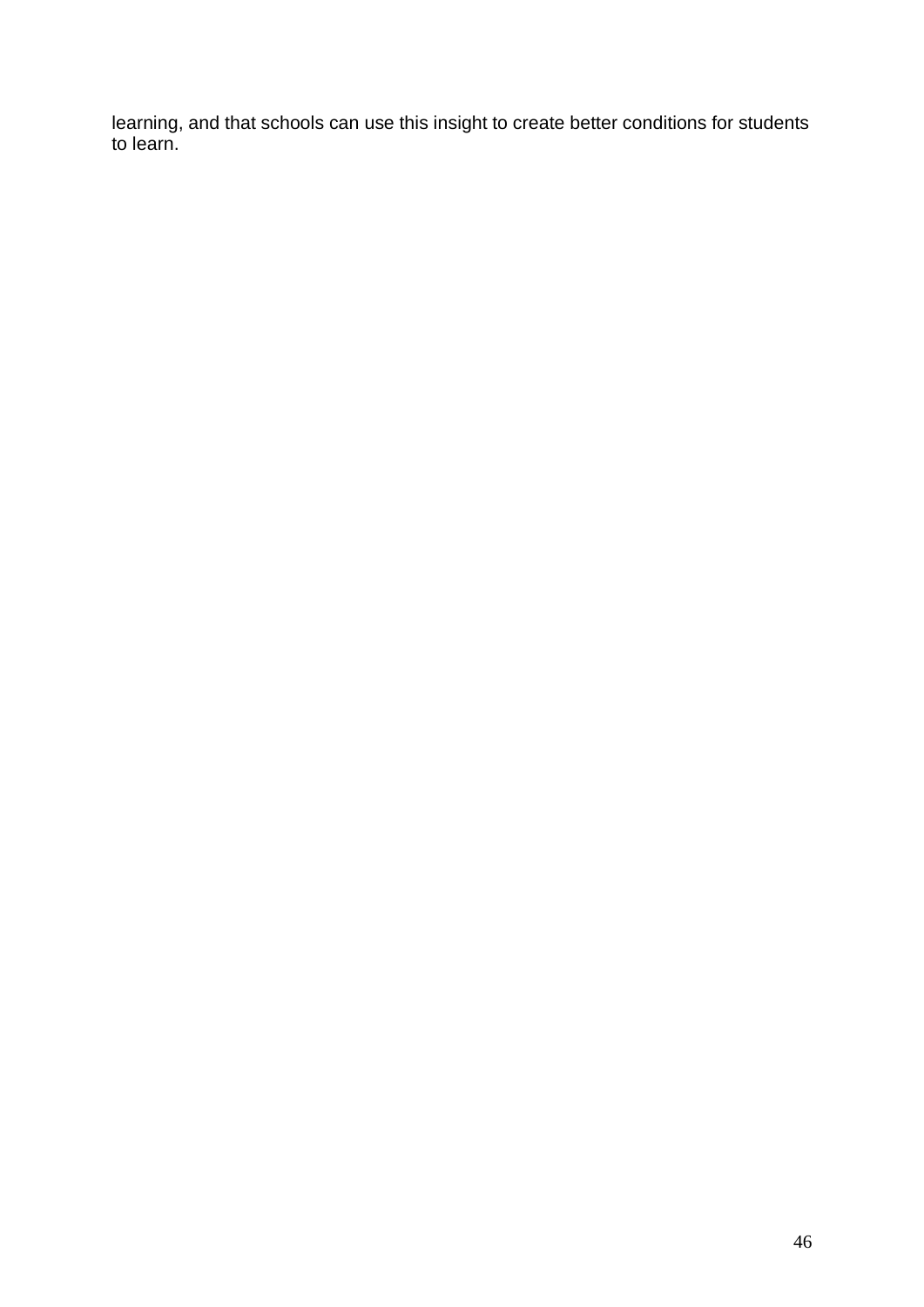**Catarina Player-Koro University of Borås catarina.player-koro@hb.se**

**Kalliopi Moraiti University of Gothenburg kalliopi.moraiti@gu.se**

**Tomas Hillman University of Gothenburg thomas.hillman@ait.gu.se**

**Annika Bergviken Rensfeldt University of Gothenburg [annika.bergviken-rensfeldt@ped.gu.se](mailto:annika.bergviken-rensfeldt@ped.gu.se)**

**Mona Lundin University of Gothenburg [mona.lundin@ped.gu.se](mailto:mona.lundin@ped.gu.se)**

#### **Production of knowledge of teachers' professional work in the digital platforms' infrastructures of schools – the problem of locating and defining the ethnographic field**

Constructing a field has always been a necessary and difficult task for ethnographers. As been argued by for instance by Burrell (2009), defining the nature and boundaries of an empirical field are key for the ethnographic process. In an effort to identify and bound fields and make ethnographies recognizable in relation to each other, a plethora of prefixes for the word ethnography have emerged. Types of ethnography have been minted such as critical- and institutional ethnography, and since the emergence of digital cultures attempts to define fields or approaches to ethnography as having specific characteristics have flourished (Hammersley, 2018). Prefixes such as digital, network and trace have emerged, indicating lineages from earlier forms of ethnography and attempts to articulate distinct sets of methods. In practice, however, many of these prefixes are used interchangeably and the differences between forms of ethnography can have little significance. One area that, distinctions between different forms of ethnography have significance, however, is in limiting or at least complicating the task of defining the kind of ethnography that one is engaged in as one works with an empirical situation that may not necessarily fit nicely in to one definition or another. One such situation is the focus of our work in a Swedish project that examines the possibilities and constraints in teachers' work with a specific focus on how teachers regulate and are regulated by the digital infrastructure and technologies embedded both in schools and classrooms and in teachers' everyday life outside school. Based on that situation, the aim of this paper is to examine the problem of locating and defining the empirical field in relation to different forms of ethnography.

The backdrop for the study is the strong political and economic push for school digitization in Europe and other parts of the world. It forms part of a global technology market and platform economy where internet platform businesses make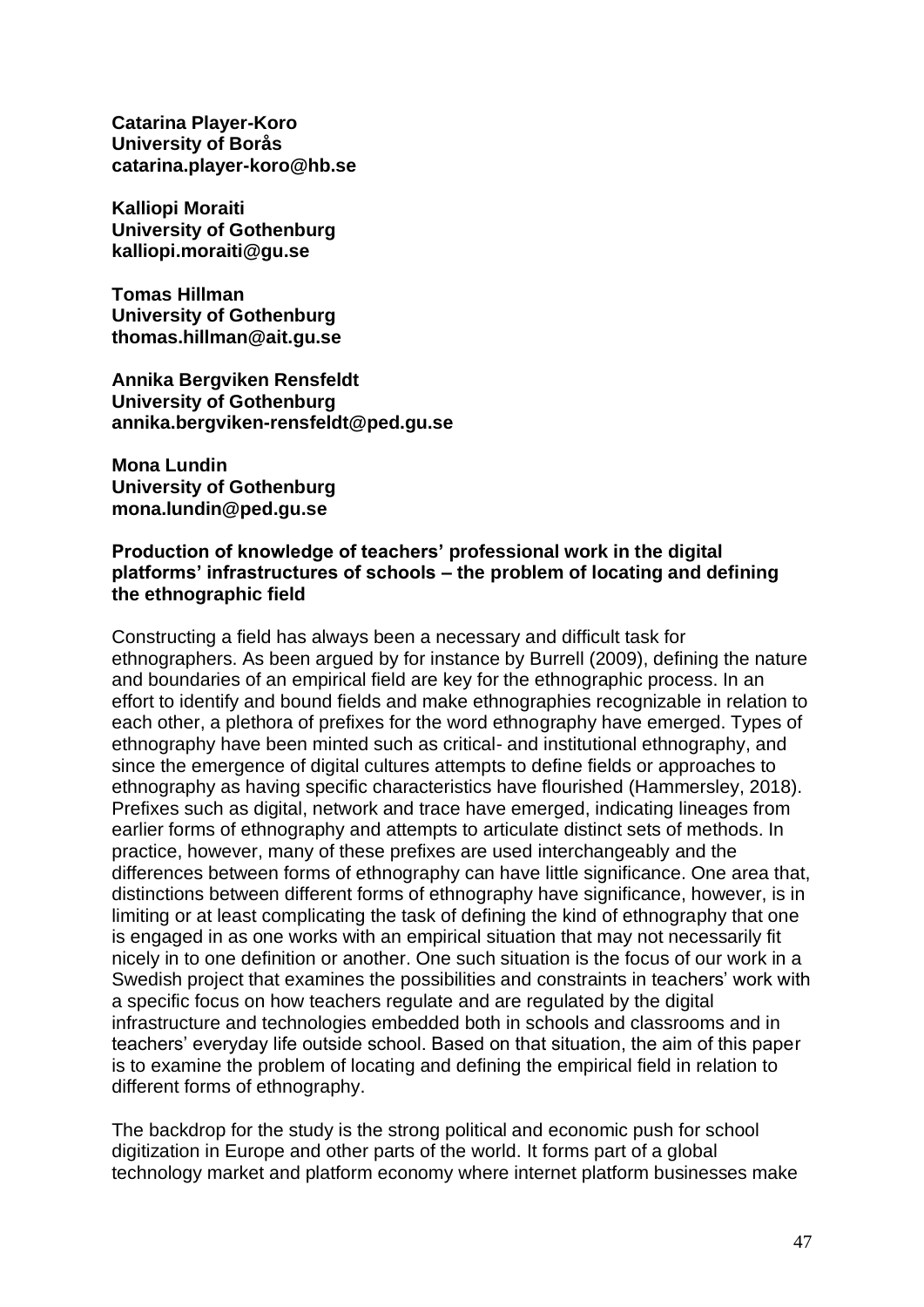up the major part and reach into the core of schools' everyday work. As a consequence, teachers' now work in classrooms and schools that are inextricably embedded and inseparable to the employment of digital technologies. The 'new' normality of teachers is to be constantly connected to the schools' digital systems that has expanded teachers' work across space and time and resulted in the creation of new digital work practices.

In our results we will present a reflexive critique of our own ethnographic engagement with school administrators, principals and teachers in Swedish upper secondary school. This involved collections of different kinds of policy, mapping of infrastructure, combined with participant observation, teachers' self-report of online and offline work, interviews and focus-group interviews.

Our intention is to make a contribution to the ongoing discussion of doing ethnography in the hybrid world where home and field are no longer neatly separated and where the distinction between on- and offline is blurred and overlapping.

Burrell, J. (2009). The field site as a network: A strategy for locating ethnographic research. Field methods, 21(2), 181-199.

Hammersley, M. (2018). What is ethnography? Can it survive? Should it?. Ethnography and Education, 13(1), 1-17.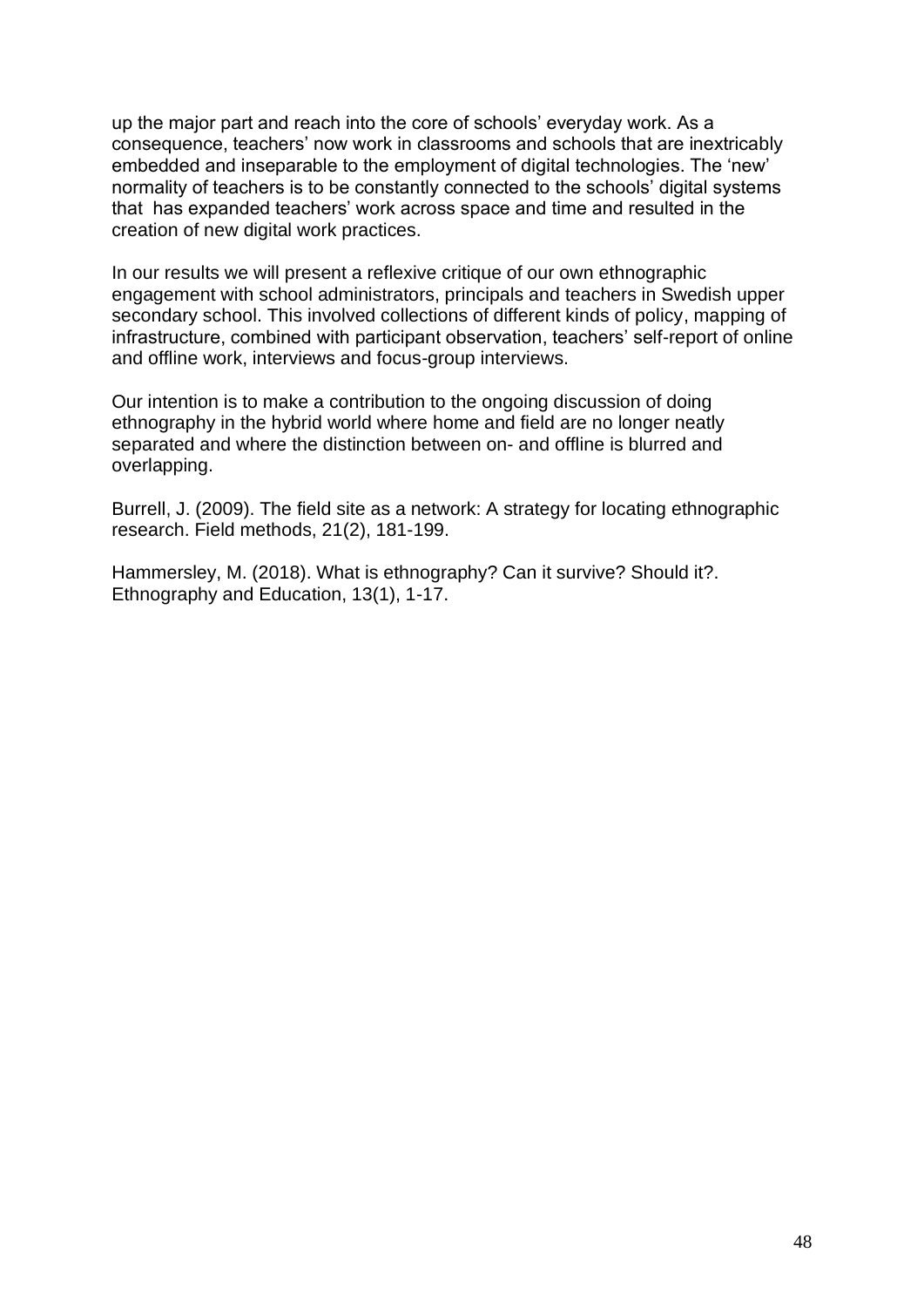# **David Poveda, Universidad Autónoma de Madrid david.poveda@uam.es**

# **Dora Burnham-Caparrós, Universidad Autónoma de Madrid doraburnhamcaparros@gmail.com**

# **Kids Playing "Gran Hermano": Media Play and Interpretive Reproduction in Children's Peer Groups**

This is a substantive empirical paper in which we return to linguistic ethnographic data collected in 2001 on peer play and informal interactions in a group of Gitano children in a mid-sized Spanish city. This data is part of a broader project on Gitano children's language and literacy practices involving sustained ethnographic fieldwork in different settings of the community. The peer interactions corpus was mainly collected in the summer of 2001(June-September) and includes intense daily participant observation by the first author, over 30h. of audio and video-recordings of children's play and informal interactions in the neighbourhood, interviews with children and family members and the collection of various artifacts produced by the children.

In this paper we draw from Corsaro's sociological framework (e.g. Corsaro, 1992, 2004, 2012) and recent approaches in children's multimodal, sensorial and media literacies (e.g. Marsh, 2012; Cowan, 2020; Rowsell and Schambroth-Abrams, 2021) and analyze children's symbolic enactment of and engagement with the television reality show Gran Hermano (Big Brother - GH/BB). In the Spring-Summer of the year 2000 the first Spanish edition of the reality show/contest 'Big Brother' was broadcast on Spanish television. Throughout the de broadcasting of the first edition the show became an unprecedented media success and popular culture phenomena drawing commentary and attention across social groups and media platforms. The second edition of the contest was broadcast in the Spring of 2001 generating similar media and audience attention. The children involved in this part of fieldwork (a network of relatives, friends and neighbours of about 10 children between 4-13 years of age) were very engaged with this program and incorporated GH into their free symbolic/media play, combining characters and tropes from the two editions of the show broadcasted by the time data was collected.

Our detailed multimodal and micro-ethnographic analysis of video recordings of peer interactions during episodes of GH play shows how children creatively reappropriate multiple social and material elements of their immediate surrounding (including the researcher and the video-camera), reconstruct and resignify space and mobilize multiple semiotic resources to enact different parts of the GH script and routines. The full paper and presentation will examine in detail different episodes of interaction that showcase various interpretive reproduction strategies as discussed within Corsaro's framework, such as: (1) children's creative appropriation of the adult world through,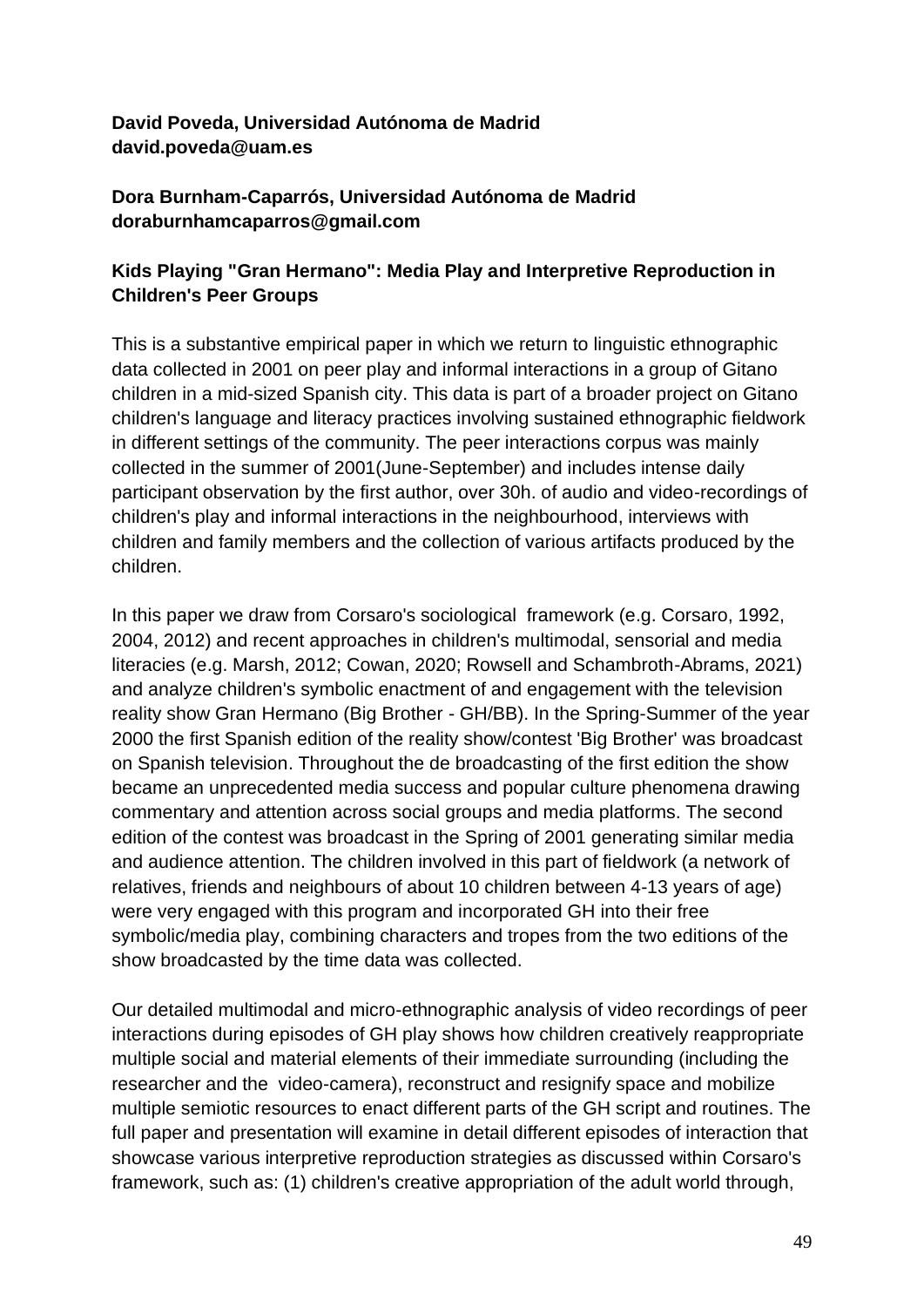for example, the incorporation of elements of the physical environments (e.g. trash or cigarette stubs on the street) into symbolic GH play; (2) children's creation of a peer culture and environment through the modification and creation of different infrastructures (e.g. a self-built hut) in the setting repurposed for GH play or; (3) the extension and transformation of child-adult relations in the settings, for example, through the incorporation and reconstruction of fieldwork relations and fieldrecordings into the GH script play.

Despite the fact that the data examined in this paper is over 20 years old, the detailed micro-ethnographic analysis of the materials and the re-examination of the data through the lens of contemporary social literacies theory allows unpacking peer socialization and media socialization processes as educational/developmental contexts. The data contributes to current analysis of children's media play and media literacies (e.g. Marsh, 2014; Willet, 2013) but is still relatively unique in that it documents children's extended play in informal public settings, rather than school playgrounds or structured/non-formal organizations and activities. In addition, the data recuperated for this paper can be examined historically, as it captures a unique -perhaps transition period- of fully globalized media experiences (e.g. through the national readaptation of the first reality TV shows) but before the advent of digital social media as the main platform for children's popular culture and media consumption.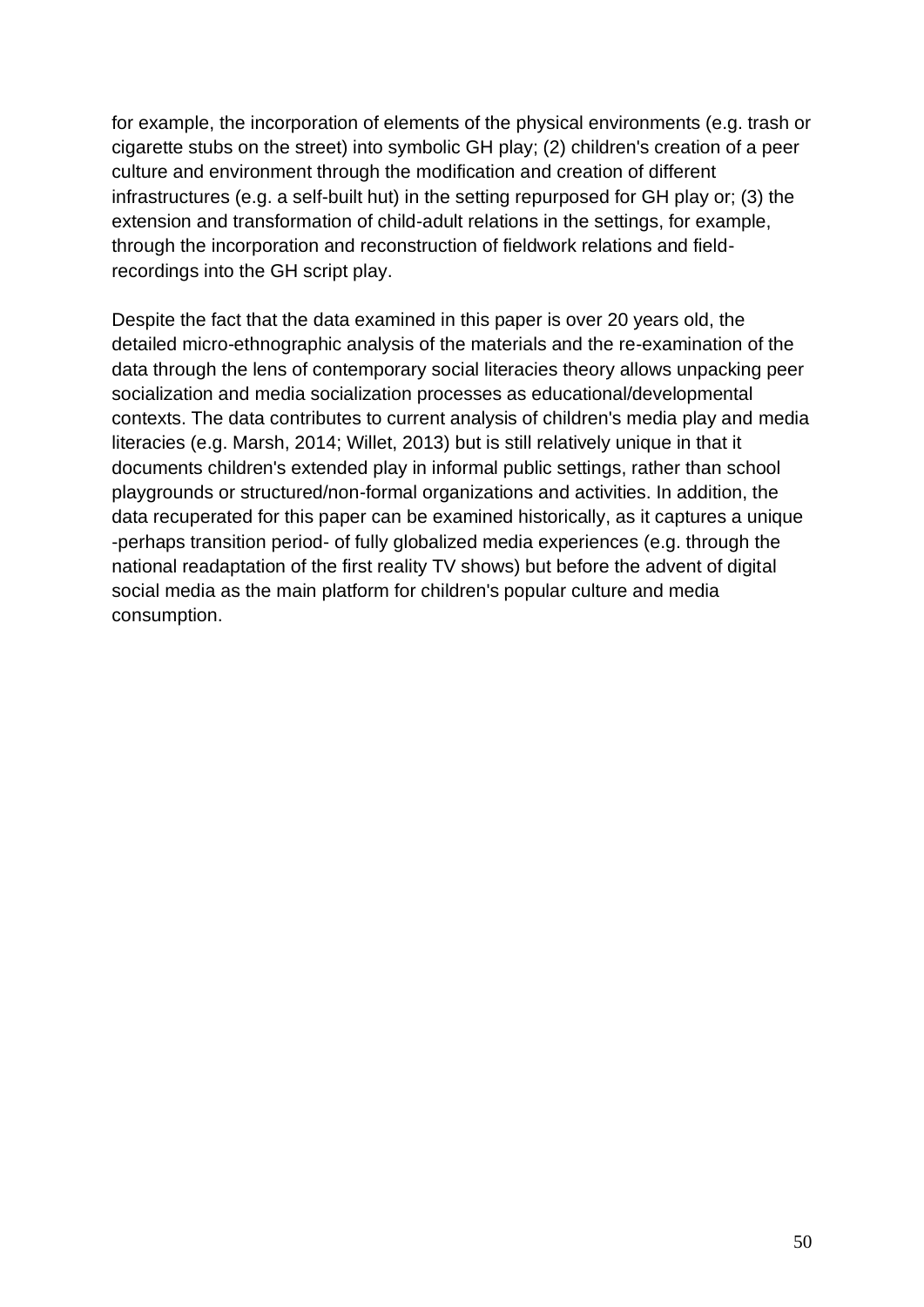## **Karen Jeong Robinson California State University krobinson@csusb.edu**

#### **Esther C. Kim University of Southern California eh.kim@usc.edu**

## **How Did I Get Here? Expectations and the College-going Process of Lowincome Students**

We examine the college-going process of low-income students using ethnographic data to highlight the diversity of experiences within this group that is often overlooked in the literature. We argue that college expectations frame the rest of the college-going process from application to experiences once enrolled. We identify three types of students based on their expectations in high school: the *high achievers*, *followers*, and the *late deciders*. *High achievers* were top students with strong expectations for attending a four-year university due to their academic achievements. *Followers* are students that had weak or inconsistent expectations for attending a four-year university and benefited from the college-for-all culture and structure of high schools, whether it meant following their friends or going with the flow of their high school in applying to a four-year university. *Late deciders* are students who were not academically engaged in high school and instead, seriously considered working full-time after graduation. These students decided late to apply for college and applied to just one university towards the end of their senior year. We argue that expectations provide a frame in which the three types of students make sense of their college experiences, specifically once they begin to struggle in college.

We find:

- For *high achievers*, when they begin to struggle academically, they experience a crisis of identity in their academic self-concept as high achieving. Having been the top students at their high schools, they begin to doubt and lose confidence in their academic ability, and unfortunately, they do not seek help as they are not used to asking.
- For *followers*, since they did not have a strong academic self-concept to begin with, they do not experience a crisis of academic identity when they begin to struggle. Without the structure of high schools that provided them with a clear path for going to college, these students begin to feel lost and question the meaning and purpose of college.
- For *late deciders*, when they begin to struggle or experience issues, they feel that college is lost time or a waste of time. When they experience issues with the university or with professors and coursework, they do not doubt their academic ability or feel lost. Instead, they compare their current situation to opportunities and responsibilities that were missed or neglected because they were in college.

Given that all the students in the study are from low-income backgrounds and most are the first to go to college, they cannot rely on their families for financial or academic support when they encounter setbacks or begin to struggle with coursework. Many of the issues that arose for these students in their first year of college would not have been problematic for students from wealthier backgrounds.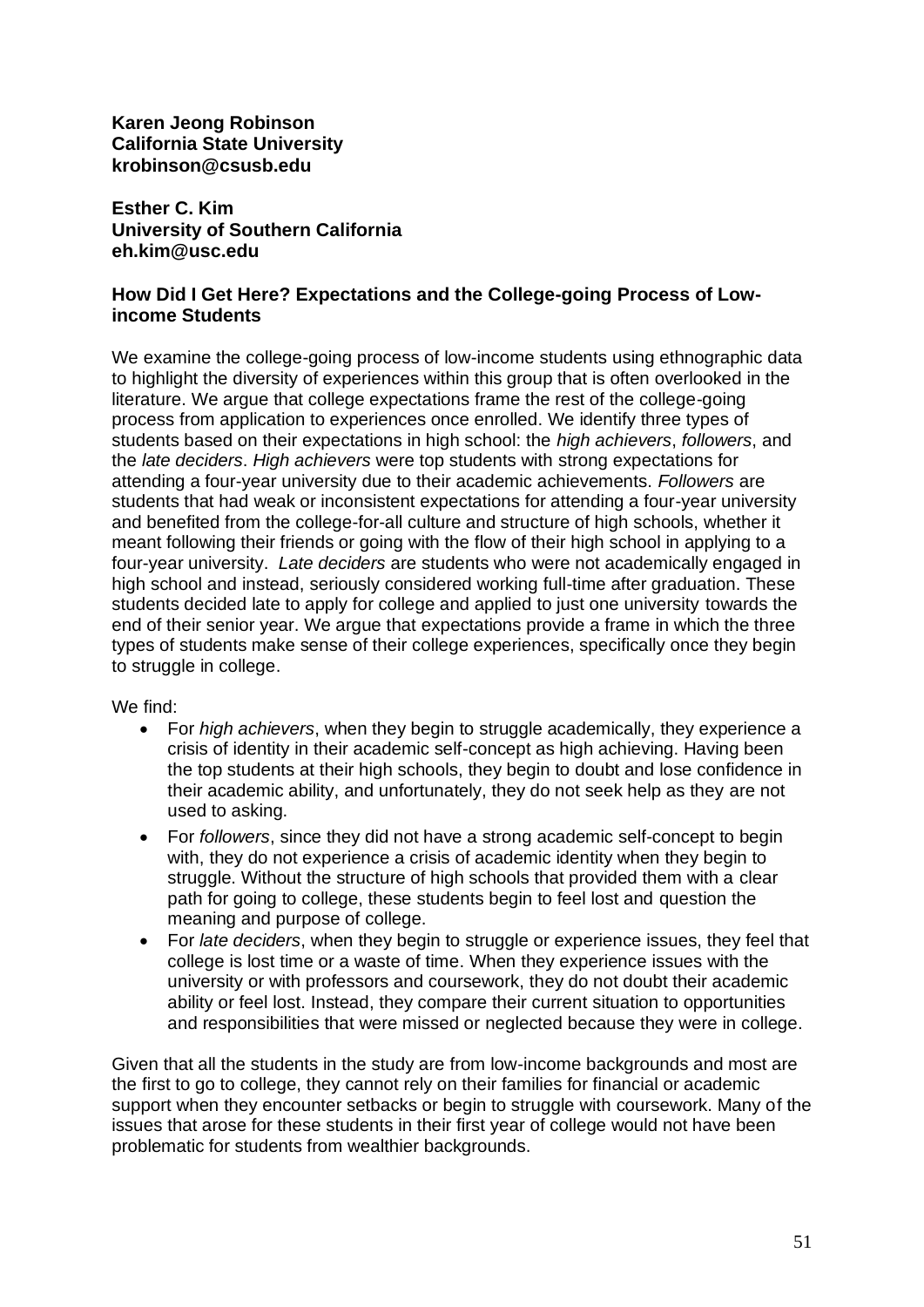Our findings provide important insights on college persistence. Some students are much closer to leaving college then others and our study shows that stages of departure align with expectations and how they got to college. Universities may want to consider policies and practices that monitor students based on when students applied and if they only applied to one university and offer support for low-income students, especially *late deciders* during the critical first year.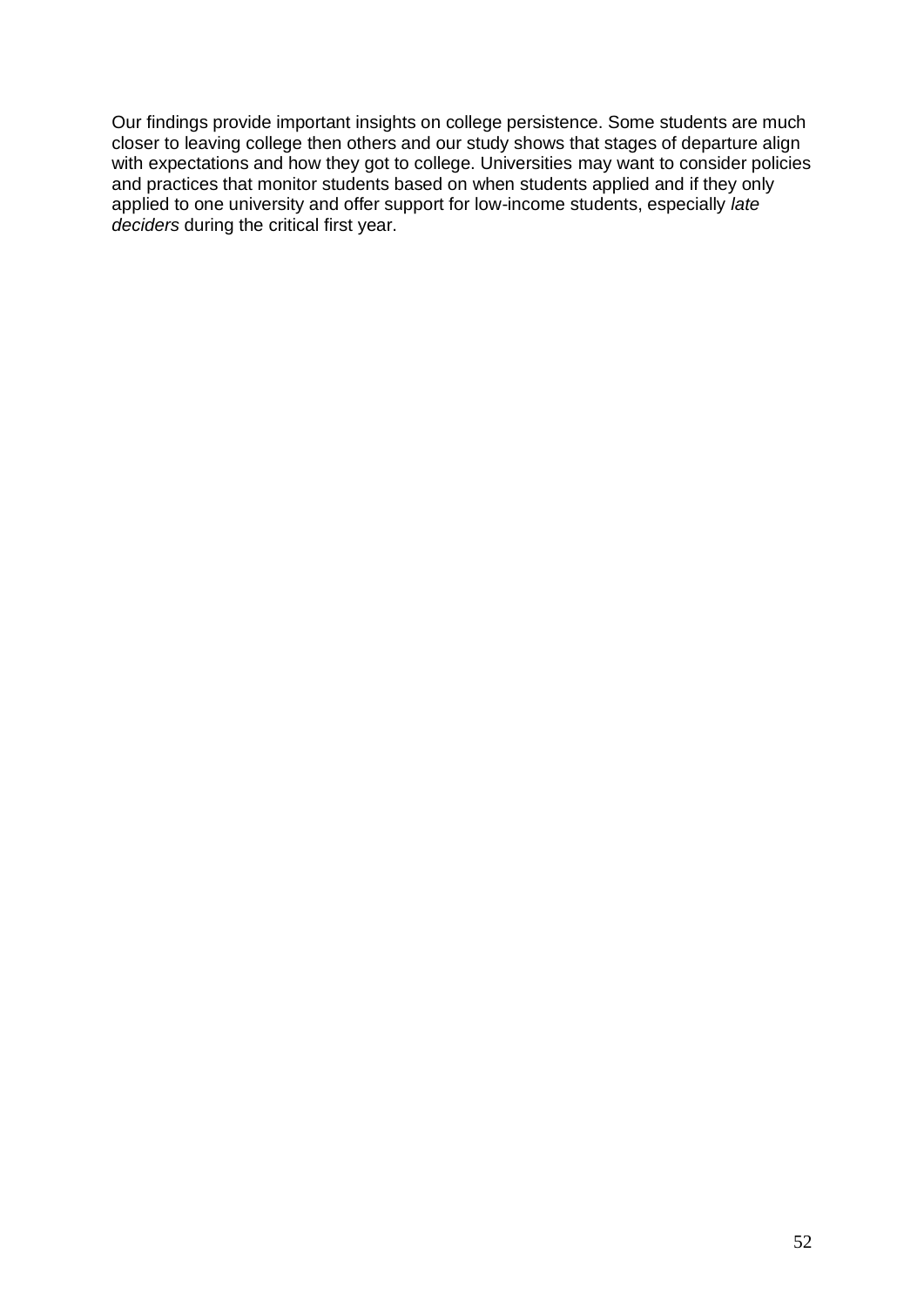## **Charlotta Rönn University of Gävle charlotta.ronn@hig.se**

## **Developing and refining theoretical ideas by applying ethnography in educational research: the example of Goffman's "backstage"**

This study was carried out at a Swedish municipal lower secondary school, with one class in focus. The ethnographic research design comprised four months of observations during lessons and breaks, and two weeks of audio-visual recordings in year 8 (when the pupils were 14 years old) followed by 18 semi-structured interviews with the same pupils one year later. Aiming at getting as close as possible to the pupils' informal conversations and interactions with classmates out of the teachers' (and researcher's) supervision and earshot, an innovative staging of recording devices was applied (Rönn, 2021). Goffman's (1959) theatre metaphor, in which people's behaviours are considered as being enacted either on the "backstage" or "frontstage" of social life was applied as theoretical framework. The concept "backstage" was used for pupils' interaction with peers out of the teachers' sight – inside the classroom as well as outside and after school.

The findings showed that pupils activities backstage, comprised e.g. a) logging into classmates' Google classroom accounts and write original texts for peers, b) swapping computers with peers behind the teacher's back and write original texts for classmates, c) taking pictures of their completed individual assignments and forwarding them to peers who reformulated the texts "in own words", and d) sharing leaked National Tests on the class' informal Snapchat-group. Consequently, some pupils' "individual" assignments were produced in collaboration with peers in backstage spaces. According to the pupils, the teachers were not aware of this, which was confirmed by their teachers.

The findings illustrate how ethnography as method can be used to develop and refine Goffman's (1959) theory. In his theatre metaphor, backstage activities are face-to-face and synchronous. However, this study show that pupils' backstage activities can take place in different backstage spaces, each one with its own interactional patterns; synchronous face-to-face interaction (inside the classroom), synchronous person-to-person interaction (phone calls after school), asynchronous person-to-person interaction (e.g. forwarding pictures of completed assignments to peers) and asynchronous person-to-people (communicating through the class' Snapchat group). By applying ethnography, four backstage spaces (which pupils can swap between) have been identified. This is similar to Hillyard (2010), who demonstrated examples of expanding Goffman's theory of etiquette into etiquettes (plural), and thus how theory conceptually can be refined as a result of empirical research in applying ethnographic ideas in practice.

Through applying ethnography, a contribution to the expanding Goffman's theoretical framework was made.

Goffman, E. (1959/1990). The Presentation of Self in Everyday Life. London: Penguin.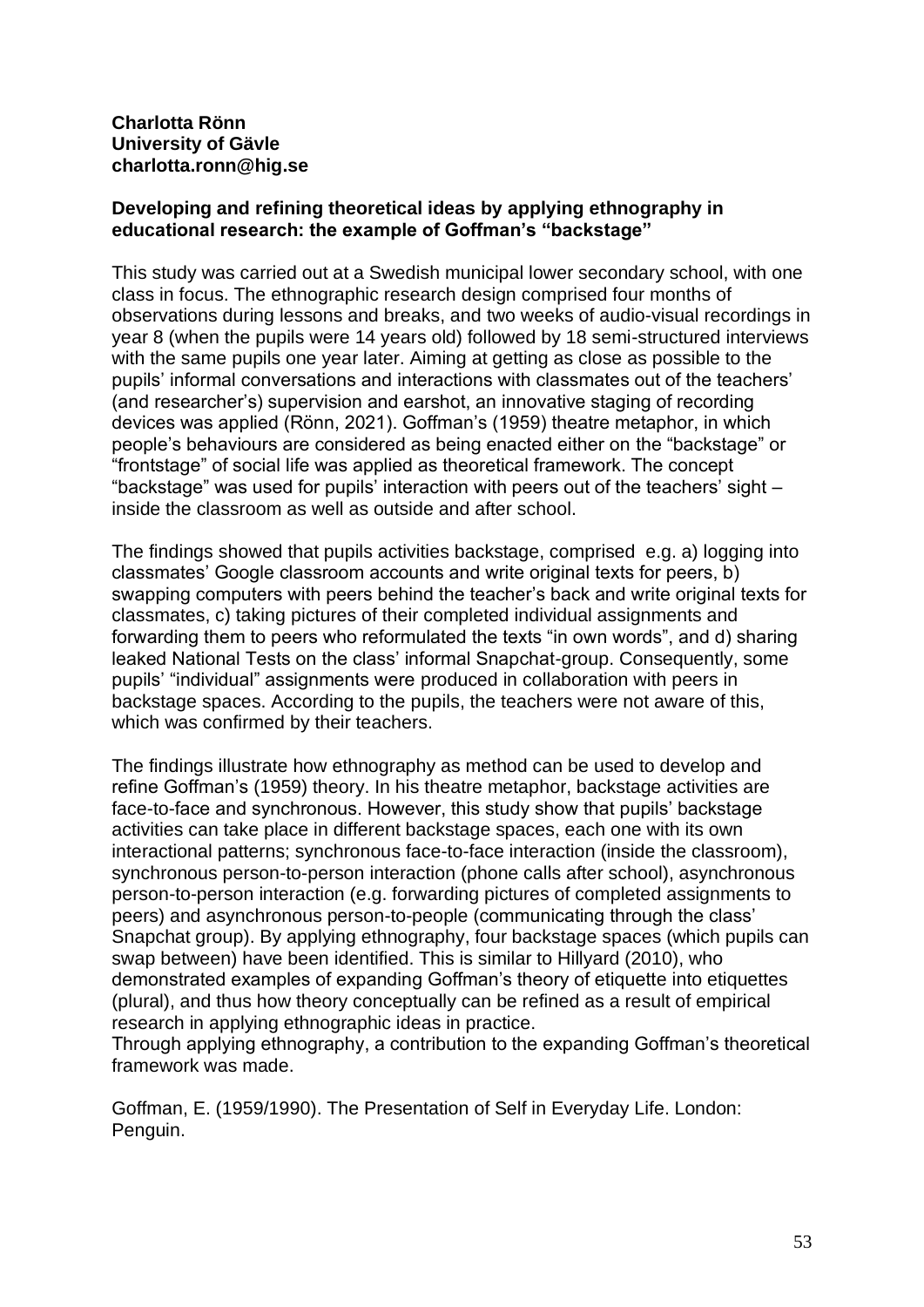Hillyard, S. (2010). Ethnography's Capacity to Contribute to the Cumulation of Theory: A Case Study of Strong's Work on Goffman. Journal of Contemporary Ethnography, 39(4), 421-440.

Rönn, C. (2021). Gaining Access to Students' Informal Conversations with Peers: An Explorative Approach on Educational Research and Staging of Recording Devices. In L. K. Sarroub & C. Nicholas (Eds.), Doing Fieldwork at Home: The Ethnography of Education in Familiar Contexts. Rowman & Littlefield Publishers.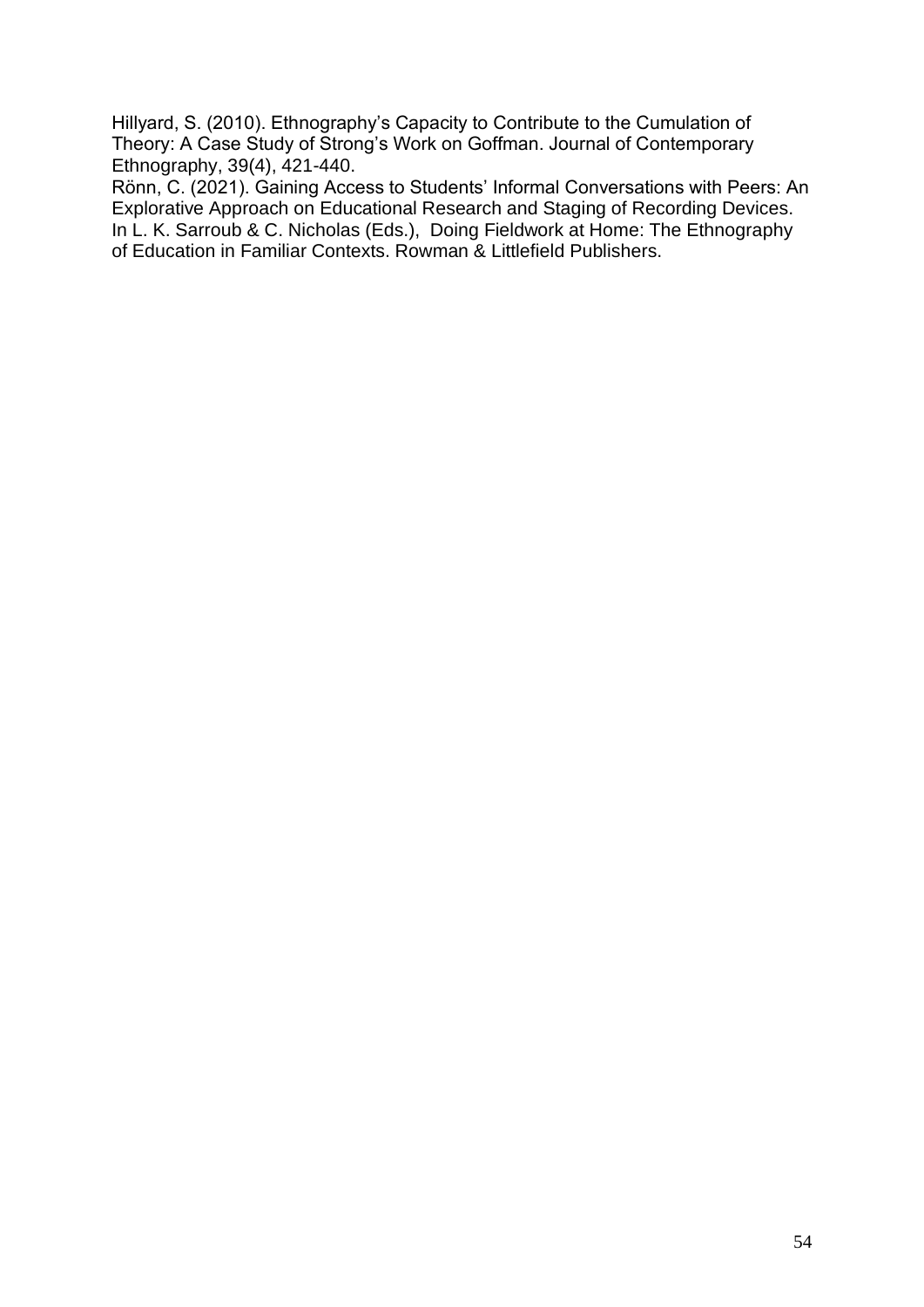**Phillip Ryan Union University pryan@uu.edu**

**Mary Anne Poe Union University mpoe@uu.edu**

## **Unchartered Territory: Piloting Collaborative Qualitative Research on Race at a Predominantly White University**

This methodology paper analyzes the implementation and findings of 2-year pilot collaborative research project currently in progress on the lack of racial diversity and subsequent challenges for students of color at a predominantly White institution (PWI) in the southern United States of America.

The original research team of eleven university stakeholders who identify as African American or White—two faculty members, one staff member, and eight students met regularly over an academic year, building community as a team by problematizing race at this PWI and crafting research questions to organize the project. These questions seek participants' perceptions of the relationship between the lack of diversity and specific divisions of the university: academics, student life, and recruitment. Having chosen ethnographic interviews and focus groups for data collection and crafted interview prompts for both, they gained institutional review board approval for research the next academic year.

For the data collection, the team initially divided into three subgroups; each subgroup conducted individual interviews for one semester. The teams were responsible for locating and interviewing student participants and uploading research notes and recordings to a shared secure data storage site. The team met when available to discuss the process. For the second semester, the whole team is currently conducting student focus groups and meeting as a team when possible to discuss the process.

Participants consistently identified a homogeneous university context that is challenging for its students of color. Participants described microaggressions and institutional shortcomings that reinforce their minority status in classrooms, housing, and student life. When asked to consider solutions, participants offered a range of opinions but ultimately pointed to the need for a cultural sea change in values across the university for seeking diversity and racial inclusion.

This project has demonstrated the potential that a collaborative approach to educational research has, from building community among the researchers to the power of a collective voice in addressing racial injustice. Sharing research ownership among a community's stakeholders enhances the power of its findings and the agency of its members.

Methodologically, this paper serves as a guide for considering the time and effort needed to effectively implement such a complex project. While the process began with notable momentum and some positive outcomes, continuing challenges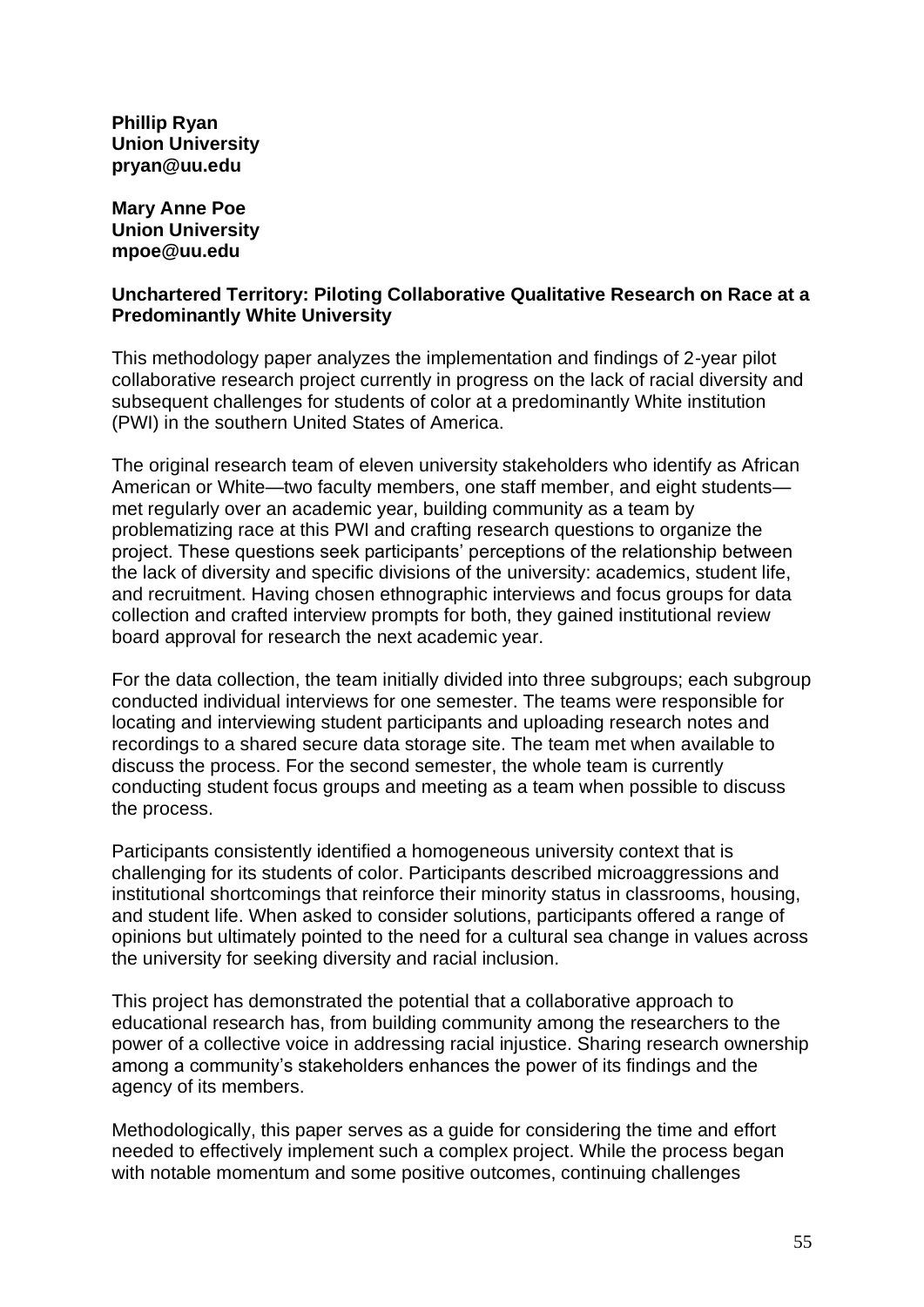emerged soon after the data collection process began. First, the two faculty researchers grapple with balancing their research expertise and positioning with an equitable team approach. This challenge is amplified by the other team members' minimal research training and experience. In addition, there was little insight into the individual interviews despite agreed upon interview prompts, with wide ranges of time spent in the interviews and issues early on about the actual meaning of the prompts. Most significantly, project management and a resulting loss in momentum is a Herculean challenge: this extracurricular project becomes ancillary to regular academic demands and life commitments for all team members, despite their clearly articulated belief in the project's cause.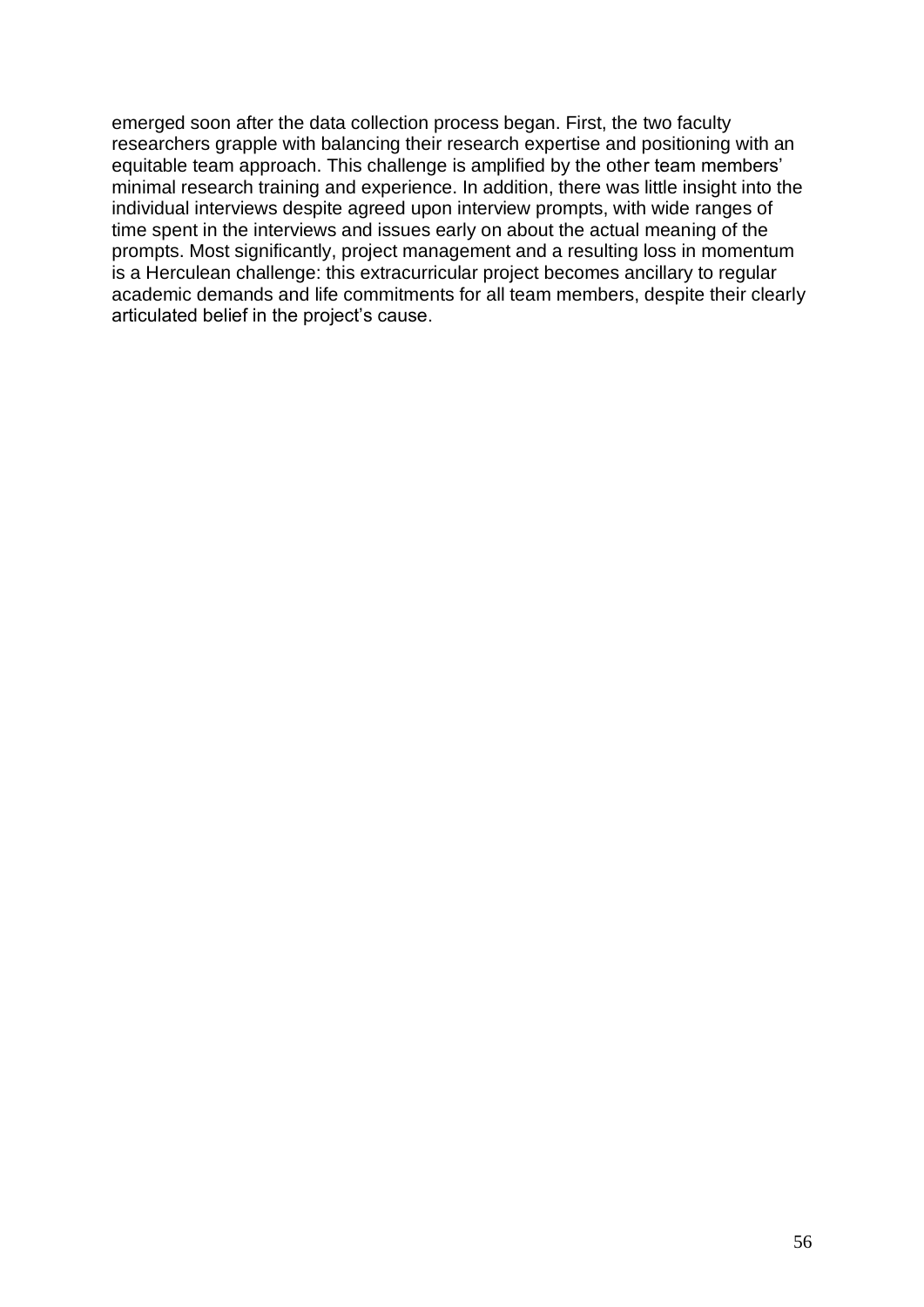## **Hania Salter-Dvorak Bath Spa University h.salter-dvorak@bathspa.ac.uk**

## **Transforming argumentation in L2 postgraduates' academic writing through pedagogical innovation: a linguistic ethnography at a UK university**

This methodological paper reports on an ongoing study in the tradition of 'linguistic ethnography' (Copland and Creese, 2015), whose intended outcome is pedagogical innovation aimed at transforming argumentation in the academic writing of L2 doctoral students in our increasingly internationalised and diverse HE sector. Although argumentation in student writing has received growing attention in the literature recently (Mitchell et al, 2000; Andrews, 2010; Wingate, 2012; Salter-Dvorak, 2016, 2017), we still know little about how individuals build up awareness and performance in argumentation skills. In line with Mitchell et al, (2000) and Wingate, (2012), I contend that these are best built up in the context of the discipline studied.

Following an overview of the literature on pedagogies for argumentation, I will present the design of my current project, a small-scale linguistic ethnography grounded in the interpretive epistemological tradition of participant practitioner observation (Hammersely and Atkinson 2007). The project builds on my previous research (Salter-Dvorak, 2014; 2016, 2017, 2021) in which my insider position as a lecturer afforded access to multiple data-sets. Focussing on argumentation in the discipline of TESOL/Education, it aims first, to provide a pedagogic intervention in the form of optional workshops in order to develop argumentation in the academic writing of doctoral students; second, to carry out a constructivist evaluation of the materials and activities used with a view to producing a set of materials for this constituency.

The workshops will focus on the practical development and application of skills relating to the logical structure of argument in the discipline of TESOL/Education. Materials will provide examples of grounds, claims, and evidence, (Toulmin, 1958) showing how the argument of a text is articulated at macro, meso and micro level. Participants will critique texts, e.g., recognising fallacious arguments, revise these, and compare revisions with those of peers. They will then work on argumentation in their own drafts by exchanging feedback with peers on sections which they have selected. They will also receive feedback from the researcher.

Post-implementation evaluation will consider the effectiveness of the workshops and a way forward through the following questions:

1. To what extent does students' spoken articulation of argumentation in their writing develop over the course of the workshops?

2. Which aspects of the workshops/materials enable or impede awareness of argumentation to develop?

3. To what extent does students' argumentation develop in their academic writing over the course of the workshops?

Data will comprise materials used in the intervention, focus groups with students on the above; two case studies of students comprising semi-structured interviews by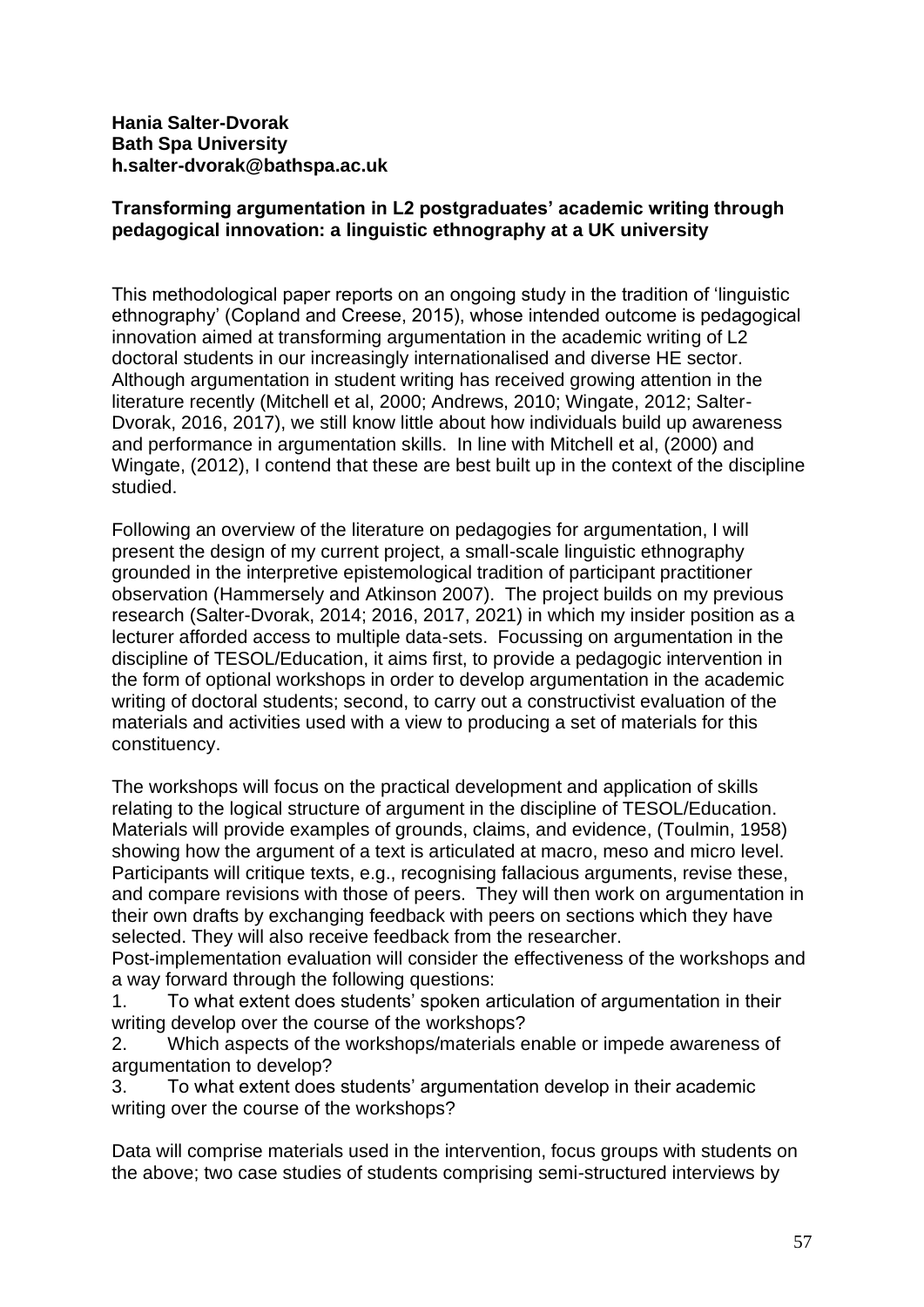artefact on sections of thesis drafts worked on during/following the workshops, and my journal on the interventions.

These data sets will be triangulated, providing material for thematic content analysis to identify key factors in participants' awareness of argumentation. The outcomes of this linguistic ethnography will be first, a set of materials for developing argumentation; second, contribution to theory in this under-researched aspect of academic writing.

Andrews, R. (2010). Argumentation in Higher Education. Oxford: Routledge. Mitchell, S. & M. Riddle. (2000). Improving the Quality of Argument in Higher Education. Final Report. School of Education: Middlesex University.

Copland, F., and Creese, A. (2015). Linguistic Ethnography. London: Sage. Hammersely, M., and P. Atkinson (2007). Ethnography: Principles in practice. 3rd Edition. London: Rouledge.

Salter-Dvorak, H. (2021) 'What is it that's going on here and what's in it for me?' How two L2 graduate students experienced spoken classroom interaction. In DELTA: Documentação de Estudos em Lingüística Teórica e Aplicada

Special issue on Academic Writing in Higher Education

DOI: 10.1590/1678-460x202155555

Salter-Dvorak, H. (2017). How did you find the argument? Conflicting discourses in a master's dissertation tutorial. London Review of Education, special issue on Academic Literacies, 15/1, 85-100.

Salter-Dvorak, H. (2016a) Investigating processes underlying identity formation of two L2 master's students' in UK HE: insiders or outsiders? In (Eds) Crossley, M., L. Arthur & E. McNess Revisiting Insider–Outsider Research in Comparative and International Education, pp 207- 224. Oxford: Symposium

Salter-Dvorak, H. (2016b). Learning to argue in EAP: Evaluating a curriculum innovation from the inside. Journal of English for Academic Purposes, 22, 19-31. Salter-Dvorak, H. (2014) 'I've never done a dissertation before, please help me': accommodating L2 students into anglophone academia through course design. Teaching in Higher Education, 8 (19), 847-859.

Toulmin, S. (1958). The uses of argument. Cambridge: Cambridge University Press. Wingate, U. (2012). Argument! Helping students understand what essay writing is about. Journal of English for Academic Purposes. 11, 145-154.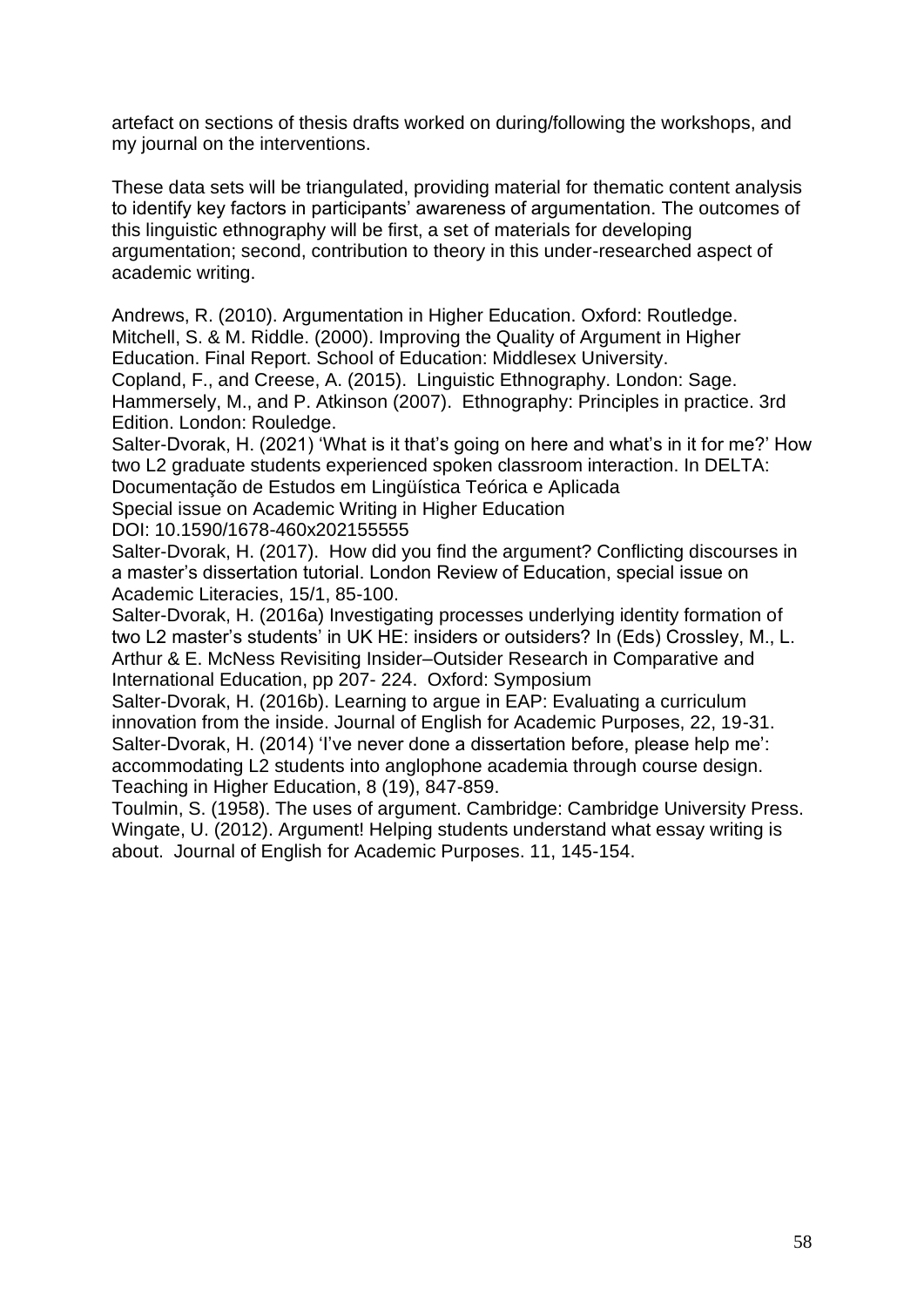## **Soufia A Siddiqi LUMS School of Education soufia.siddiqi@lums.edu.pk**

#### **Contested Identities; Competing Accountabilities: the making of a 'good' public schoolteacher in Khyber Pakhtunkhwa, Pakistan**

This substantive paper presents key learnings from an ethnographic investigation of how public school teachers perform as bureaucrats in Khyber Pakhtunkhwa (KP) province, Pakistan. Using a combination of participant observation, interviews and documentary/archival analysis over 16 months, this work traces the norms and strategies through which teacher-bureaucrats come to be both detracted from, and motivated towards, learning-oriented performance in government schools. By exploring teacher accounts of themselves against the state's official narratives and expectations of teacher performance, the work draws attention to the importance of teacher voice in understanding the everyday enactment or adaptation of state policy.

The comparison of official and lived experiences in teacher policy demonstrates that despite seemingly large political, bureaucratic and legal reform efforts aimed at 'depoliticising' teacher quality in KP, decades-long politics of patronage and compliance are still critical mediators of teacher performance (Levy et al., 2018). Additionally, performance measurement by the state does not seek to capture teacher effort as it is embodied by teachers in their everyday routines. In fact, official rules for performance continue to reproduce narratives of generalised bureaucratic practice, overlooking the peculiar challenges faced by the education sector in a conflict-affected environment.

Within these official structures, however, everyday school practice reveals an agency through which teacher-bureaucrats accumulate social and cultural capital. This finding provides an important departure for the Pakistani case from existing studies on teacher performance or sense of self in resource-constrained, misaligned systems like these wherein teachers tend to be perceived as voiceless actors singularly compliant to state instruction (World Bank, 2018; Aiyar et al., 2015).

In contrast to broad-brush narratives of passivity or powerlessness through which teachers are often represented in the South Asian context, including that of Pakistan, this work argues teacher-bureaucrats are agents of both compliance and agency. The realisation that despite frictions to the delivery of meaningful education, teachers can continue to account for their identities and practice in child-centred ways emphasises a socio-cultural revision to how teaching is framed in less understood contexts like that of KP.

The findings shared through this work also have meaningful implications for a recently emerging literature on teacher education in South Asia, which finds that agentic expressions of service and care are demanded by teachers to be recognised both in processes of training as well as evaluations (Setty et al, 2019). Above all, this work contributes to a large gap that currently exists regarding what happens to two of education's most important actors in a large public systems like Pakistan: the teacher and his/her student.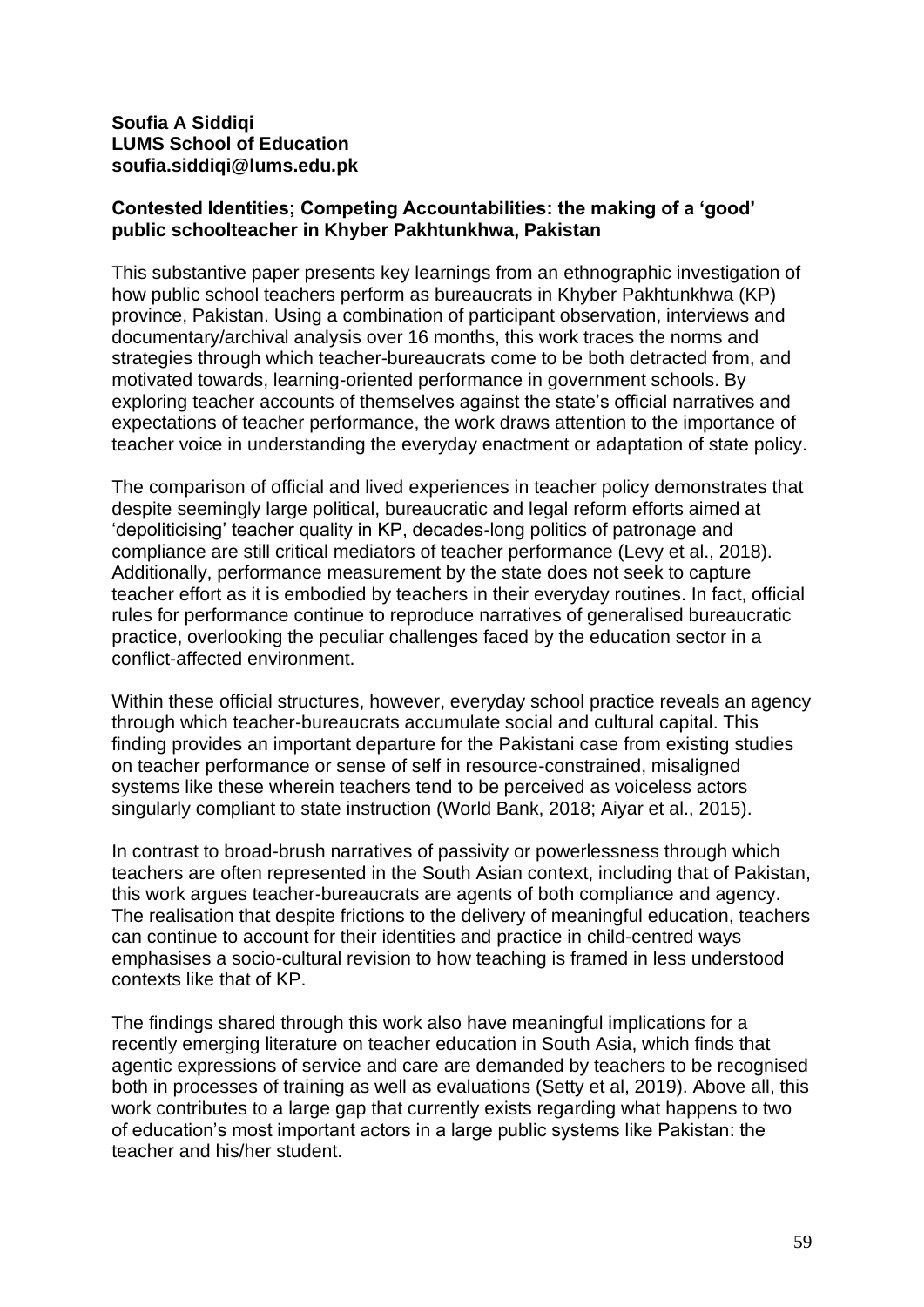#### **Amanda R. Smith University of Hawaiʻi at Mānoa ars3@hawaii.edu**

## **The Challenge of Insta-Ethnographies: Being T/Here, Bounding, and Tracings on Instagram**

The purpose of this paper is to tease out and consider the challenges of conducting ethnographic studies solely in the virtual world(s) of social media like Instagram, the context of this specific inquiry. To illustrate these challenges, I will be drawing from data taken from a three year (2017-2020) ethnographic study of the young adult literature (YA) community on Instagram. It is predominantly a meditation on methodology, though making use of study data as a way to materialize and situate the conversation.

In attempting to conduct an Instagram-only ethnographic study, three central challenges emerged. First, there was not a clear delineation of *where* I was as an ethnographer: here? or there? I came to think of myself as being t/here which is perhaps a state of being both here and there simultaneously. This liminal positionality presented an opportunity to reconsider the well-worn paths of how an ethnographer makes decisions about being an observer, participant, or working the hyphen in participant-observer. Each possibility offered different logics and ethics. Second, it became apparent that bounding the community being studied was very difficult as edges between one community and another are blurred, ephemeral, and interrelated. And, finally, I had to consider the consequences of making choices of what to follow in and through Instagram. In literacies studies, my content home, established wisdom would suggest that I follow a person/people or that I follow a literacies practice. However, these choices foreshortened my ability to access, see, and trace the community participation which lead me to follow the text/idea/happening in order to more fully map YA on Instagram.

This paper will be of interest to ethnographers who are considering how ethnography might evolve in the spaces of virtual worlds and to those who are specifically conducting work on social media. The implications of these methodological questions will also be compelling for those who are grounding their ethnographic work in poststructural, posthuman, object-oriented ontology, or feminist new materialist theories. Contributing the methodological approaches of being t/here and following the happening will be of use to teachers and ethnographers alike who are considering how to traverse the online worlds of their students/participants.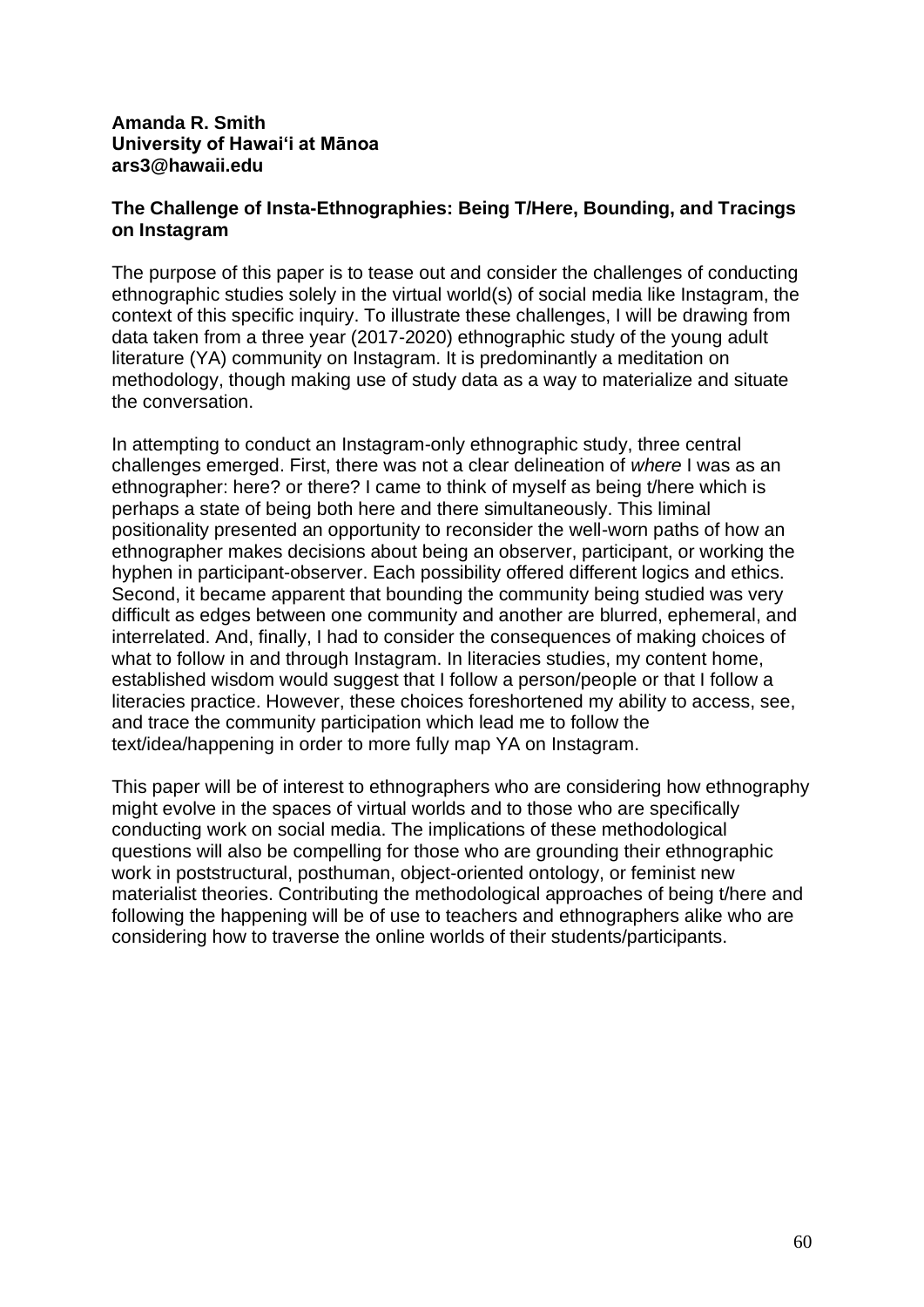#### **Carol Smith University of Edinburgh [carol.smith@ed.ac.uk](mailto:carol.smith@ed.ac.uk)**

## **'You can't know, you're not 5': an exploration of children's views of being in Primary 1.**

While there is now an extensive literature on, and vigorous debate over, how best to foster children's learning and development in the first years of primary school, there is a striking lacuna in this literature. There is very little in the way of fine-grained, immersive research that explores the perspectives of the children themselves. The study on which this paper draws set out to address this gap. This paper reports on a 10-month ethnographic study which set out to gain an in-depth, contextually grounded, understanding of children's views and perceptions of their everyday, lived experiences of being in Primary 1. The main participants were 50 Primary 1 children attending a single Scottish primary school. Data were gathered through close observation and the use of a range of participatory activities, including drawings, semi structured conversations, photographs, story books, Circle Time, and puppets/toys, which were designed to provide a variety of spaces through which children might share their experiences, views and perceptions of being in school.

While this is primarily a substantive paper, considerable attention is given to examining how the insights gained from the study could not have been achieved without the deployment of specific ethnographic ways of acting and being. A reflexive discussion is provided of how the specific methods of the research study enabled insights into children's everyday school experiences that could not have been know otherwise. This discussion also highlights the importance of trusting relationships, key questions of positionality and ethics, the non-verbal/visual means employed to allow children to opt in or out of the research process, and the delicate balancing act of researcher access within school settings.

The study found that the children's experiences of being in school had a profound impact on their emergent conceptualisations of necessary 'practices of being' in school, which strongly linked to 'practices of belonging' and social positioning. Three substantive themes emerged: children's emergent sense of identity and belonging; bodily movement and choice; opportunities for peer friendships. Most notably, it was found that the children commonly perceived of school as a place where you would be continuously judged to be 'right' or to be 'wrong', in ways that were intrinsically linked to judgements of capability and belonging. A fragility in this sense of belonging emerged that impacted on children's willingness to take risks in their learning, for fear of 'getting it wrong'; and tensions were identified between the school systems and structures and children's own preferences of ways of being.

This study provided a valuable insight into how the children themselves spoke of their everyday 'lived' experience of being in Primary 1 and how they made sense of this time and place. Consonant with the ethnographic nature of this study, the children's talk was interpreted against the backdrop of the context within which it occurred. The study therefore involved close examination of the structures, spatial organisation and systems of the school in conjunction with how the children spoke of this time and place. It was observed that many of the school systems, structures and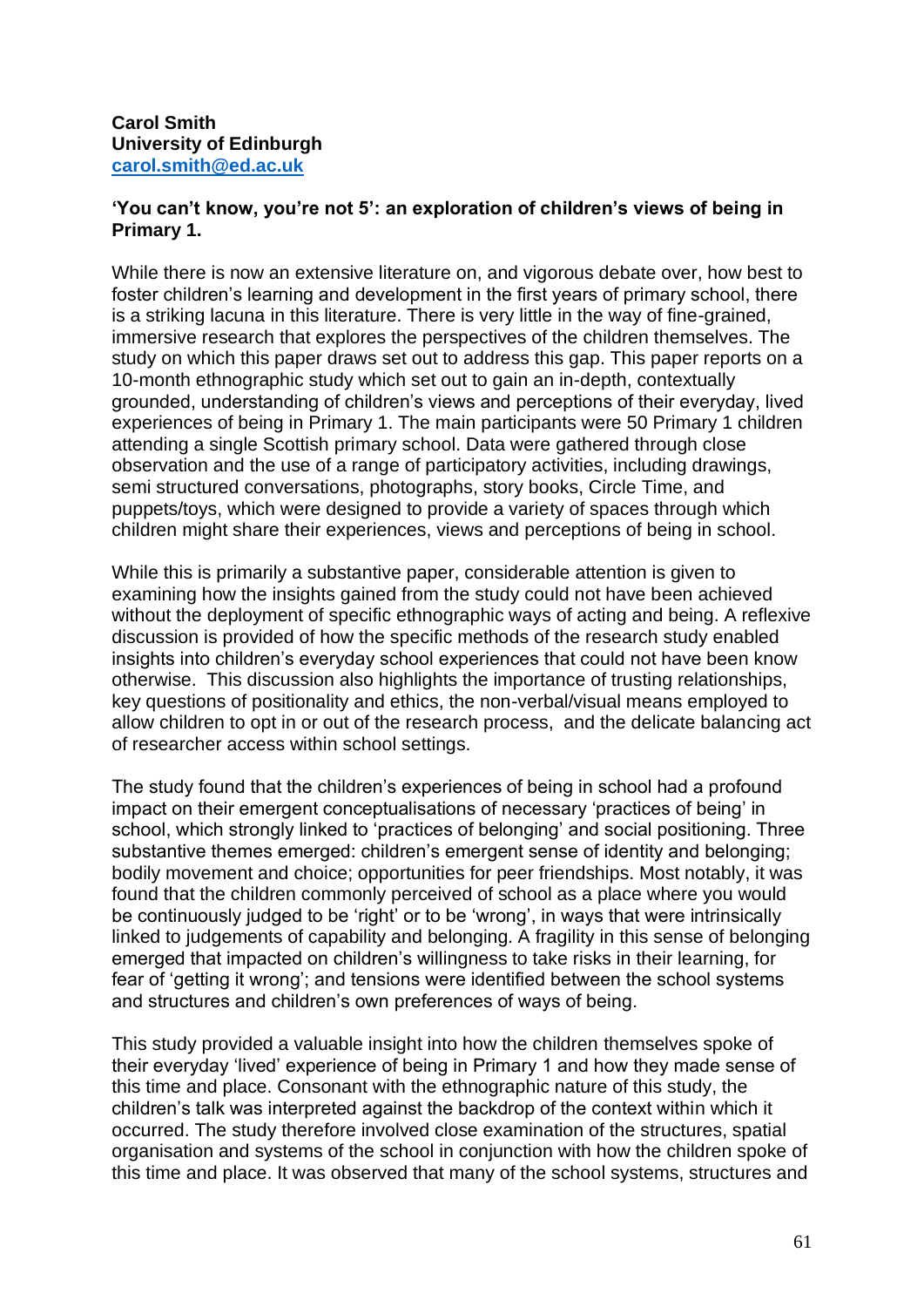spatial organisational practices resulted in a strong focus on notions of the 'ready child', where children perceived their role primarily as 'fitting in'. This study highlights ways in which seeking to foster children's voices and attending to their perspectives may act to undermine this conception of the 'ready child' and better attend to the needs of the individual.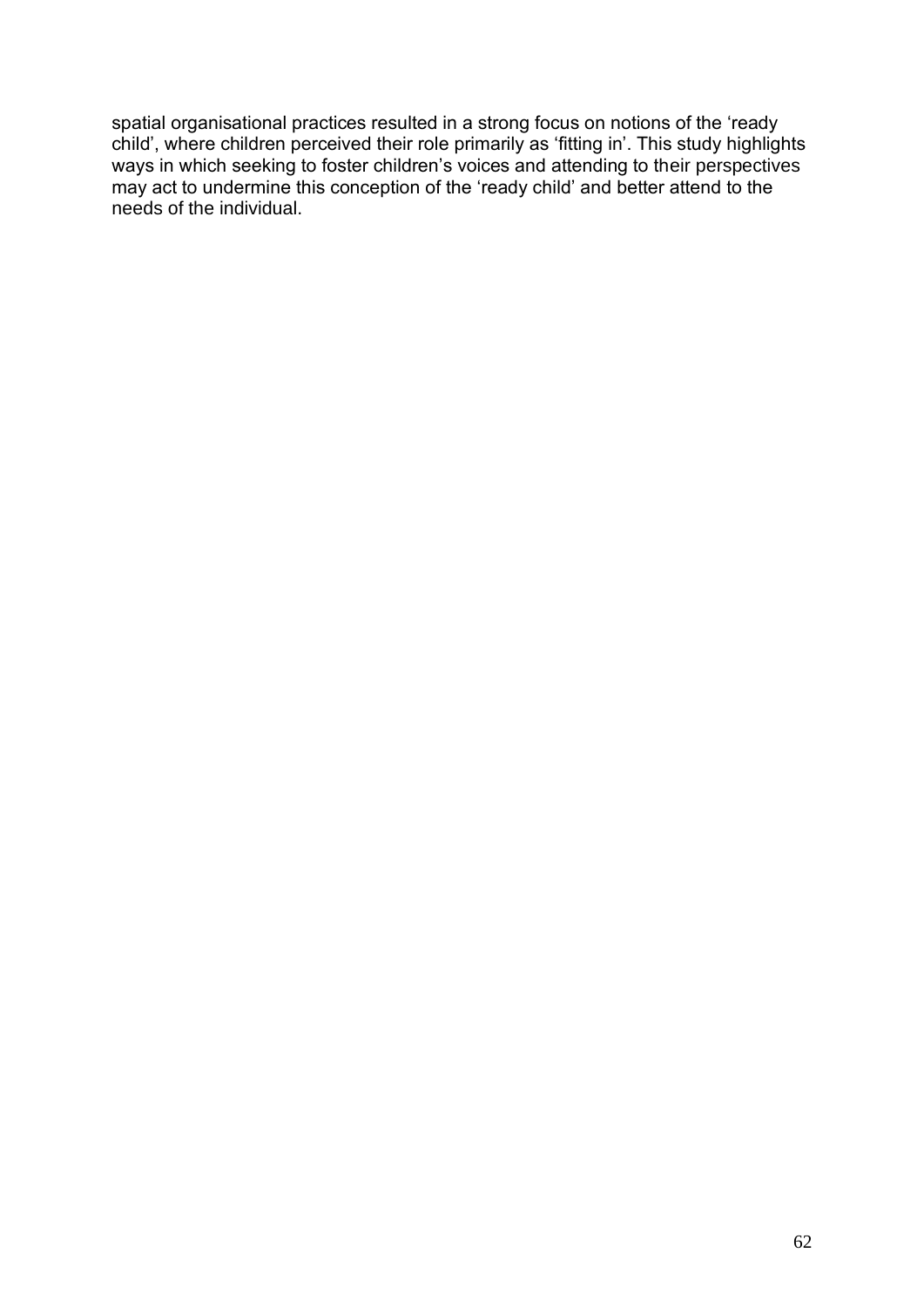#### **Clare Sutton Durham University clare.sutton@durham.ac.uk**

The pastoral work of course leaders in college based higher education: an institutional ethnography

This paper stems from a PhD focussed on the work of course leaders for college based higher education (CBHE) in the UK – university-level programmes delivered in general further education colleges that predominantly provide technical and vocational courses for students aged 16-18. The higher education courses are delivered as part of a franchise arrangement with a local higher education institution (HEI). The research draws on institutional ethnography (IE) (Smith, 2005) to investigate the work of the course leaders. The focus of this paper is pastoral work; an element of unseen work carried out by course leaders. IE offers a way to explore the social organisation of institutions through textually-mediated work (Jones, et al., 2014).

In line with an IE approach, observations, interviews, and document were used to collect data (Campbell and Gregor, 2008). I have observed course leaders carrying out pastoral work; mostly this work was face to face. However, the college group does not have designated spaces for these meetings, therefore course leaders needed to find a quiet space. The lack of dedicated space reveals an inherent lack of awareness of this type of work. Interviews in IE form an open-ended inquiry which allow me to find out how things work and are used to reveal the ruling relations which shape everyday work (Smith, 2006). Therefore, following observations of the pastoral work being conducted by course leaders, I interviewed them about their pastoral work. They talked about pastoral work, not only to meet the needs of their learners but also to be able to satisfy the requirements of the audit culture inherent in FE and HE. IE allows the researcher to move beyond the local position into the social organisation of the institution. This allowed me to follow-up on my inquiry into pastoral work with managers and observe textually mediated meetings. I found that the requirements to carry out pastoral work is implicit in meeting the needs of the audit culture from within the organisation and the wider higher education institution. This includes learner progress meetings and audits, and student voice events both within and external to the college group. Pastoral work addresses any issues which may arise in student feedback. In addition to observations and interviews, I analysed documentation which would discuss pastoral work, looking at staff timetables, job specifications and contracts of employment. However, I found an absence of pastoral work in the documents, thus reinforcing the 'unseen' nature of the pastoral work of course leaders.

By using IE, I have been able to form an inquiry into the pastoral work of course leaders for CBHE starting from the standpoint of course leaders moving into the ruling relations of the organisation. It has allowed me to illuminate often-overlooked processes of pastoral work specifically as well as the work of CBHE course leaders more generally.

Campbell, M. and Gregor, F. (2008) Mapping Social Relations. A Primer in Doing Institutional Ethnography. Toronto: University of Toronto Press Inc.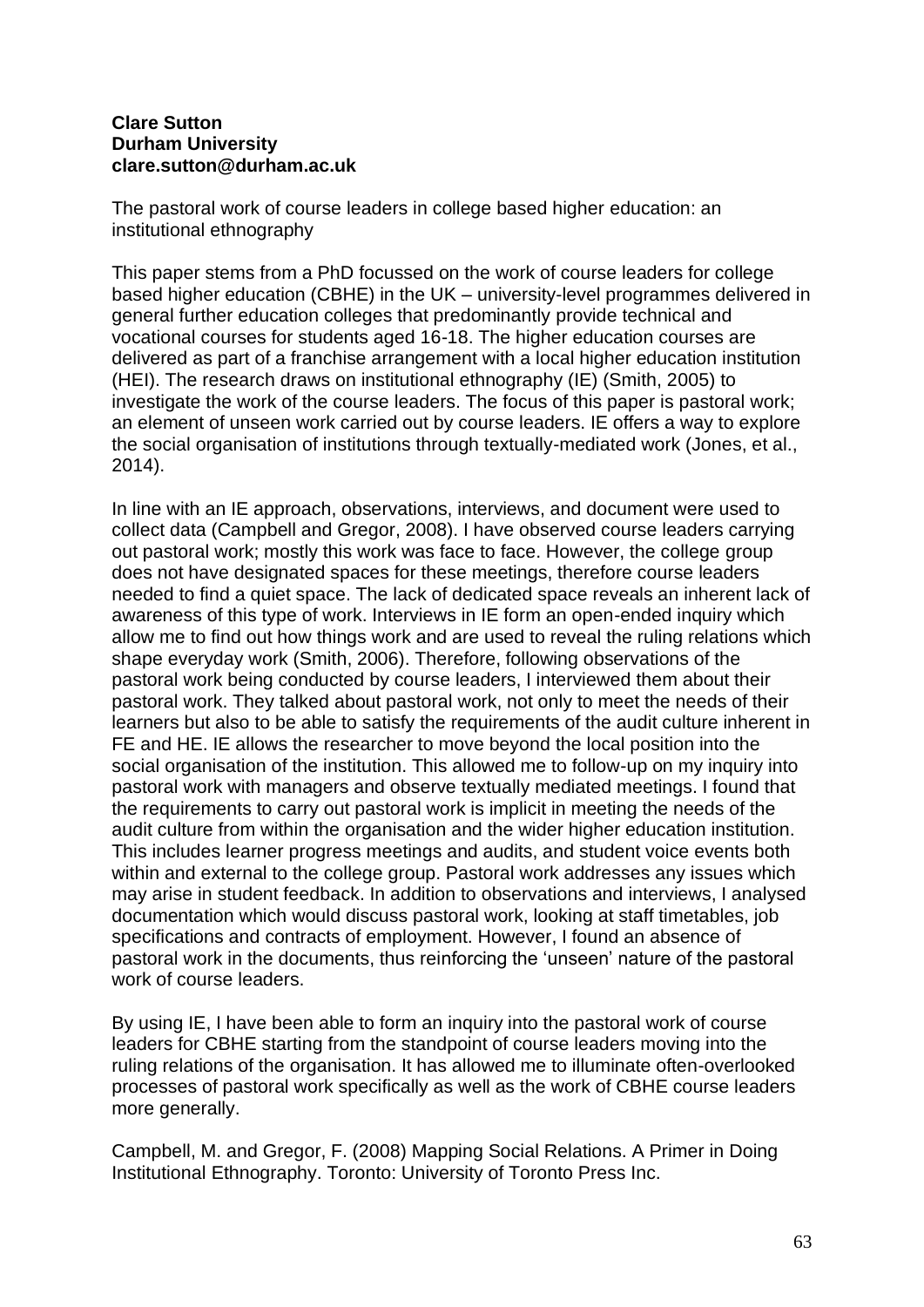Ploger, S. and Barakos, E. (2021) 'Researching linguistic transitions of newly-arrived students in Germany: insights from Institutional Ethnography and Reflexive Grounded Theory' Ethnography and Education, vol:16 (4) pp. 402-419

Smith, D. E. (2005) Institutional Ethnography A Sociology for People. Oxford: AltaMira Press

Smith, D. E. (2006) Institutional Ethnography as Practice. Oxford: Rowman and Littlefield Publishers Inc.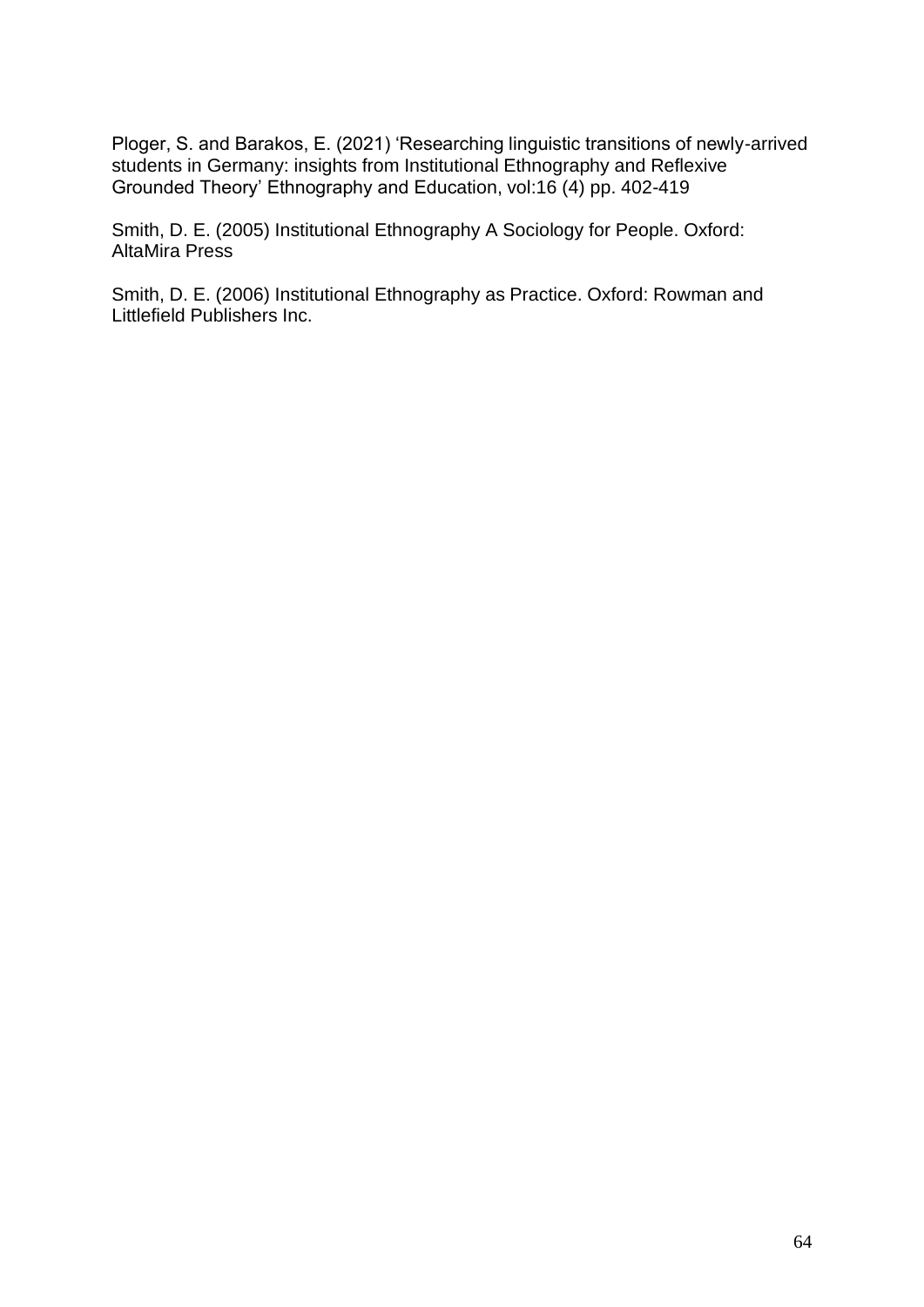**Vicki Täubig University of Rostock vicki.taeubig@uni-rostock.de**

#### **Bettina Rabe University of Rostock bettina.rabe@uni-rostock.de**

## **Eating practices of young people between residential care, family, peer group, school, vocational education and work**

The research project "Eating Practices of Young People in Residential Care" examines the eating practices of young people living in residential care as well as the organisational preparation of food in the institutions. In this context, questions of organisational and youth studies are pursued in equal measure, including for instance how the living groups are formed through "food" and what significance eating practices have for the individual adolescents in the course of identity formation and becoming part of society. Residential care means the accommodation, care and education of young people during day and night, meaning that they do not or temporarily do not live with their families. Eating practices are defined as food procurement, preparation, consumption situations and taste judgement (Warde, 2013). The project focuses on young people from the age of 12.

The cross-location research project, funded by the German Research Foundation (DFG), is based on a mixed-methods design. Within the framework of our qualitatively oriented sub-project, ethnographic research was conducted in the style of Grounded Theory Methodology. The data material includes observation protocols, photos and text messages (via messenger and disposable camera), diary entries as well as interviews (via telephone and video conference). The great diversity of the data material is due to the fact that we conducted research during the COVID-19 pandemic and the field could not be accessed. The submitted paper will be material based.

Through food practices, young people connect and disconnect their lifeworld contexts, such as living group, family, school/vocational education and peer group. Eating practices in the living group are understood as community based on rules (e.g. on presence, duration, amount of food). On the other hand, the informality of eating in the family and peer group as well as own food supplies in the living group are identified as 'private' eating practices. The COVID-19 pandemic changes eating practices: The living group becomes the central eating place, young people experience isolation during quarantines, and a 'new' flexibility of institutions in organising meals becomes apparent.

Up to now, residential care has not been the focus of educational research on meals (Markert et al., 2021). Hence, there is little explored research on how young people's meal practices are pedagogically influenced by the organisation of meals in residential care. In addition, our research shows young people in residential care in all their lifeworld contexts and does not limit them to residential care. In this way, we generate new findings on young people's everyday management around eating as well as on young people's identity development through eating practices.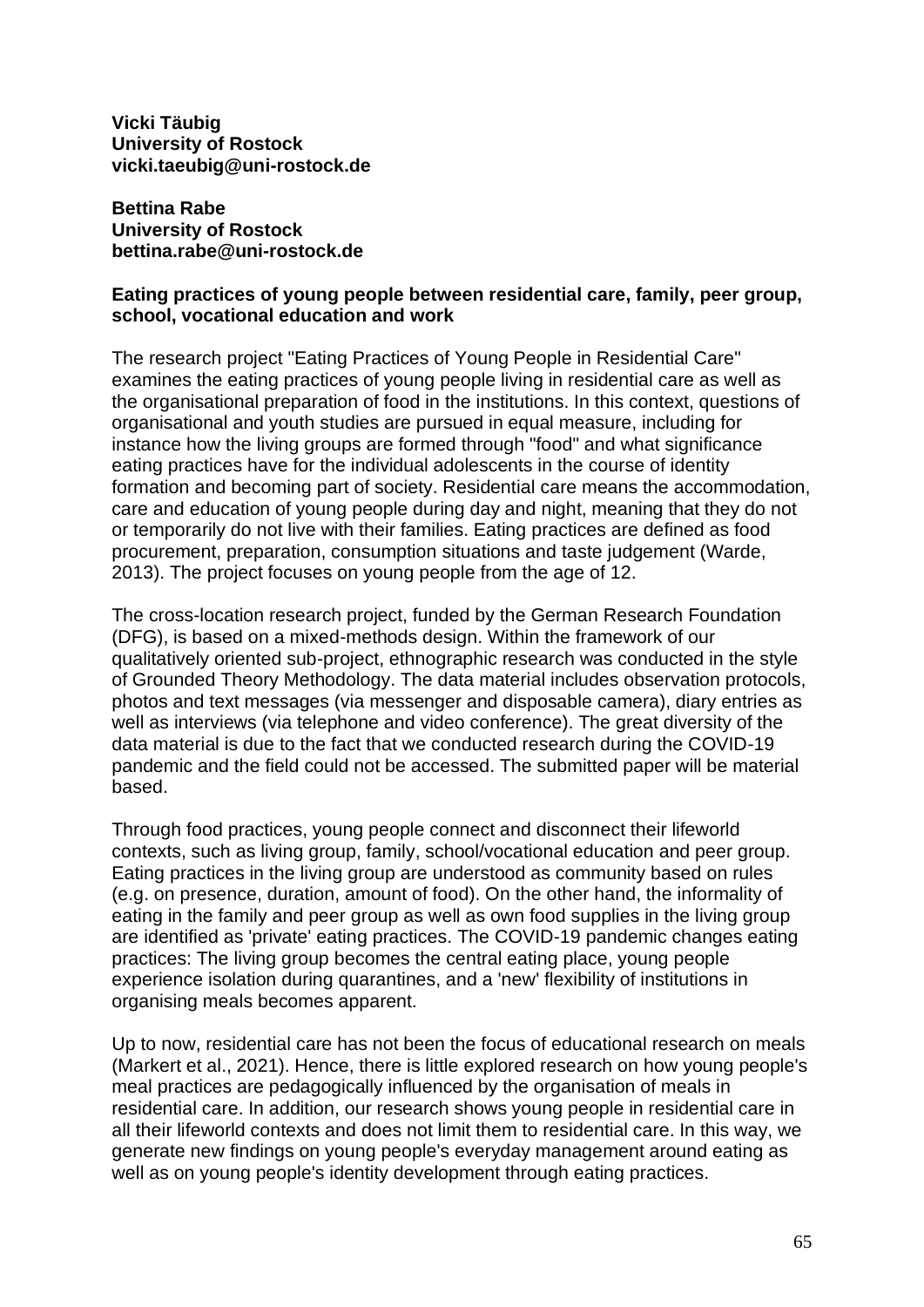As a result of the contact restrictions introduced by the COVID-19 Pandemic and the accompanying field absences, there is a methodological development of the ethnography. Thus the young people themselves become the researchers present in the field.

Markert, J., Herke, M., Bartels, A., Gosse, K., Roick, J., Herz-Jakoby, A., Täubig, V., Schröer, W., & Richter, M. (2021). Food practices and nutrition of children and adolescents in residential care: A scoping review. *Appetite, 167,* 105640.

Warde, A. (2013). What sort of a practice is eating? In E. Shove, & N. Spurling (Eds.), *Sustainable Practices. Social theory and climate change* (pp. 17-30). London: Routledge.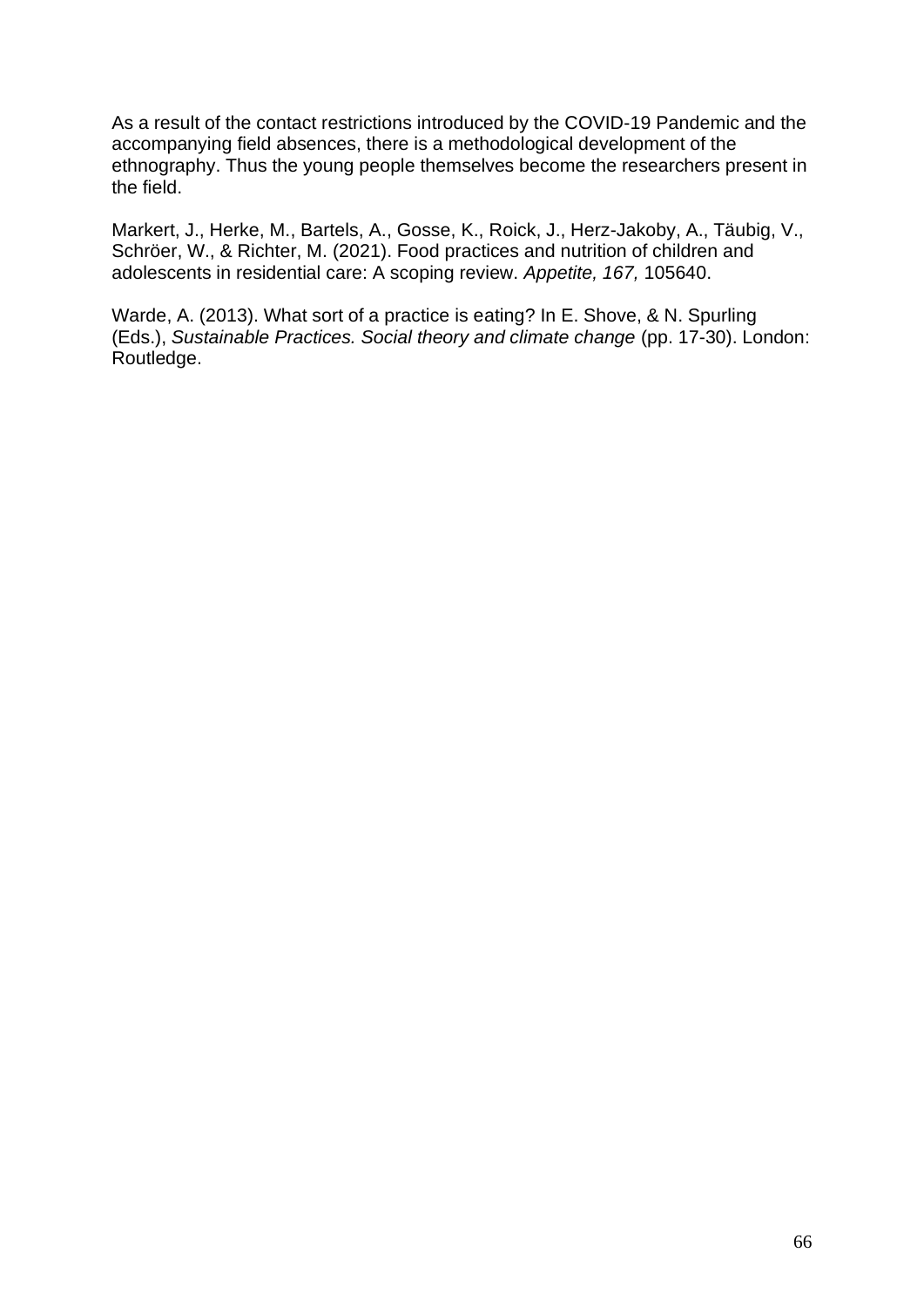**Laura Trafí-Prats Manchester Metropolitan University l.trafi-prats@mmu.ac.uk**

**Elizabeth de Freitas Adelphi University**

**James Duggan Manchester Metropolitan University j.duggan@mmu.ac.uk**

#### **Mapping school buildings using sensory ethnography: Participatory methods for reshaping learning environments**

The paper discusses methods of mapping the sensory-affective dimension of school buildings using participatory ethnography, with an emphasis on multi-modal sensor technologies and spatial theories of flow, affect, and envelopment. Our interdisciplinary research team from education, architecture and design focuses on methodological innovations in sensory ethnography (Pink 2005; Pink et. al. 2015), as part of an ESRC funded project "Mapping spatial practices and social distancing in smart schools: Sensory and digital ethnographic methods". We discuss data from a year-long ethnography in a secondary school in Liverpool, exploring adolescents' relationship with school buildings under post-pandemic conditions.

We present a series of school maps, co-produced with students and staff, as ethnographic artifacts documenting the sensory-affective shape of the school building, capturing both physical and atmospheric qualities (texture, light, air quality, sound, smell) as well as the seemingly imperceptible affective qualities saturating particular places (corridors, rooms, libraries), and key transitional thresholds between public/private and safe/vulnerable and calm/chaos. Maps were generated through participatory workshops and walking interviews with students and staff investigating flow patterns, sonic environments, panoptic gazes and hiding places. Our findings also include new methods for integrating semantic data about school experience, including public access school data, with situated ethnographic data emerging from the site, by layering these data sources in mapping experiments, that show links between the building and the 'outside', including the immediate surrounding environs (wind tunnels, gardens, shops), student transit maps to and from school. Mapping techniques are borrowed from the fields of spatial studies (Kurgan, 2013), with focus on "adaptive architecture", "lived architecture" (Jägar, 2017, 2018), and "synaesthetic architecture" (Pérez-Gómez, 2016, Pallasmaa, 2005). The data reveals how students and staff craft complex relationships with the learning environment, and that spatial habits reshape the building and re-configure the network of rooms and exits, as an evolving more-than-human ecology of heterogeneous "matters of concern" (Latour, 2005). The maps expose the topologically contorted "life of the building" (Yaneva, 2012).

Our project builds on sociological post-occupancy studies which have shed light on problems in school architecture (Daniels et al, 2019a), and draws on our expertise in sensory ethnography, data visualization, and participatory research methods with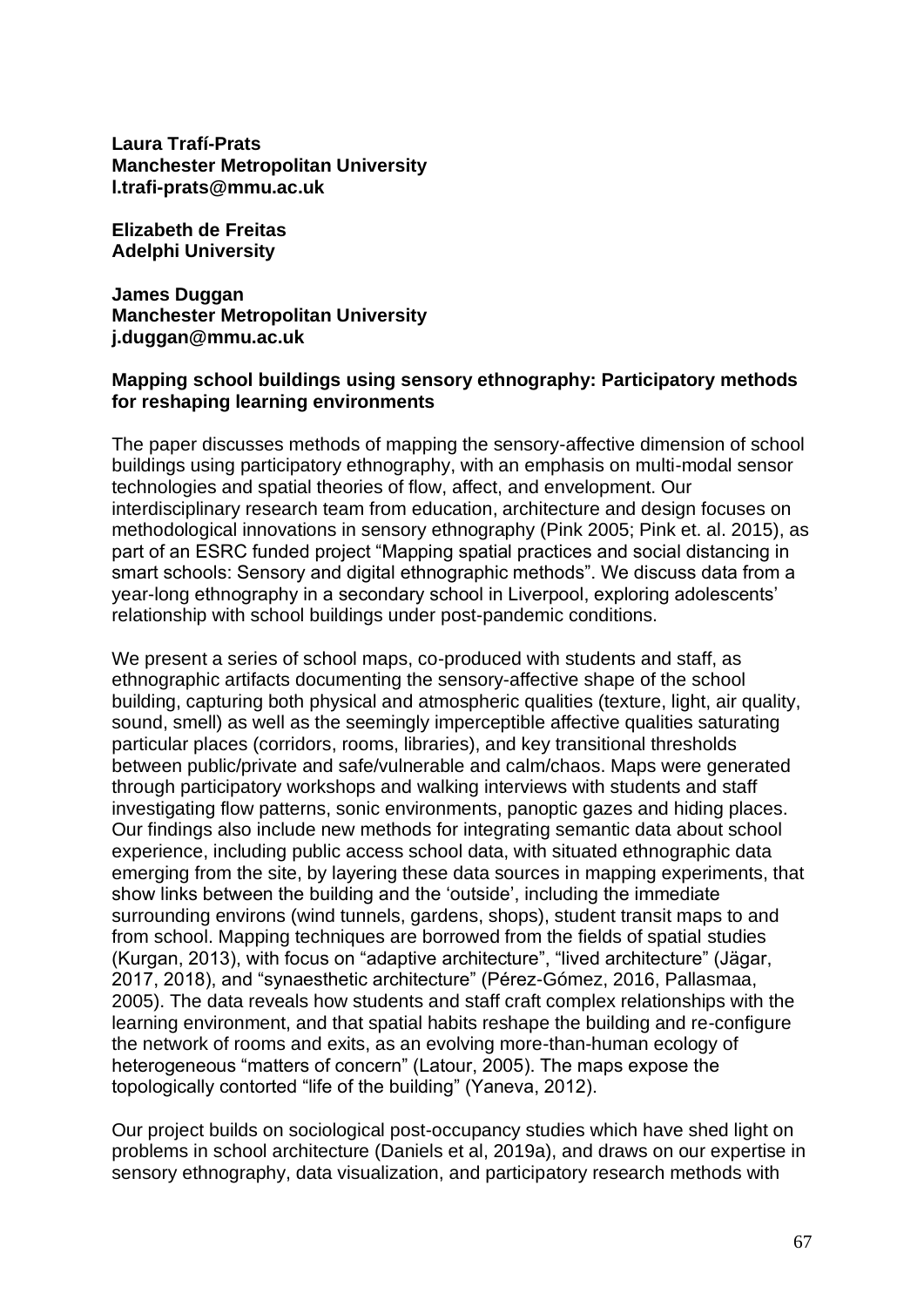young people (de Freitas & Roussel, 2021; Trafí-Prats & Fendler, 2020). Research on perception and the eco-cognitive ways in which students integrate sensory stimuli, and the extent to which sensory congruence is desirable, informs our attention to affect, emotion, and embodied spatial practices in schools (Bruno & Pavani, 2018; Chen & Spence, 2017). We characterize our participatory work in terms of "sense hacking" (Spence, 2021) because we destabilize the conventional ways in which architecture is experienced. This project is framed by theories of spatial justice (Kurgan, 2013; Saldiarraga et al, 2017) and investigative aesthetics (Fuller & Weizmann, 2021), which use data visualization to show how the built environment facilitates different kinds of agency and participation. We also draw on theories of critical cartography (Crampton & Krygier, 2005) to help educators think differently about learning environments as "socio-spatial assemblages" (Dovey & Fisher, 2014).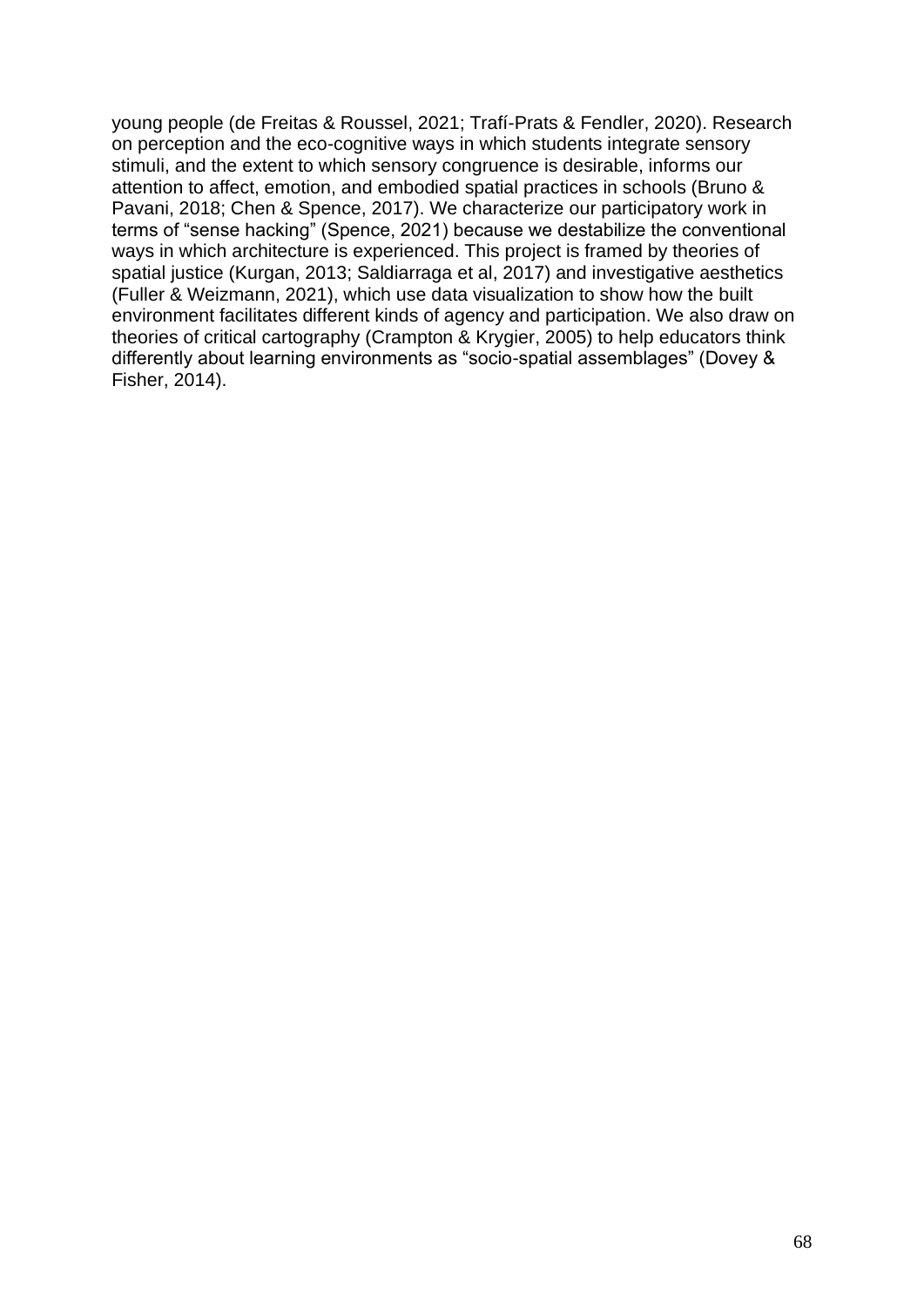## **Jonathan Tummons Durham University jonathan.tummons@durham.ac.uk**

#### **"Sorting out the handlebar stuff is the biggest part of the build." Becoming and being a cycle mechanic – an ethnography of a cycle workshop**

Working as a cycle mechanic requires specialist knowledge, an understanding of mechanics, a thorough grasp of a specialist terminology, capability in the use of specific tools for specific purposes, and the ability to diagnose mechanical and sometimes electrical problems. It also requires the ability to explain sometimes complex processes in lay terms to customers, the navigation of electronic point-ofsale computer software and workshop booking systems, ordering spare parts from suppliers, and challenging manufacturers to put things right when mistakes have been made on a factory production line. It is a complex occupation involving a number of practices and ways of knowing.

In this paper I draw on findings from my ethnography of a cycle workshop in order to begin exploring the networks of practice that can be found in just one physical location. Starting from the relatively mundane task of unboxing a new bike in order to build it and prepare it for shop display, I show how the practices and ways of knowing of the cycle mechanic, both tacit and explicit, are instantiated through talking, the use of tools, and the evaluation of objectivised knowledge, all stemming from workshop experience, self-directed learning, and formal workplace qualifications. I also use my analysis to argue that the continued categorisation of ways on knowing into 'academic' and 'technical/vocational' is a false dichotomy. Being a cycle mechanic is to be enrolled within a rich, complex and heterogeneous network of people as well as things that deserves to be accounted for and understood.

With this paper I hope to make an empirical contribution but also a theoretical/conceptual contribution through the application of the philosophical anthropology of Bruno Latour, the work of whom is I argue under-used in comparison to other theorists such as Bourdieu and Foucault.

Engelke, M. (2017). Think Like an Anthropologist. London: Pelican. Fenwick, T. and Edwards, R. (2010). Actor-Network Theory in Education. London: Routledge. Latour, B. (2013a). An Inquiry Into Modes of Existence. Transl. C Porter. London: Harvard University Press. Tummons, J. (2021). On The Educational Mode of Existence: Latour, Meta-Ethnography, and the Social Institution of Education. Social Anthropology/Anthropologie Sociale. 29(3): 570-585. Walcott, H. (2011). "If there's going to be an anthropology of education…" In Levinson, B. and Pollock, M. (eds.) A Companion to the Anthropology of Education. Oxford: Wiley-Blackwell. 97-111.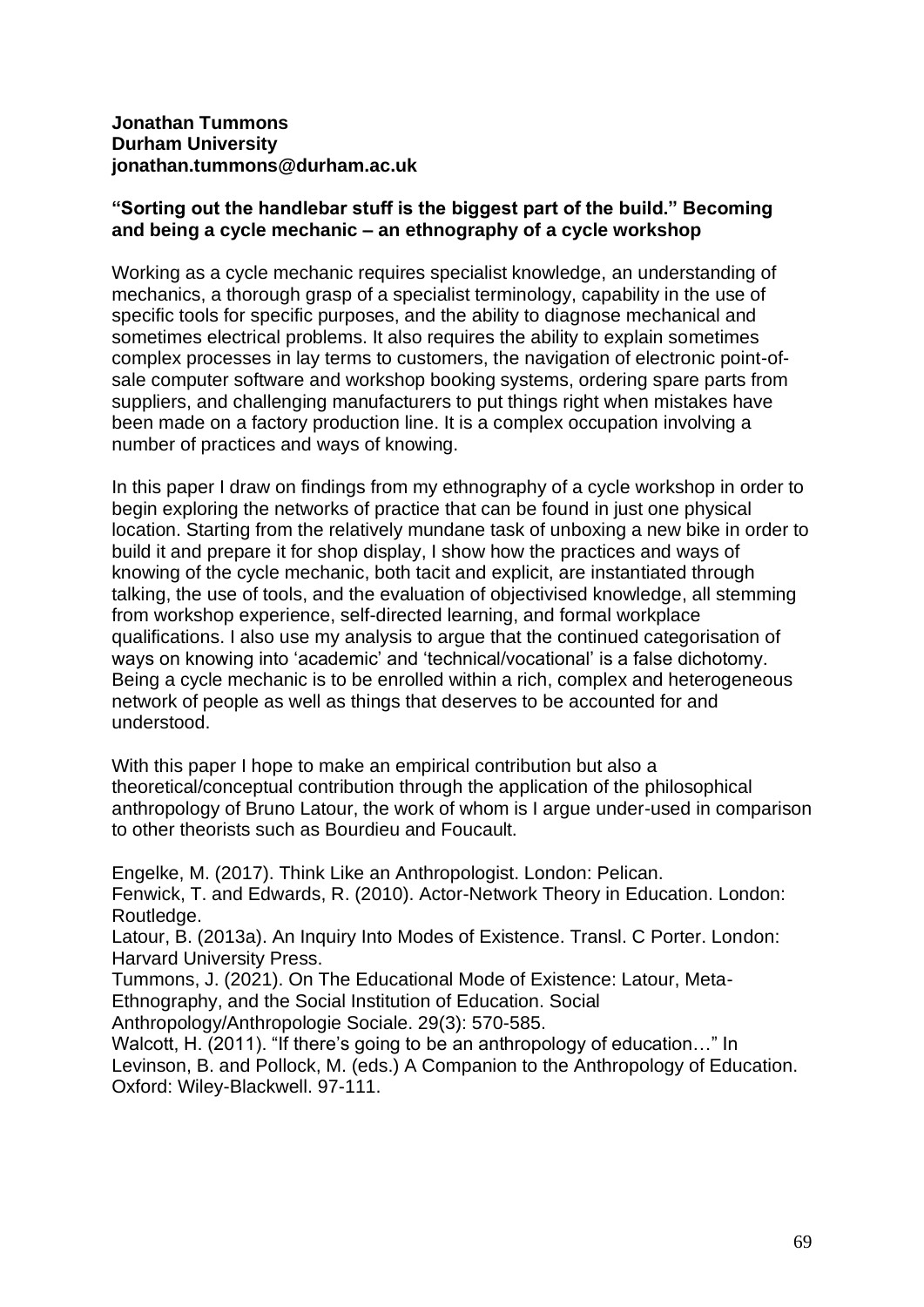## **Sharon Ultsch Anne Arundel Community College sultsch@aacc.edu**

## **Using Institutional Ethnography to Illuminate the Contested Space of Grades in Higher Education: Ruling Relations and Grades as Texts**

This article identifies the role grades (marking in international contexts) play as regulatory text mediating ruling relations within U.S. higher education institutions. IE is a method of inquiry that starts with an individual's experience, then traces how their experience is coordinated to organizational processes and social relations. Taking an IE approach, this article aims to illustrate how grades are "activated" as an institutional regulatory text that constitutes the context for faculty actions, decisions, and thinking. This study begins to explicate how grades discursively organize faculty experience consistent with a neoliberal regime of accountability. The author argues that traditional "grades" (A-F) and by extension GPA in U.S. universities, not only erases aspects of the actual labor of faculty involved in preparing and teaching courses but also creates a conflict of values for faculty navigating institutional surveillance through grading policy. IE methodology illuminates the taken-for-granted text-mediated faculty actions activated by an institutional discourse embedded in grading policy that both reproduces and buttresses neoliberal ideology in higher education audit culture.

Conceptualized as a "regulatory text" in the IE framework, the findings in this paper illuminate how this "text" (grades) shapes faculty work tasks in higher education to shift their professional knowledge and interests (often unknowingly) to the interests of ruling relations from afar. In the IE ontology, the text speaks for the institution; texts exert control and regulate people's work in institutional settings. In my analysis, I explicate how grades act as a "regulating text" in faculty's daily activities, thus faculty in higher education institutions become agents of the text/grade and by extension the ruling relations of the institution the text embodies. Faculty's work tasks, in this case grading students' achievements, are shaped by the institution's audit regime and yet come to seem "natural" as the only way tasks could be done.

Why does this matter? While there is much debate about "reforming" higher education, I stand with Dorothy Smith in the belief that if we are going to change social experience we have to first explicate experience – reveal what is shaping that experience. This study will show how IE methodology helps illuminate how grades, when conceptualized as a text, coordinate faculty activities, decisions, and sequential events, and subsequently, accomplish the coordination and control that supports neoliberal higher education institutional interests. This article demonstrates how institutional ethnography (IE) provides a way forward for those interested in "revisioning" higher education to understand how neoliberal social policies shape and infiltrate faculty's daily work.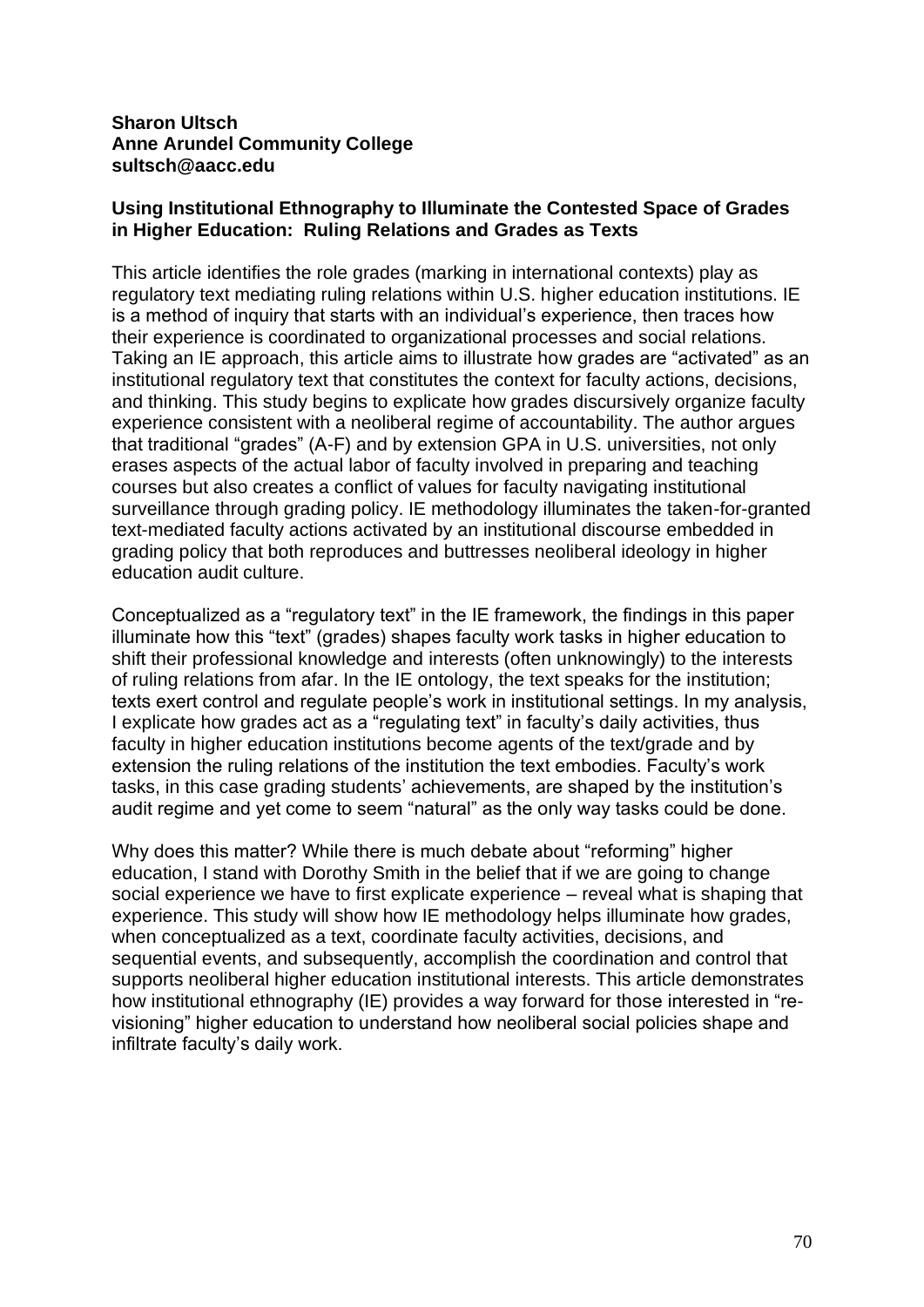## **Ruth Unsworth York St John University r.unsworth@yorksj.ac.uk**

## **The Voice of Google. An ethnography of the role of cloud-based collaborative technologies in the formation of primary classroom practices**

This paper explores the role of cloud-based collaborative technologies within the textual and discursive literacy practices which shape teachers' classroom practices. Part of a wider ethnography of the development of teachers' classroom practices in a primary school in the north of England, this paper draws on observations, field notes, interview transcripts and documentary data from fieldwork conducted during a four month period in the 2017-2018 academic year. Using ethnographic data, this paper describes how a suite of collaborative technologies developed by Google - Google Slides, Google Drive, Google Classroom – is used by teachers during collaborative agreement of a shared understanding of practices. Bringing together concepts from actor-network theory and literacy studies, this paper provides an in-depth view of interactions between teachers and the collaborative technologies. These interactions are positioned as literacy events (Barton, 2007) in which teachers discursively generate a shared understanding around classroom practices through textuallymediated discussions involving the reading or creation of new online texts, facilitated by collaborative technologies. Each literacy event is seen as part of a wider actornetwork (Latour, 2005) of shared understanding around classroom practices; an assemblage (Latour, 2005) of people and things who act in association to effect the shared understanding of classroom practices existent within the school. Within this assemblage , collaborative technologies and the teachers involved in each literacy event are positioned as actors whose complex associative relationships exert influence upon each other and upon the resulting understanding of classroom practices. Specific functions of collaborative technologies are explored as influencing teachers' meaning-generation, mediating professional discussions in which a shared understanding of practices is formed. Conversely, this paper describes how teachers in turn shape the ways in which the technologies are enrolled (Callon, 1986) into their collaborative meaning-making, activating the agency of particular technologies. In this way, collaborative technologies and teachers are seen as co-constructing classroom practices, with technologies mediating the formation of classroom practices, whilst the teachers using the technologies mediate the influence of the technologies. This paper concludes that to understand how teachers form shared understandings of their classroom practices, we must, as part of this, examine the co-influential relationship between the technologies of professional collaboration and the collective understanding of professional praxis existent within the institution.

We live in an increasingly connected world in which teachers collaborate through the use of collaborative technologies both in virtual spaces and as part of face-to-face discussions around their practices. Emerging from the perspective presented in this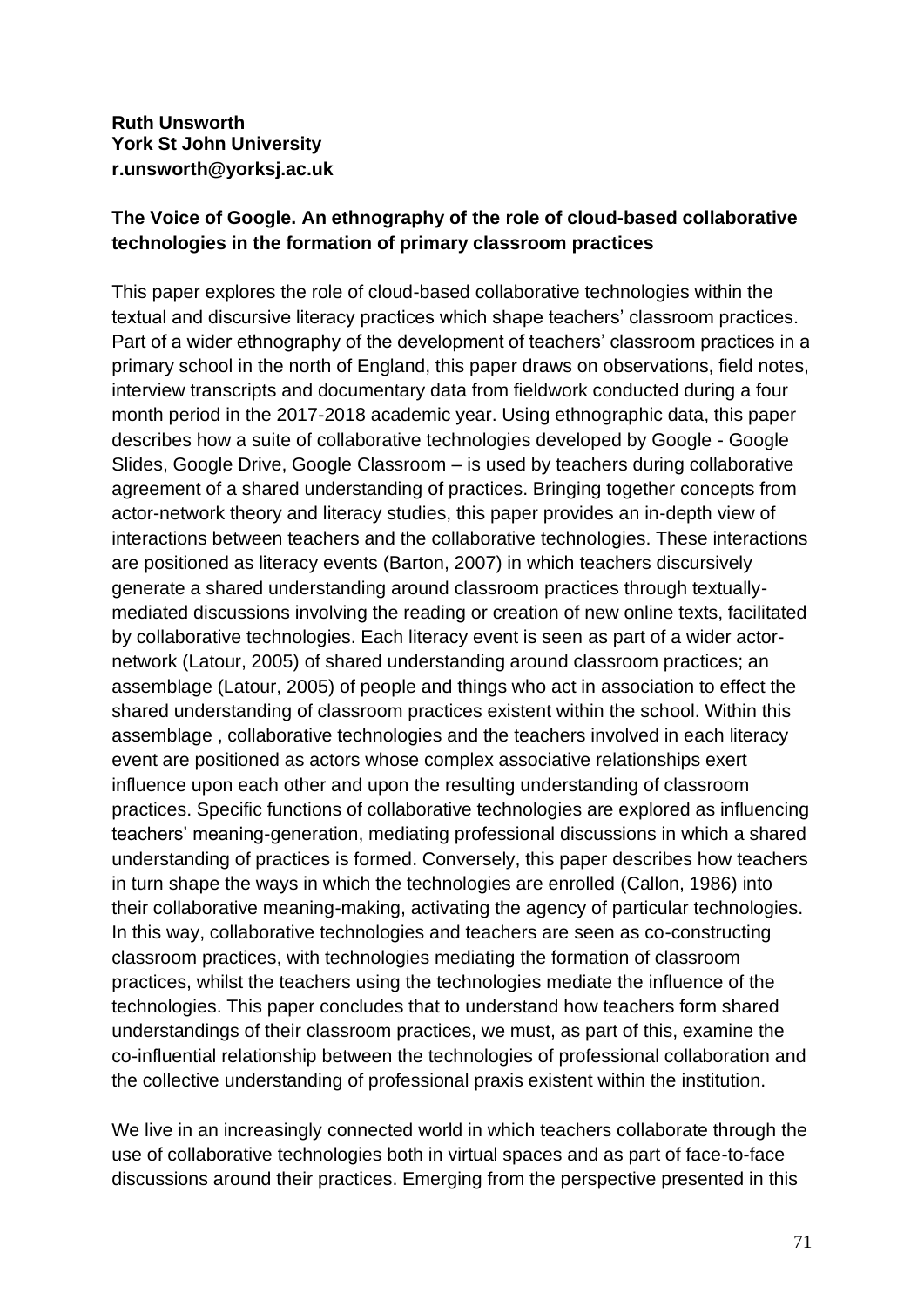paper is an argument for greater consideration of the mediating relationship between technologies used in teacher collaboration and the teachers themselves in shaping the processes and outcomes of professional collaboration. The detail that an ethnographic view of this relationship affords allows for closer inspection of the collaborative process and thus more informed dialogue around the nature of teacher collaboration and how to best facilitate its intended outcomes. This perspective thus contributes to both the development of teachers' collaborative working habits and to further ethnographic studies of the professional practices of teachers.

Barton, D. (2007). Literacy: An introduction to the ecology of written language. John Wiley & Sons.

Callon, M. (1986). Some elements of a sociology of translation: domestication of the scallops and the fisherman of St Brieuc bay. In J. Law (Ed.), Power, action and belief: a new sociology of knowledge (pp. 196–232). Routledge & Kegan Paul. Latour, B. (2005). Reassembling the social: An introduction to actor-network-theory. Oxford University Press.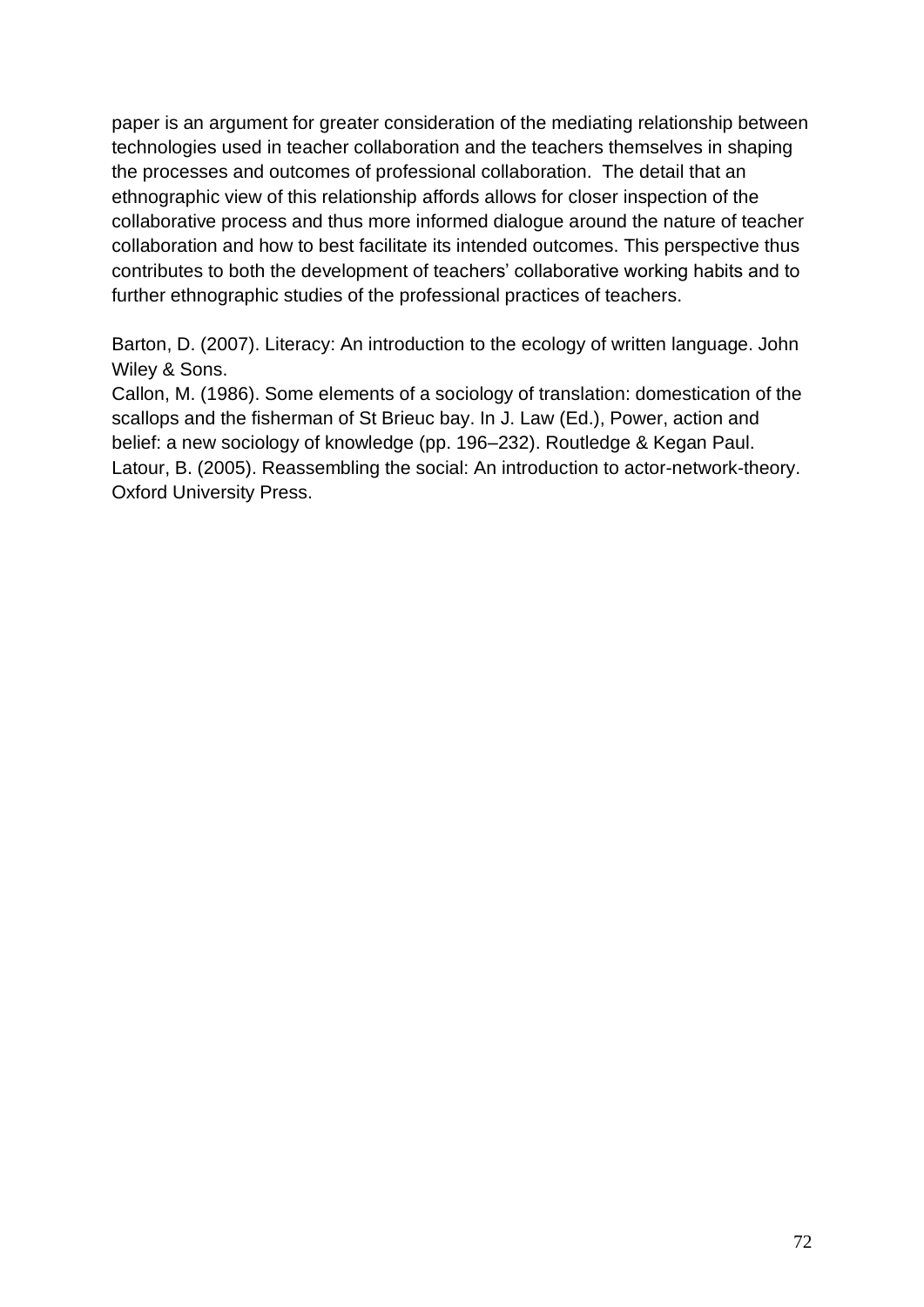**Annamaria Ventura University of Bari and University of Aalborg annamaria.ventura1@uniba.it Annette Rasmussen University of Aalborg anra@ikl.aau.dk**

# **Outdoor Education in an Ethnographic Perspective: Exploring how Student Teachers experience 'Outdoor Education' in a Danish Setting**

Udeskole (literally meaning 'Outdoor school') is a term used to describe a form of Outdoor-based Education that is blossoming in the Scandinavian area (Bentsen et al., 2018). The dissemination of this experiential and place-based learning approach has been widely developing in schools, during the last decade (Christensen, 2004; The Forest in the School, 2008); alongside the academic environment (Bentsen et al., 2018).

This paper focuses on a single case field study at Local University College in Denmark (pseudonymized as LUC), where Udeskole gradually became a topic of an extracurricular course for student teachers.

The ethnographic analysis is part of a PhD project conducted by an Italian PhD student, during her internship in Denmark. The reader, along the analysis, will be introduced to the urgency of finding a balance between the two different poles of the participation spectrum by Gold's 'typology of research roles' (Reeves et al., 2013). In this case, from a complete participant level (behaving like a student at the course) to a complete observer (being an external eye of the Danish context to enlighten the tacit knowledge of the participants while embodying a sense of objectivity as a researcher who is also an Early Years and Primary school teacher).

The current research is guided by the following question: what are the meanings of the 'Outdoor Education' seen from different levels and perspectives? How is it enacted and shaped from text to action?

The levels under analysis will be the following:

- The 'Outdoor Education' in the Nordic scenario: how nature is used and understood in a Scandinavian and global context.
- Potentials of the Outdoor Education applied in a pedagogical context as an important and useful framework for pedagogical work with kids.
- How student teachers experience Outdoor Education: relationship and understanding of nature seen from an international perspective.

Several positive outcomes to pupils have been attributed to Udeskole, including academic, personal, social, and physiological benefits (Bentsen et al., 2018). During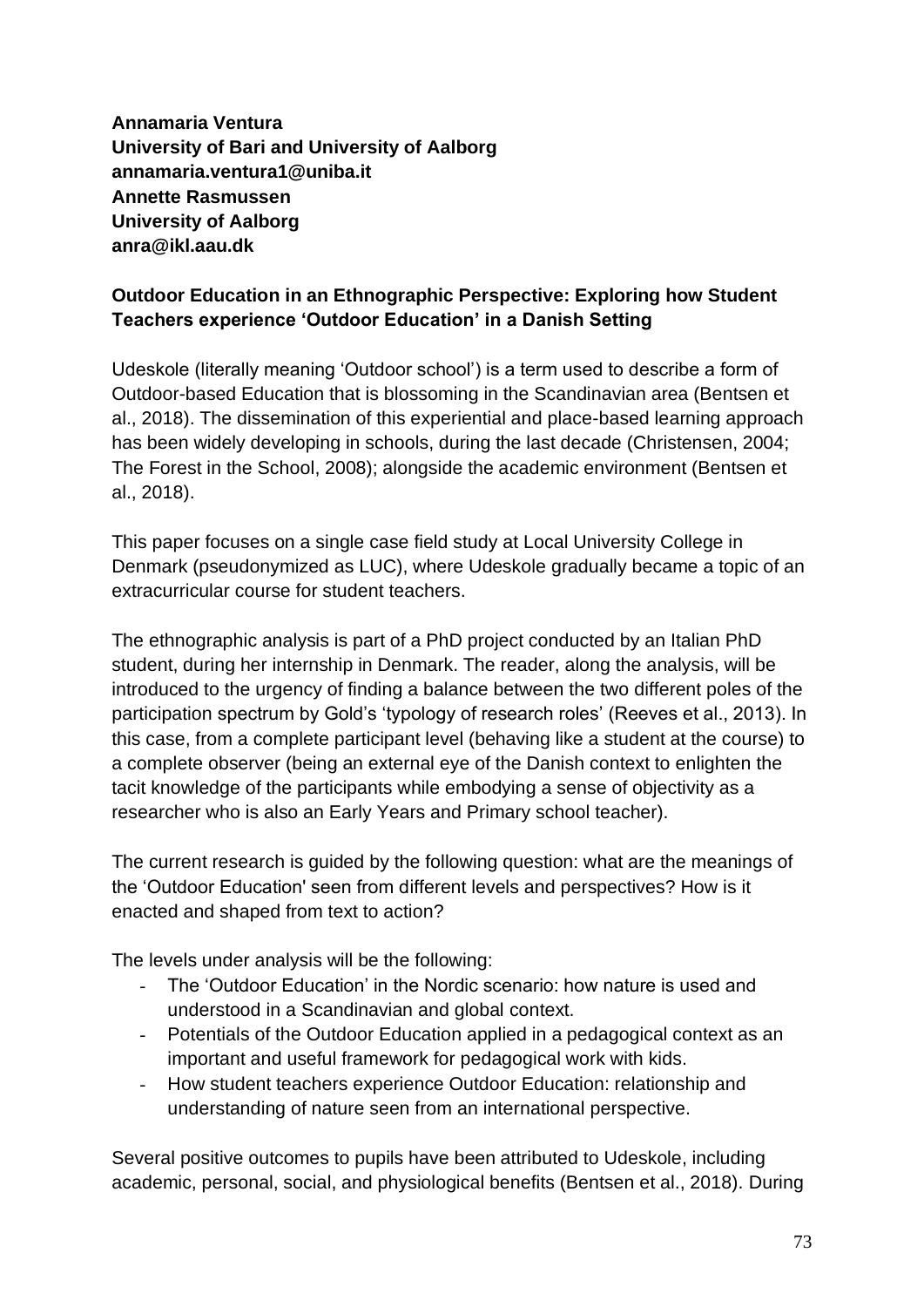the recursion between gathering data in the fieldwork and their analysis, following James Spradley's approach, the researcher accomplished that 'Outdoor Education' has several benefits also for student teachers (Spradley, 1979; Spradley, 2006); moreover, it is useful for understanding how the curricular subjects become concrete and bring new perspectives, since all the knowledge is explored in a real-life context. Examining the enactment of the Outdoor Education, along different levels by using the "policy cycle" by Stephen Ball, the researcher understands the objective of including the external learning environment in student teachers' experience at LUC (Ball et al. 2012).

This paper underlines how ethnography, in particular, is appropriate for the investigation of many aspects of learning and teaching as there are strong similarities between the way people learn and the activities of conducting ethnographic research (Walford et al., 2008). This work aims to highlight the culture of the 'Outdoor Education' in Denmark, through different levels, appreciating its uniqueness and complexity, its embeddedness and interaction with its contexts giving voice to the participants' experiences.

Ball, S.J., A. Braun, and M. Maguire. (2012). How Schools Do Policy: Policy Enactment in Secondary Schools. London: Routledge.

Bentsen, P., Jensen F.S, Mygind E., Randrup T.B. (2010). The extent and dissemination of udeskole in Danish schools. Urban Forestry and Urban Greening.

Bentsen, P., Stevenson, M.P., Mygind, E., Barfod, K.S. (2018). Udeskole education outside the classroom in a Danish context. The Budding and Blooming of Outdoor Education in Diverse Global Contexts.

Christensen, C.S. (2004). Udeskole i Danmark (Outdoor school in Denmark). Bachelor Thesis, University of Copenhagen, Copenhagen (in Danish).

Delamont, S. (2008). For lust of knowing-observation in educational ethnography. In: Walford, Geoffrey ed. How to do Educational Ethnography, Tufnell Press.

Jordet, A. N. (1998). The local environment as classroom. Oslo: Cappelen Akademisk Forlag.

Rea, T., Waite, S. (2009). International perspectives on outdoor and experiential learning. Editorial Education 3-13 37 (2), 1-4.

Reeves, S., Kitto, S.C., Goldman, J. (2013). Ethnography in qualitative educational research: AMEE Guide No.80. Article in Medical Teacher.

Spradley, J.P. (2016). Participant observation. Waveland Press.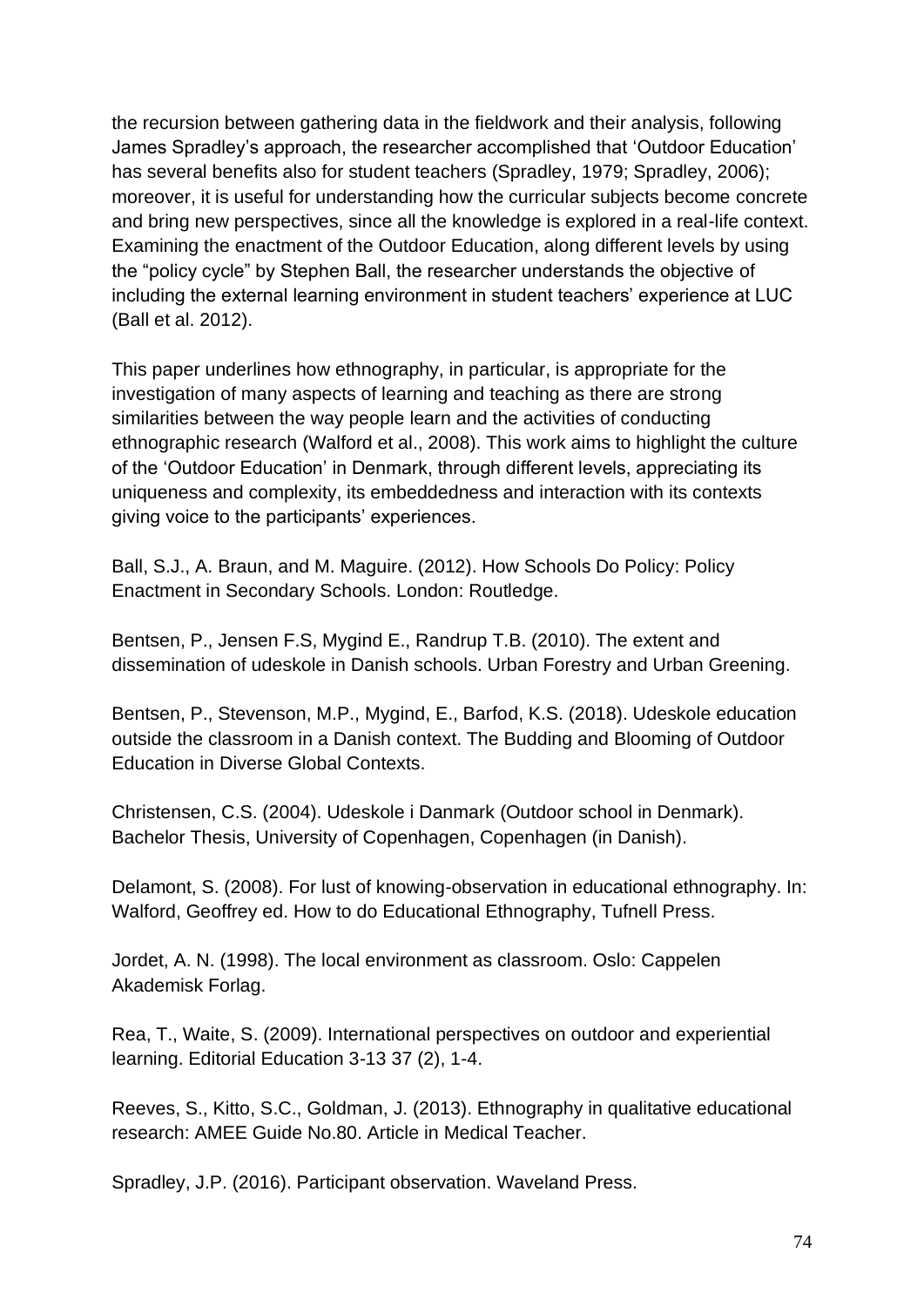Spradley, J.P. (1979). The ethnographic interview. EEUU: Hardcourt.

The Forest in the School (2008). Om Skoven I Skolen (About 'The Forest in the School'). Retrieved January 4th, from www.skoven-i-skolen.dk www.skoven-iskolen.dk (in Danish).

Walford G., Delamont, S., Forsey, M., Baker, W. D., Green, J., Skukauskaite, A., Trondman, M., Jeffrey, B., Beach, D. (2008). How to do educational ethnography.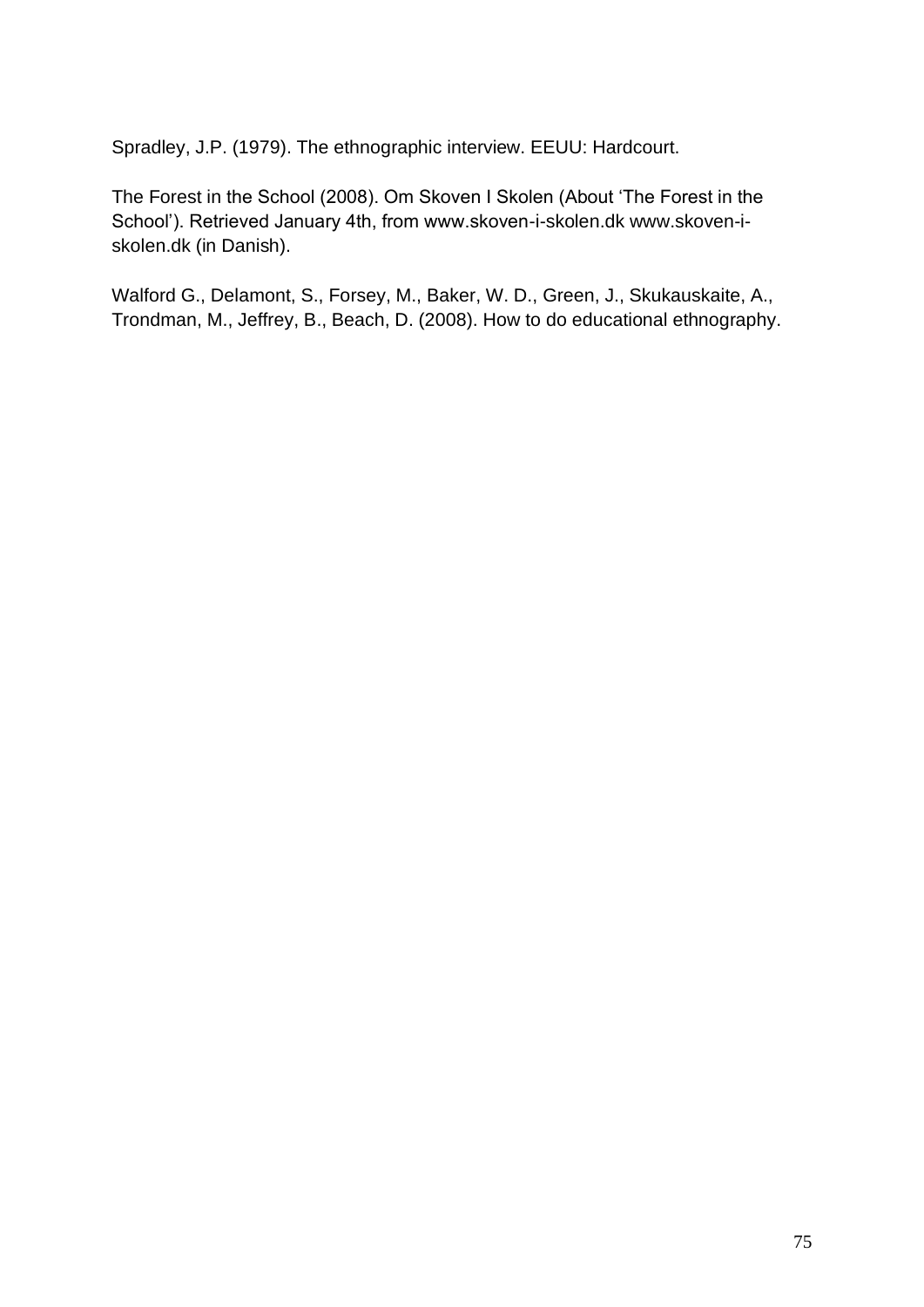### **Begoña Vigo-Arrazola University of Zaragoza. Spain mbvigo@unizar.es**

### **Exploring the influence of ethnographic research in digital teaching practices of disadvantaged schools**

Digitalisation has had a growing impact on the educational practices for over three decades now, with effects on teaching practices in schools. Ethnographic research has documented some of the effects but often from a neutral perspective of nonpolitical, non-partizan participant observer-recorder reporter of unfolding events. Our more specific objective is different to this. It is to identify how different ethnographic studies can influence educational knowledge regarding the subject of digitalisation of teaching practices in disadvantaged schools in a global context. It relates to ethnographers become involved in research for improving digitalisation teaching practices in disadvantaged schools. The aim is to analyse how interaction between researchers and teachers can influence both the unfolding research process, the practices that are researched and the perspectives held by teachers in schools to these ends.

The paper adopts a critical ethnographic perspective influenced by transformation theory and concepts of catalytic validity (Lather, 1986), concientization (Freire, 1970) and ethnographic explanatory critique (Maisuria and Beach, 2018). The concept of double inscription, where critical research for social transformation changes things, but it also changes itself as well, is central.

The paper derives from ethnographic research about digitalisation in disadvantaged schools, in rural and urban locations, and private and public schools in Spain, during the period 2008-2020, but concentrates on the opportunities that this research produced at different times. The analysis is based on showing digital teaching practices that emerge at the grass-roots level in different schools and classrooms from the everyday practices of teachers and pupils and aims to penetrate the policypractice interface in the evaluation of educational innovations.

The results so far show how different political, cultural and educational contexts have promoted or restricted inclusive experiences of digitalisation from a material perspective.

Ethnographic educational research in global and local contexts could contribute to generalize and to challenge old and form new general case narratives of education digitalisation for social transformation in a globalizing world. Whole libraries, vast banks of knowledge and multimedia resources are available via an object that fits in our pockets and functions also as a camera, a recording device, a film-editor and a means to talk in pairs or groups with people all over the world. Contributing knowledge about using ethnography to develop positive use values of digital devices and education digitalization for disadvantaged groups is the paper's ambition.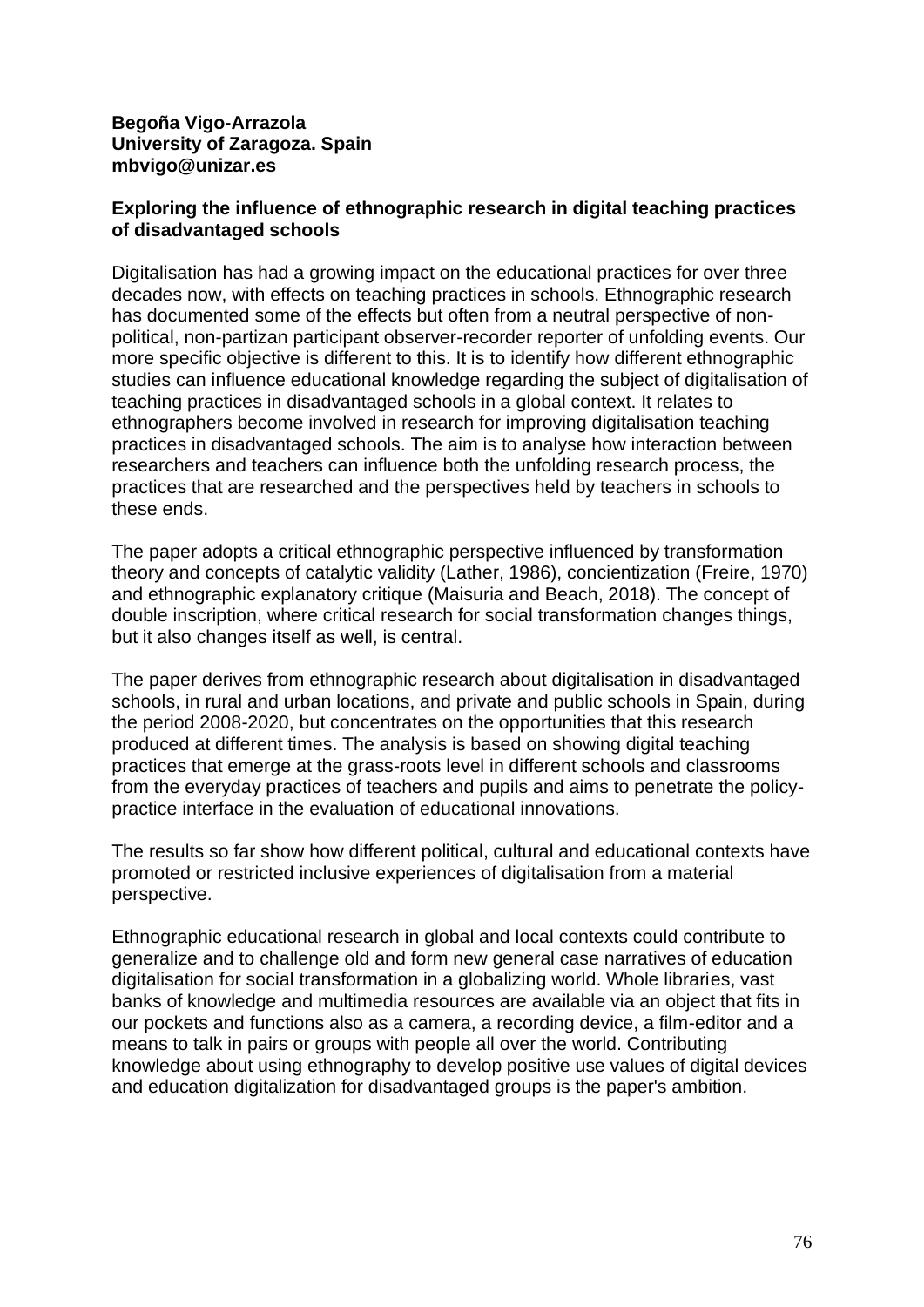**Exploring the influence of ethnographic research in digital teaching practices of disadvantaged schools**

**Rebecca White Sheffield Hallam University rw2211@hallam.shu.ac.uk**

## **Exploring young people's perceptions of inequality and access to wider opportunities at school during a time of Covid**

The focus on education for this project is driven by the weight of responsibility schools have in shaping, moulding and socialising young people. Education systems as have largely turned a blind eye to the needs of marginalised groups (McGregor and Mills, 2012) and with the sheer force with which Covid-19 has hit the world, it is more pertinent than ever for educational institutions to support all young people. In order to do this, schools must understand what 'barriers' exist both socially and institutionally so that the system might change to better meet the needs of marginalised students and in turn, all students.

This paper will highlight the lived experiences of a group of young people at one British school in the north of the country, going to school and living through, and taking part in ethnographic research during the Covid-19 pandemic. The project is still in its preliminary data collection stages though a number of participatory methods have been employed to explore young peoples' experiences of education. An ethnography has been employed as the main research method, highlighting the importance of access, participation, and ethics in a Covid-19 world. Ethnographies are an important tool when understanding individual experience, especially for young people, as it allows for flexibility, observation and rapport building within a research setting (Russell, 2013).

This project aims to fill a knowledge gap that addresses young people's experiences of inequality on an individual level. The insight I hope to gain will offer a unique perspective of young people's experiences of inequality both before and after the worldwide spread of Coronavirus and the changing sands that is the new 'normal'.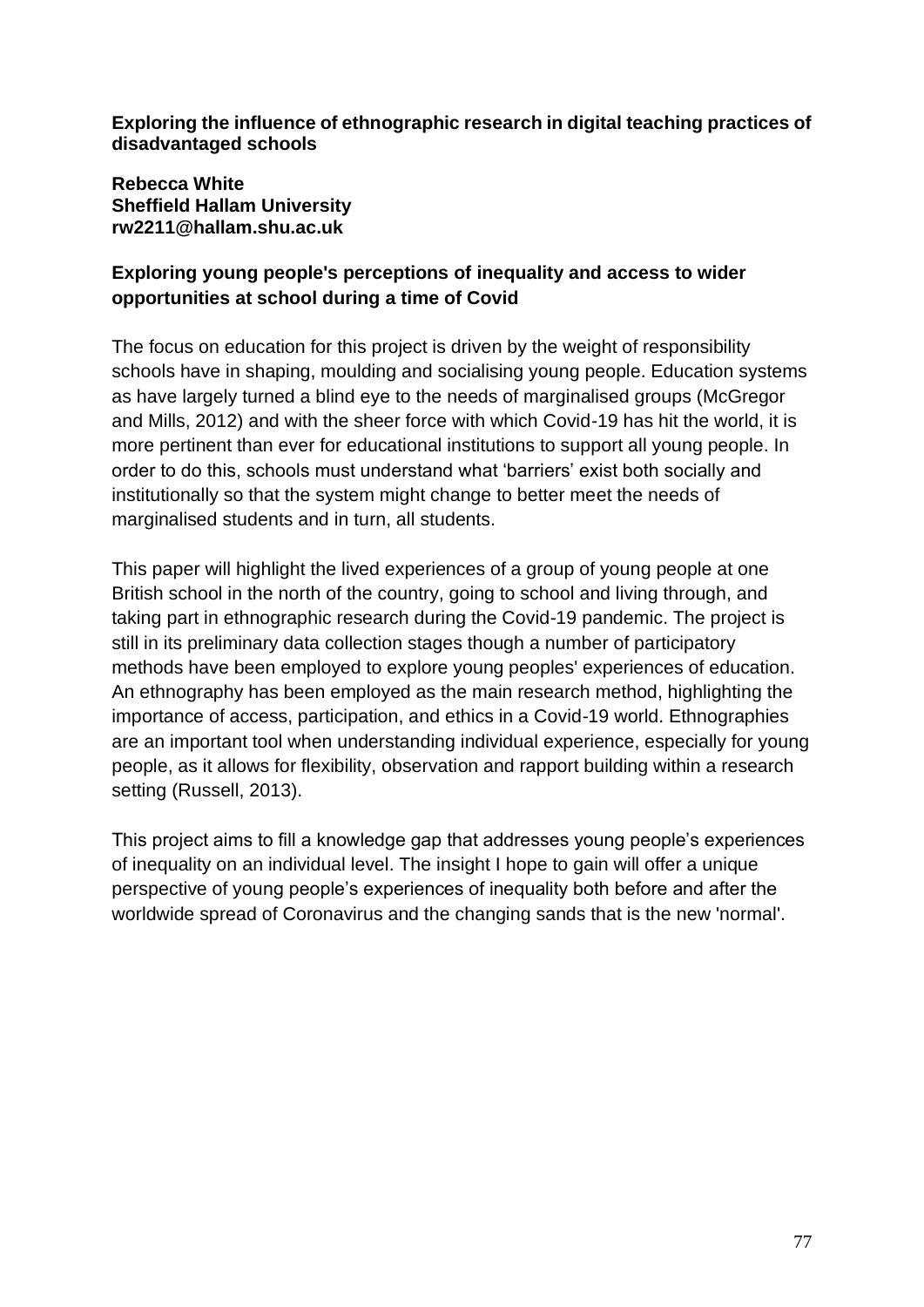### **Wen-Yu Wu University of Birmingham wxw779@alumni.bham.ac.uk**

### **Embodying educational hopes: Syrian refugees' higher education pursuits in Lebanon and Jordan**

While school-level education is considered a right and its protective role in displacement emphasized, higher education provision via the refugee mandate had been once very limited and only provided to "the most deserving refugees" (UNHCR. 2007. Education strategy 2007-2009, p. 16 note 11). The narratives of deservingness foreground refugees' experiences of conflict and suffering of displacement. Refugee students often have to demonstrate their exceptionality, resilience and the experiences of hardships. Their hope for educational opportunity is portrayed as heroic and bearing the great mission of contributing to the future reconstruction of their country. The task of this paper is to complicate such images and ground the understanding of higher education as a hope that is situated in the everyday and enmeshed in the acts of commuting, participating and networking.

Contrary to the heroic representation of refugees in higher education and the expectations laden with the future of "return and rebuild" or as employable subjects, educational hopes are embodied in the everyday ordinary actions as they seek meaningful participation. Nevertheless, what might be experienced as hiccups and disruptions throughout students' educational pursuits is often induced by the distinction and identification of being a Syrian/refugee. The distinction is not only enacted through legal and bureaucratic procedures of documentation for school registration and exam sittings, but also through the circulation of the success story and, at times, the researcher's gaze on the Syrian refugee as a subject—and her hope of another success story. While the jointly constructed hope of an exceptional story may spark hopeful visions at times, it also tends to remove the subjects from their contexts, the ones that are unable to provide for practical steps towards the hoped-for future. As educational pursuits imply an investment of not only efforts and resources but also emotions, a failed pursuit may therefore lead to a "heartbreak".

The paper furthers the understanding of higher education pursuits in refugee contexts in the Global South. It extends the literature on the "futureless and exceptional" refugee education (Brun and Shuayb 2020) by showing how refugees constantly negotiate the exceptionality and urgency repeatedly inscribed by humanitarian discourses. It contributes to the emerging literature on refugee students' experiences and responses in negotiating multiple expectations in higher education (Bellino 2018; Fert 2020). Through examining my own hopes as a researcher and how our expectations—the interlocutors' and mine—shape the research relationship and our interactions, the paper contributes to the understanding of researcher' role in the field as she tries to make herself useful (Wu, 2022).

Bellino, Michelle J. 2018. 'Youth aspirations in Kakuma Refugee Camp: education as a means for social, spatial, and economic (im)mobility', Globalisation, Societies and Education, 16: 541-56.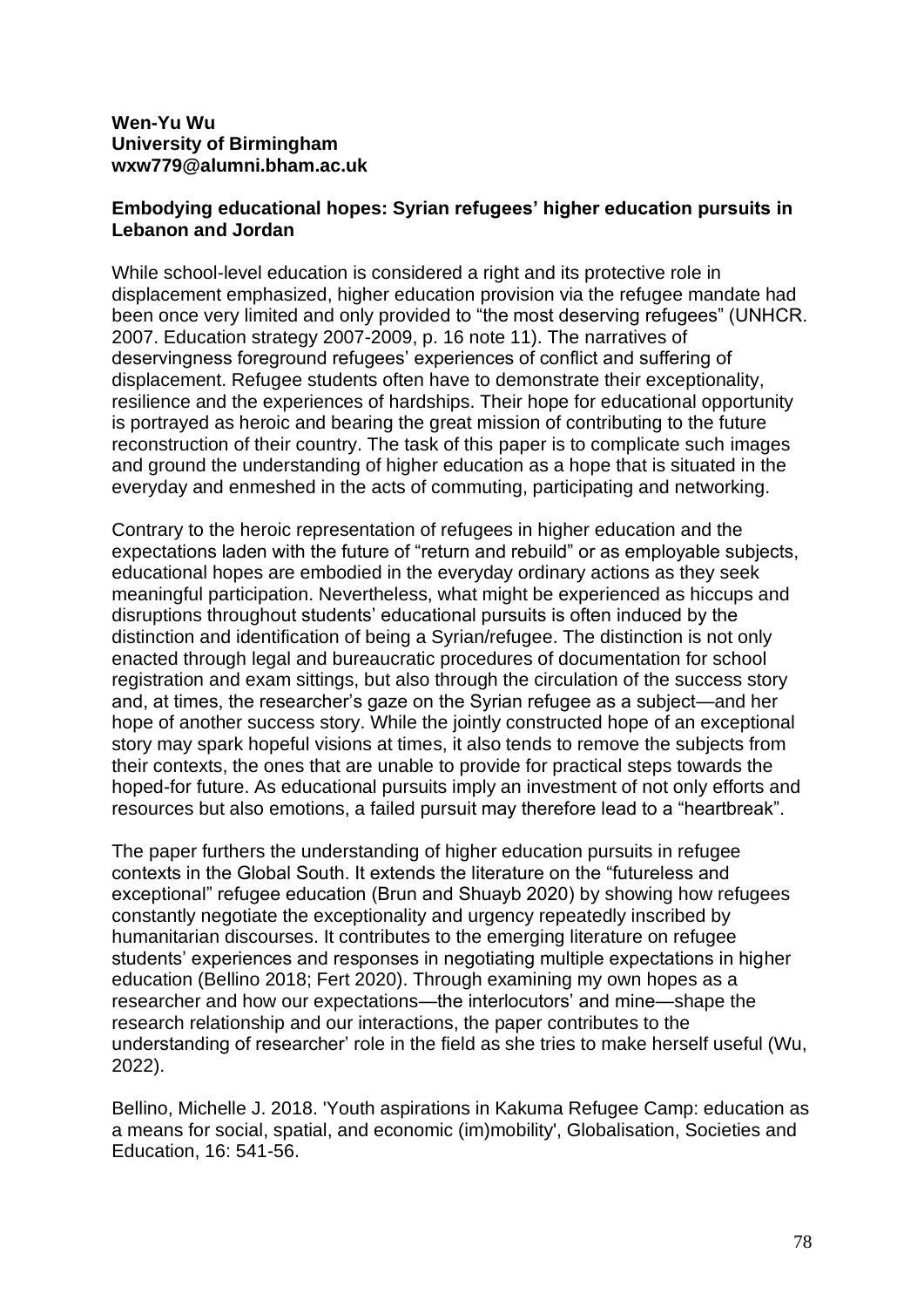Brun, Cathrine, and Maha Shuayb. 2020. 'Exceptional and Futureless Humanitarian Education of Syrian Refugees in Lebanon: Prospects for Shifting the Lens', Refuge: Canada's Journal on Refugees, 36: 20-30.

Fert, Marion. 2020. ''Becoming an intellectual': how Congolese refugee universitystudents in Rwanda negotiate ideals, expectations and social positionality', Globalisation, Societies and Education, 18: 317-29.

Wu, Wen-Yu. 2022 (Forthcoming), "Money in between the Fields" in the running theme "Becoming Fluent in Fieldwork: (Un)learning What Is Good/Ethical/Responsible Fieldwork", Political Anthropological Research on International Social Sciences (PARISS)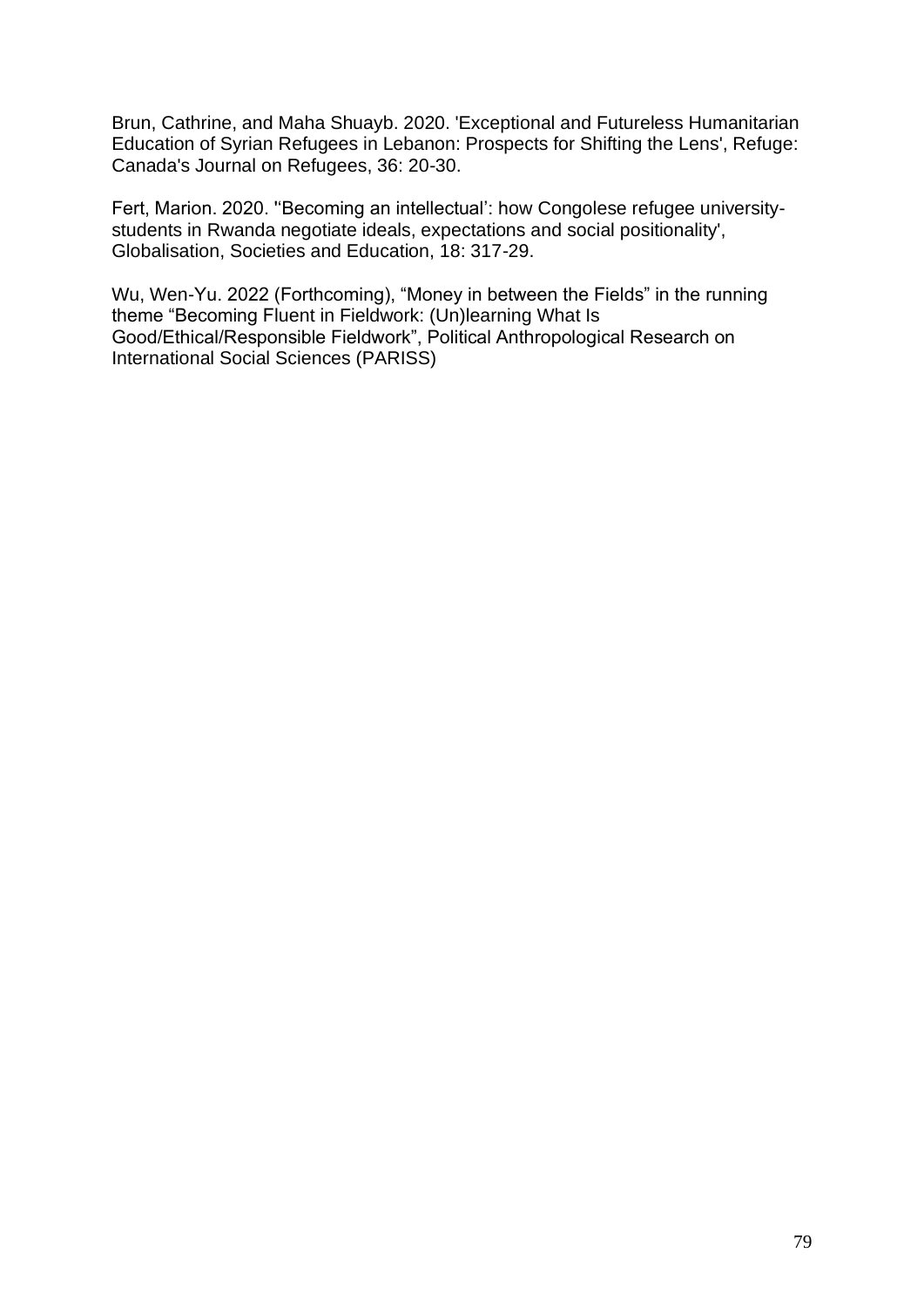**Pengfei Zhao University of Florida pzhao@coe.ufl.edu** 

**Peiwei Li Lesley University pli3@lesley.edu**

### **Generative Meaning Making in Technology-Mediated Ethnographic Research with Children: Rethinking the Center-periphery Imaginary**

We propose to critically engage the idea of "centering children's voices" in qualitative research by situating our research practice in a context mediated by digital technology. In the COVID19 pandemic era, children's relationship with digital technology is both rapidly changing and contentious. On the one hand, children's exposure to screens is still heavily controlled, surveilled and sanitized, and on the other, many children rely on digital technology to access remote learning. Although the pandemic is fading (hopefully), the fraught relationship between children and digital technology remains as an increasingly digitalized world emerges from the pandemic. In this paper, we address the questions of in what sense digital technology could be integrated into ethnographic research with children and what it means to empower children in a digital-technology-mediated environment.

We use our multi-sited ethnographic work with transnational Chinese children and their families during the pandemic as an example to explore the aforementioned questions. To better engage children and democratize the research process, we integrated reading a pandemic-themed picture book, Outside, Inside (LeUyen, 2021), into Zoom interviews with young children (5-10 years old). When reading, viewing, and interviewing/chatting converged in the technology-mediated space, interviewing with children becomes a constellation of children, adults, books, and digital equipment, which in turn creates conditions for generative meaning making on the affective, inferential, and acoustic levels.

If a typical semi-structured Zoom interview is mainly structured around questions, probes, and answers, we demonstrated a possibility of incorporating other interactive approaches into a digital-technology-mediated space and identified moments when children were actively engaged in various levels of meaning-making: through viewing the book, reading aloud the illustration of the book, answering questions from the adult researcher, negotiating with the adult researchers on the meanings of the book and their lived experience, and interacting with their parents, who often played the roles of interpreter or facilitator. In particular, we highlighted those examples when we as researchers could more intentionally create space and opportunities for children to voice their interpretations, to push back our taken-for-granted assumptions, and to negotiate, either implicitly or explicitly, with the adult figures in their life. This technology-mediated interview condition is further intersected and